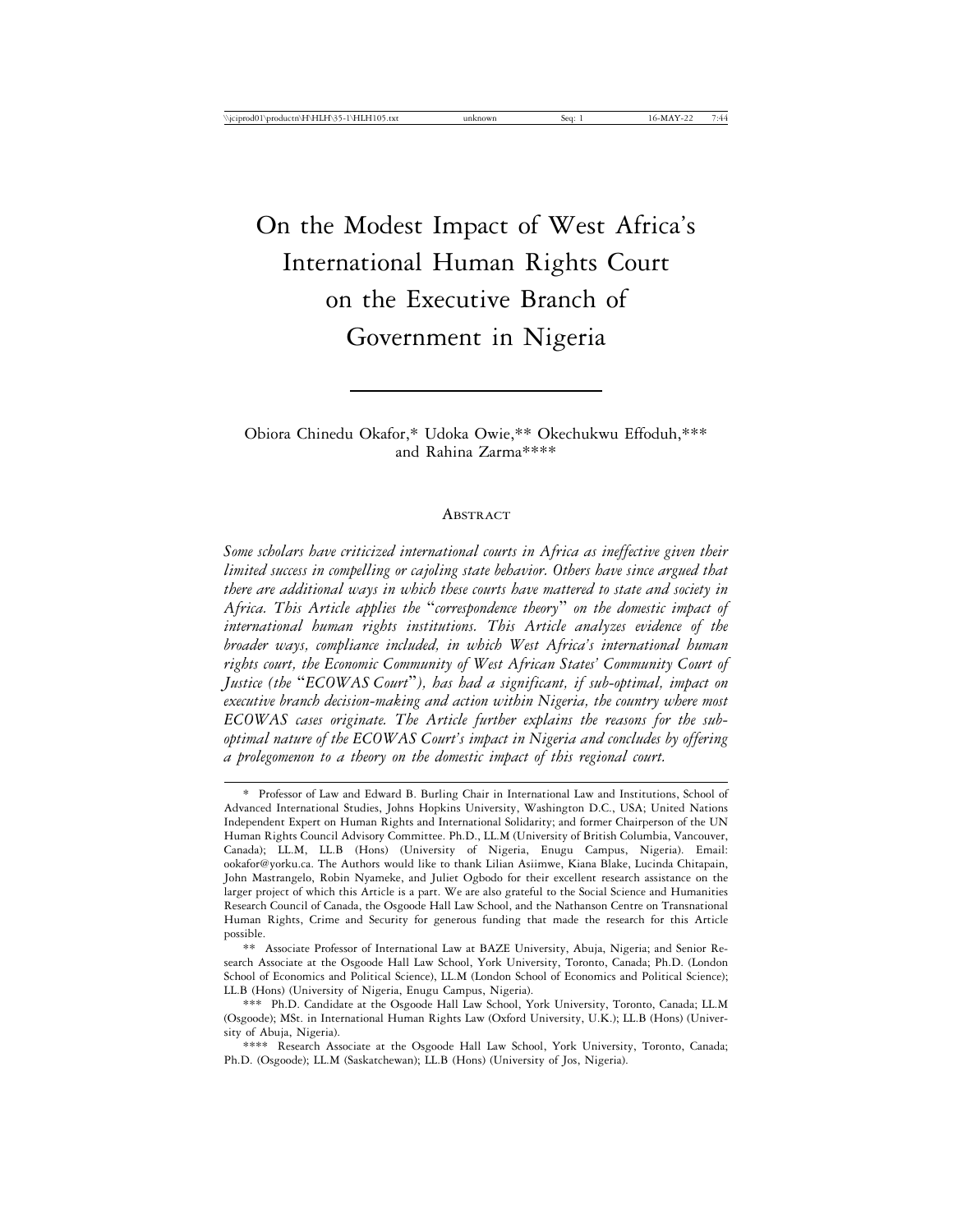"The existence of an international legal remedy empowers those actors who have international law on their side, *increasing their out of court political leverage*. [International courts] then alter political outcomes by giving symbolic, legal and political resources to compliance constituencies, ever-changing groups of actors that for a variety of reasons may prefer policies that cohere with international law."

– Karen Alter1

"Ultimately, human rights litigation in the [East African Court of Justice] *is part of a broader strategy of political mobilization* that is giving voice to actors who did not have such legal recourse to advance their claims in the past. This mobilization is particularly important because discredited political institutions—parties, legislatures, and executives—are not regarded as avenues for addressing the concerns of ordinary citizens in their own national jurisdictions at the moment."

– James Gathii2

"[The ECOWAS Court] enjoys the grudging respect of ECOWAS member states and is not summarily dismissed by even the most recalcitrant states."

 $-$  Solomon Ebobrah<sup>3</sup>

#### **INTRODUCTION**

The main purposes of this Article are three-fold. The first is to examine the Economic Community of West African States' Community Court of Justice (the "ECOWAS Court")—famously described as the "International Human Rights Court for West Africa"<sup>4</sup> —and the extent of its domestic impact on executive decision-making and action in Nigeria. The second is to analyze how this admittedly limited impact exemplifies or complicates the correspondence theory on the domestic impact of international human rights institutions, which is itself built on a theoretical foundation of strategic social constructivism. The third is to examine the extent to which this theoretical discussion can preface, and form the basis for, the development

<sup>1.</sup> KAREN J. ALTER, THE NEW TERRAIN OF INTERNATIONAL LAW: COURTS, POLITICS AND RIGHTS 19 (2014) (emphasis added).

<sup>2.</sup> James T. Gathii, *Mission Creep or a Search for Relevance: The East African Court of Justice's Human Rights Strategy*, 24 DUKE J. COMP. & INT'L L. 249, 296 (2019).

<sup>3.</sup> Solomon Ebobrah, *The ECOWAS Community Court of Justice: A Dual Mandate with Skewed Authority*, *in* INTERNATIONAL COURT AUTHORITY 82, 94 (Karen J. Alter, Laurence R. Helfer & Mikael R. Madsen, eds., 2018).

<sup>4.</sup> Karen J. Alter et. al., *A New International Human Rights Court for West Africa: The ECOWAS Community Court of Justice*, 107 AM. J. INT'L L. 737 (2013).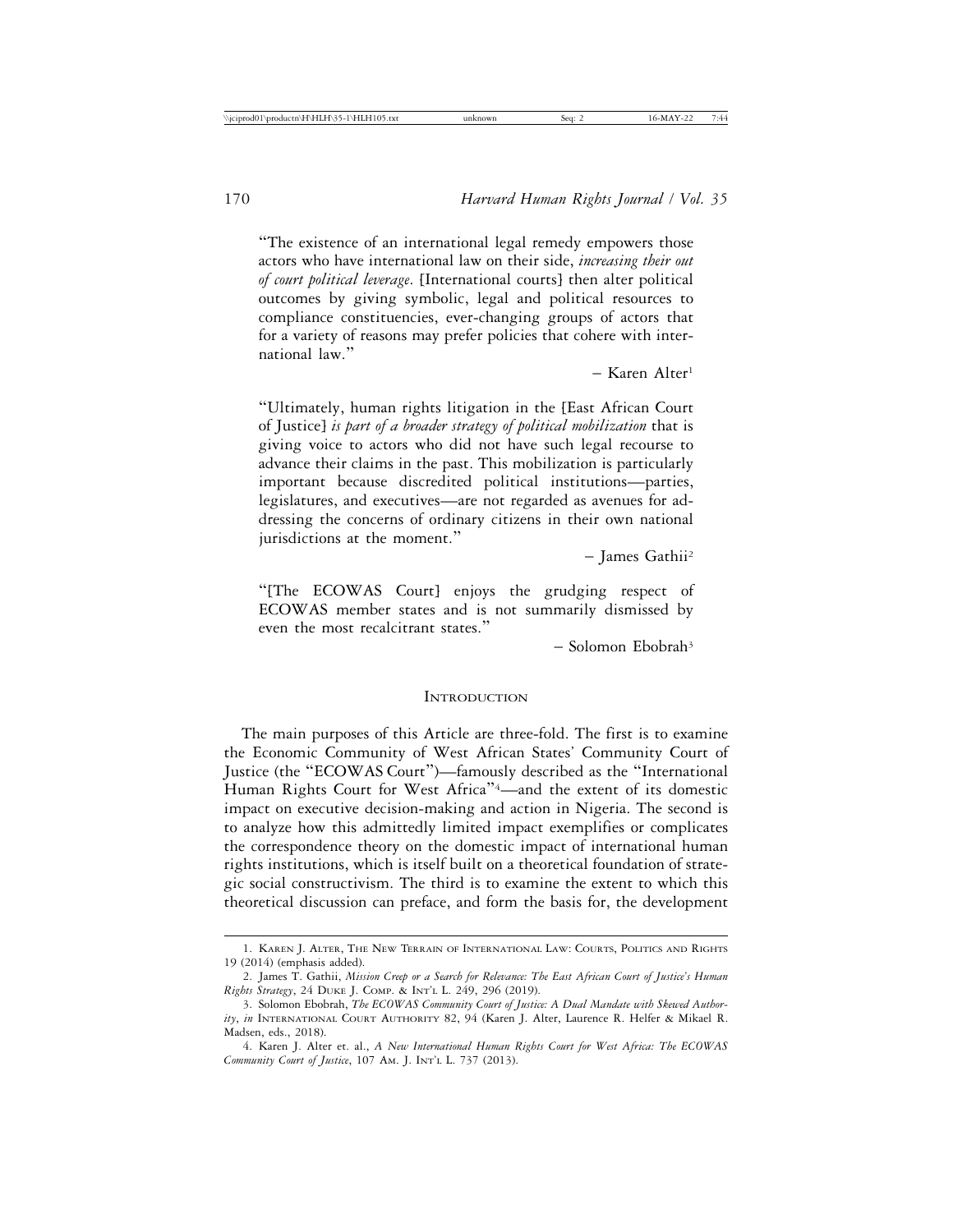of a more specific theory on the ECOWAS Court's domestic impact on executive decision-making and action. An analysis of the court's possible domestic impact on the legislature, judiciary, and civil society groups within ECOWAS region states, though related, is not part of the inquiry here, and forms the subject of the Authors' forthcoming work.<sup>5</sup>

The impact of international human rights institutions is usually studied in terms of the extent of state compliance with the institutions' decisions.<sup>6</sup> Here, the definition of compliance with an international human rights institution's decisions, drawn from the work of Helfer and Slaughter, is the institution's success at convincing or cajoling domestic government, both directly and through pressure from private litigants, to use the government's power on the institution's behalf to ensure that its decision is implemented.7 As Helfer has noted, this question of compliance is not to be conflated with the issue of the effectiveness or impact of these bodies, since "[i]nternational rules [or rulings] with high compliance rates may be entirely ineffective, whereas those with low compliance rates may be quite effective if they engender some modification of state behaviour."<sup>8</sup>

Still, the mapping of domestic compliance with the decisions of international human rights institutions (including courts) is an important—if partial and incomplete—approach.9 Indeed, the ECOWAS Court's judges and the human rights lawyers and activists who utilize it frequently decry the significant obstacles posed by non-compliance with the court's decisions.<sup>10</sup> Though the decisions of the ECOWAS Court are clearly final and binding,11 and Member States are required to take all necessary measures to ensure compliance with the judgments of the court, $12$  the court contends with a significant degree of non-compliance with its decisions.<sup>13</sup>

13. Tony Anene-Maidoh, *Enforcement of the Judgments of the ECOWAS Court of Justice* 3 (Apr. 18–21, 2018), https://ir.nilds.gov.ng/bitstream/handle/123456789/387/ENFORCEMENT%20OF%20JUDG-

<sup>5.</sup> *See, e.g.*, Richard F. Oppong, *The Higher Court of Ghana Declines to Enforce an ECOWAS Court Judgment*, 25 AFR. J. INT'L & COMP. L. 127 (2017) (detailing questions on the court's impact on the judiciary in the ECOWAS region); Kehinde Ibrahim, *The Puzzling Paradox Presented within the African Supranational Judicial Institutions: The ECOWAS Court of Justice*, 28 AFR. J. INT'L & COMP. L. 86 (2020) (discussing the court's supranational character).

<sup>6.</sup> OBIORA C. OKAFOR, THE AFRICAN HUMAN RIGHTS SYSTEM, ACTIVIST FORCES AND INTERNA-TIONAL INSTITUTIONS 40–62 (2007). *See also* Laurence R. Helfer, *The Effectiveness of International Adjudicators*, *in* OXFORD HANDBOOK OF INT'L ADJUDICATION 464, 466–67 (Cesare P.R. Romano et al., eds., 2013); Solomon T. Ebobrah, *International Human Rights Courts*, *in* OXFORD HANDBOOK OF INTERNA-TIONAL ADJUDICATION 225 (Cesare P.R. Romano et al., eds., 2013).

<sup>7.</sup> Laurence R. Helfer & Anne-Marie Slaughter, *Toward a Theory of Effective Supranational Adjudication*, 107 YALE L. J. 273, 290 (1997).

<sup>8.</sup> Helfer, *supra* note 7, at 467. *See also* OKAFOR, *supra* note 6, at 33–40; Karen J. Alter, *Agents or Trustees? International Courts in their Political Context*, 14 EUR. J. INT'L REL. 33, 52 (2008).

<sup>9.</sup> As Huneeus has correctly declared, "[T]he importance of state compliance cannot be denied." *See* Alexandra Huneeus, *Courts Resisting Courts: Lessons from the Inter-American Court's Struggle to Enforce Human Rights*, 44 CORNELL INT'L. L. J. 493, 505 (2011).

<sup>10.</sup> *See, e.g.*, Interviewees 17, 18, *in* Appendix B.

<sup>11.</sup> Revised Treaty of the Economic Community of West African States (ECOWAS), art. 15(4), Jul. 24, 1993, 2373 U.N.T.S. 233.

<sup>12.</sup> *Id.* art. 22(3).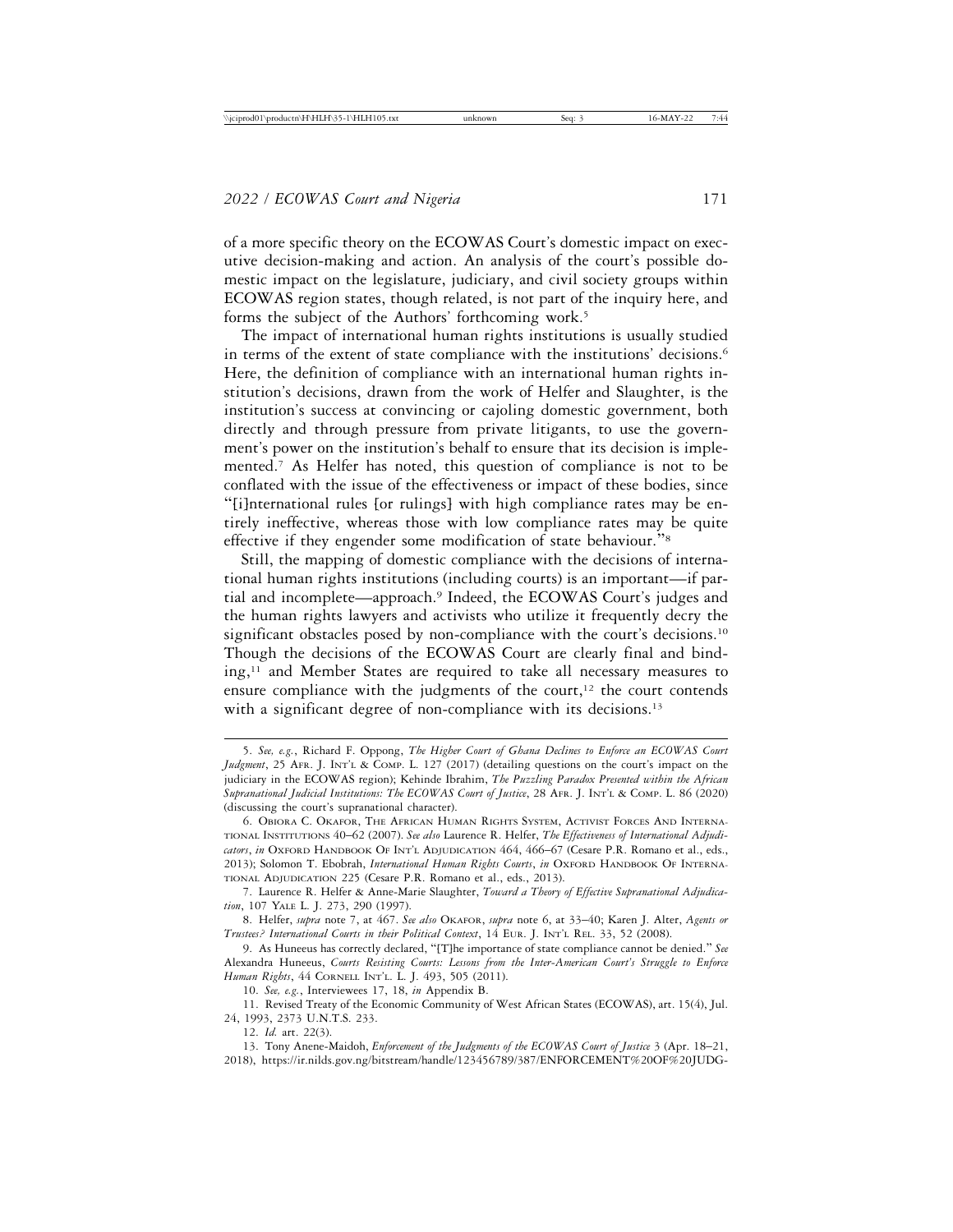Yet, as Huneeus, Alter, and others have also recognized, decisions of courts may, in the absence of state compliance, still be able to change the behavior of states.<sup>14</sup> It is with this broader and thus enhanced lens (one which falls broadly within the spectrum of analytical optics that Helfer has correctly described as "under-analyzed"),<sup>15</sup> that this Article analyzes the ECOWAS Court's impact on the executive branch of the government of Nigeria, a key ECOWAS member state. The aim of this Article is to be able to analyze the domestic impact of the court using compliance as a measure—assessed by compliance with the court's rulings—while also capturing the broader range of the court's impact using theoretical frameworks like correspondence theory. This analysis will not, however, focus on the now trite fact that states have not complied with many of the court's decisions,<sup>16</sup> as the main purpose of this Article is to demonstrate and theorize the ways in which a significant measure of its impact lies outside the comprehension of the compliance frame.

This Article employs an interdisciplinary approach. It draws upon legal, international relations, and other relevant literature on the domestic impact of international courts. The Article is also grounded in years of in-depth field research in Nigeria, the country in which the court and the Nigerian lawyers and activists who use it the most are also based. This field work included the identification and review of the ECOWAS Court's rulings and other relevant documents, as well as the semi-structured interviewing of "purposively selected" samples of dozens of key informants from the ranks of activists, lawyers, ECOWAS Court judges, and government officials in Nigeria. A well-established sample selection method in the social sciences, purposive sampling intentionally targets the persons who are most likely to possess the required information.17 Though the university-mandated research ethics protocol that governed the study on which this Article relies restricts disclosure of most of the details about these interviews, including the dates on which they occurred, the following information should suffice for present purposes. The Authors of this Article interviewed a purposive sample consisting of five of the seven judges of the ECOWAS Court, and a similarly selected sample of two of the court's most senior legal staff. The Authors also interviewed ten government officials (including top officials at Nigeria's Federal Ministry of Justice and the National Human Rights Commission), and twenty-six human rights lawyers and activists. It should also be noted that all the evidence collected through these purposive interviews

MENTS%20OF%20THE%20ECOWAS%20COURT%20OF%20JUSTICE.pdf?sequence=1 [https:// perma.cc/Z9VD-VETN].

<sup>14.</sup> *See* Huneeus, *supra* note 9, at 505. *See also* Gathii, *supra* note 2, at 287–96; ALTER, *supra* note 1, at 19; Helfer, *supra* note 7, at 464–82.

<sup>15.</sup> Helfer, *supra* note 7, at 464–82.

<sup>16.</sup> *See, e.g.*, ALTER, *supra* note 1; Ebobrah, *supra* note 3; Ibrahim, *supra* note 5.

<sup>17.</sup> Mary Hibberts et al., *Common Survey Sampling Techniques*, *in* HANDBOOK OF SURVEY METHODOL-OGY FOR THE SOCIAL SCIENCES. 67 (Lior Gideon ed., 2012).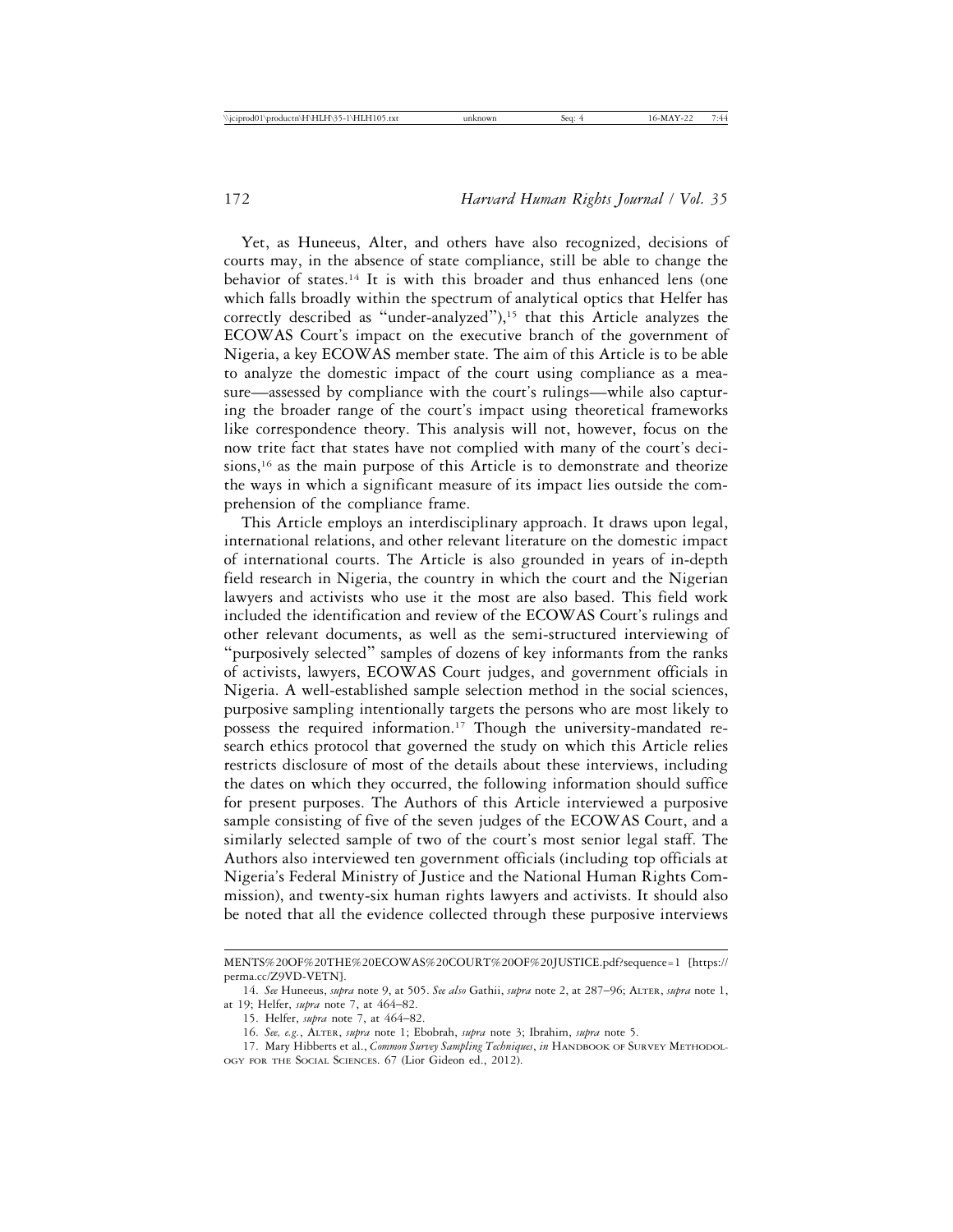was checked and triangulated either against other interviewees or the documentary evidence.

The Article's focus on Nigeria as a case study is justified by the demographic composition of the ECOWAS Court's reach—about half of all West Africans are Nigerian.18 Moreover, its economy is the largest in West Africa by a substantial margin, and it is also the largest economy in Africa in terms of nominal GDP.19 Nigeria is also the West African sub-region's strongest socio-political player,<sup>20</sup> and its robust civil society groups have brought cases constituting the bulk of the ECOWAS Court's docket.<sup>21</sup> For all of these reasons, any domestic impact the court has had in Nigeria would be significant (though not determinative) as one measure of the court's overall influence. An important, though non-fatal, limitation of this case study approach is that Nigeria still represents only one of the fifteen ECOWAS Member States that are subject to the court's jurisdiction *rationes personae* and *loci*. 22 This Article covers the period between 2004, the year the ECOWAS Court took up its very first case,<sup>23</sup> and 2019.

The Article is divided into five main parts. Part I provides a brief background on the ECOWAS Court. Part II outlines the "correspondence theory" on the influence of international human rights institutions and assesses the evidence of the ECOWAS Court's domestic impact in Nigeria. Part III analyzes the broader range of ways in which the ECOWAS Court has had a significant, if sub-optimal, impact on executive branch decision-making and action. Part IV is devoted to explaining the reasons for the sub-optimal nature of the ECOWAS Court's domestic impact on the executive branch in Nigeria. Finally, the Article concludes with a theory explaining the ECOWAS Court's domestic impact.

<sup>18.</sup> *See* THE WORLD BANK, THE WORLD BANK IN NIGERIA (Oct. 11, 2021), https:// www.worldbank.org/en/country/nigeria/overview [https://perma.cc/4NAE-29NY#1].

<sup>19.</sup> Prinesha Naidoo, *Nigeria Tops South Africa as the Continent's Biggest Economy*, BLOOMBERG NEWS (Mar. 3, 2020), https://www.bloomberg.com/news/articles/2020-03-03/nigeria-now-tops-south-africaas-the-continent-s-biggest-economy [https://perma.cc/8A8D-KCDP].

<sup>20.</sup> Udoka N. Owie & Izevbuwa K. Ikhimiukor, *To Have and to Hold?: Assessing Nigeria's Human Rights Praxis through its Relationship with the ECOWAS Community Court of Justice*, *in* GOVERNANCE IN NIGERIA POST-1999: REVISITING THE DEMOCRATIC 'NEW DAWN' OF THE FOURTH REPUBLIC 263, 266–68 (Romola Adeola & Ademola O. Jegede eds., 2019); Jean Bossuyt, *The Political Economy of Regional Integration in Africa: The Economic Community of West African States (ECOWAS)* vi, EUR. CTR. FOR DEV. POL'Y MGMT. (Jan. 2016), https://ecdpm.org/wp-content/uploads/ECDPM-2016-Political-Economy-Regional-Integration-Africa-ECOWAS-Report.pdf [https://perma.cc/M6A8-7LR6].

<sup>21.</sup> Interviewees 16, 20, *in* Appendix B.

<sup>22.</sup> *See* ECON. COMTY. OF W. AFR. STATES, MEMBER STATES (last visited Mar. 11, 2022), https:// ecowas.int/member-states/ [https://perma.cc/A5KD-TYXY]. See also ECON. COMTY. OF W. AFR. STATES, MANDATE AND JURISDICTION (last visited Mar. 11, 2022), http://www.courtecowas.org/mandate-and-jurisdiction-2/ [https://perma.cc/57VQ-U555].

<sup>23.</sup> Afolabi v. Fed. Republic of Nigeria, No. ECW/CCJ/APP/01/03, Decision, ECOWAS Community Court of Justice [ECOWAS Cmty. Ct. of Just.] (Apr. 27, 2004), https://ihrda.uwazi.io/en/entity/ 6dp0llnd6hr82kc18ylbjiqkt9 [https://perma.cc/84YQ-ETWJ].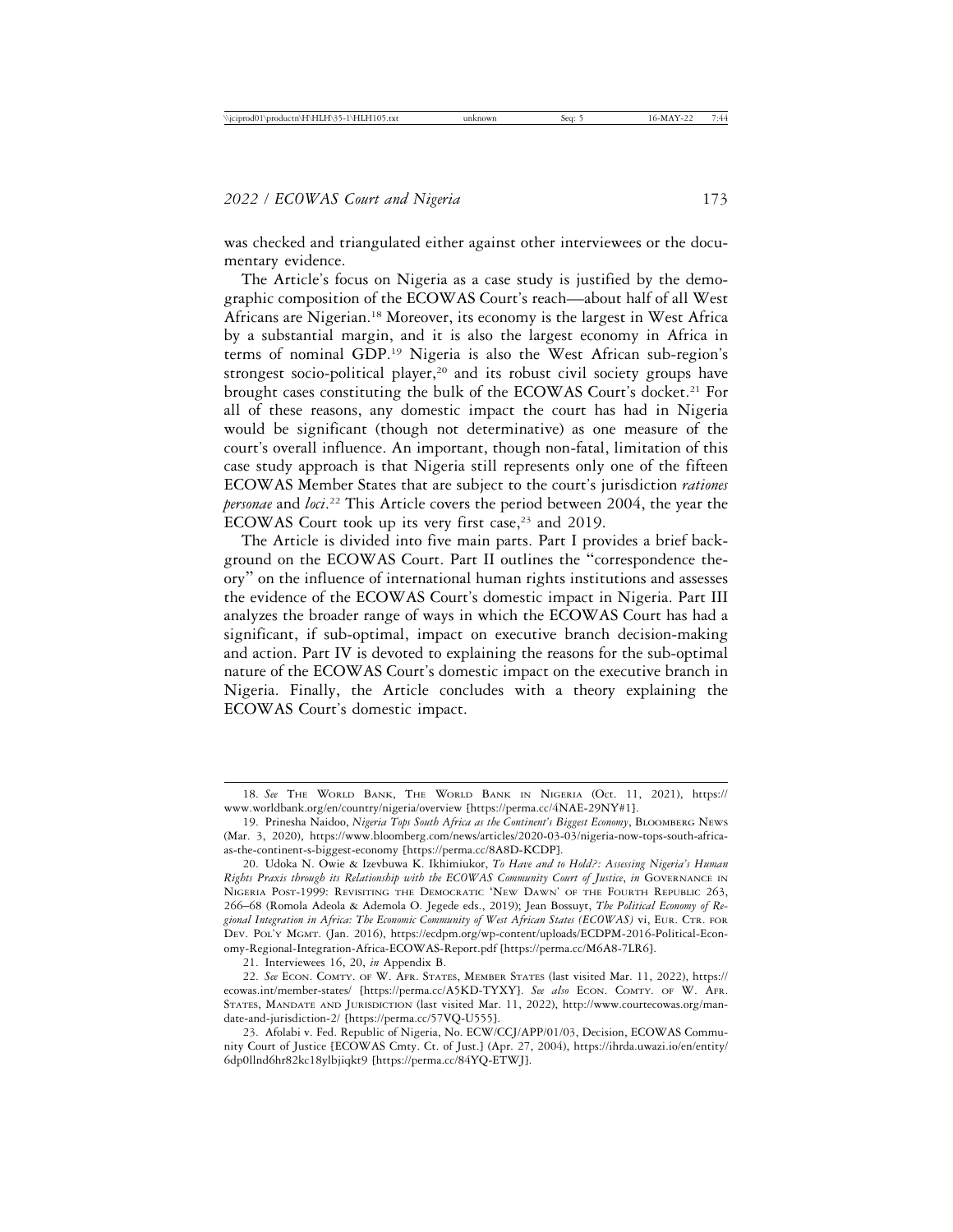#### I. A BRIEF BACKGROUND ON THE COURT

The ECOWAS, largely a regional integration body, was established on May 28, 1975 by the Treaty of Lagos,  $24$  which was adopted by fifteen West African states.25 It was established as a vehicle to raise the living standards of the peoples of the region, increase and maintain economic stability in the ECOWAS zone, foster closer relations among members, and contribute to the progress and development of the African continent as a whole.<sup>26</sup>

Right from its inception, ECOWAS envisioned the creation of a judicial body—the ECOWAS Tribunal—to ensure the observance of law and justice in the interpretation of the Treaty of Lagos, and the settlement of related disputes.<sup>27</sup> This tribunal was never established, but a 1991 Protocol, which came into force in 1996, provided for an ECOWAS Court, with the mandate to resolve disputes between Community Member States, interpret Community Rules,<sup>28</sup> and issue advisory opinions to the Community's States and institutions.29 However, ECOWAS was reconstituted in 1993 and the Treaty of Lagos of 1975 was substantially revised to include certain provisions which it had neither contained nor contemplated.<sup>30</sup> These provisions were necessitated in part by the Community's desire to adapt to changes occurring regionally and globally to derive greater benefits therefrom, as well as the need to modify the Community's strategies with a view to accelerating economic integration within the sub-region.<sup>31</sup> The Revised Treaty of 1993 introduced certain fundamental principles that were to be adhered to by Member States including the "recognition, promotion and protection of human and peoples' rights in accordance with the provisions of the African Charter on Human and Peoples' Rights."32 The Revised Treaty also provided for the establishment of the ECOWAS Court, the judgments of which are to be binding on all member states, Community institutions, individuals, and corporate bodies.<sup>33</sup> It further provided that a related protocol would set out the modalities for the functioning of the court.<sup>34</sup>

<sup>24.</sup> Treaty of Lagos, art. 2(i), May 28, 1975, 1010 U.N.T.S. 17.

<sup>25.</sup> *See* ECON. COMTY. OF W. AFR. STATES, HISTORY (last visited Mar. 5, 2022), https://ecowas.int/ about-ecowas/history/ [https://perma.cc/6E89-9YNJ] (noting that the original composition of Member States at inception were Benin, Burkina Faso, Côte d'Ivoire, The Gambia, Ghana, Guinea, Guinea-Bissau, Liberia, Niger, Nigeria, Mali, Mauritania, Senegal, Sierra Leone, and Togo; and noting that Cape Verde became a member in 1978 while Mauritania withdrew its membership in 2000).

<sup>26.</sup> Treaty of Lagos, *supra* note 24, at pmbl., art. 2.

<sup>27.</sup> *Id.* art. 4(i)(d), 11(i); *see* Alter et. al., *supra* note 4, at 746*.*

<sup>28.</sup> Protocol A/P. I/7/91 on the Community Court of Justice, art. 9(2)–(3), Jul. 6, 1991 (entered into force Nov. 5, 1996).

<sup>29.</sup> *Id.* art. 10(1).

<sup>30.</sup> Revised Treaty of the Economic Community of West African States (ECOWAS), *supra* note 11.

<sup>31.</sup> *Id*. pmbl.

<sup>32.</sup> *Id.* art. 4(g).

<sup>33.</sup> *Id*. art.15(4).

<sup>34.</sup> *Id.* art. 6, 15(2).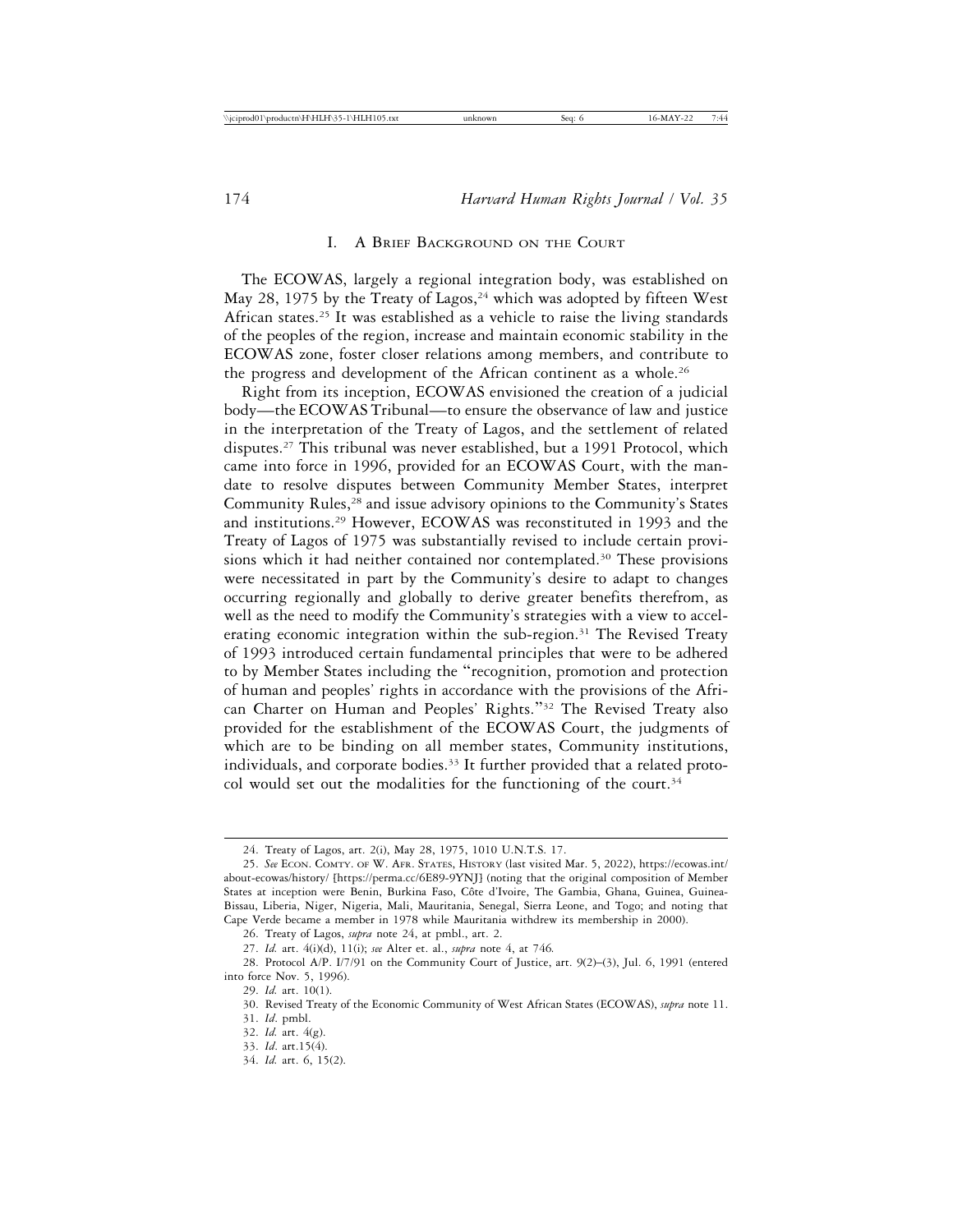This protocol—the Supplementary Protocol of 2005—granted individuals and corporate bodies access to the ECOWAS Court in proceedings relating to claims that Community officials had acted in violation of their rights. The Protocol also granted individuals the right to seek relief for violations of their human rights.35 This was a significant repurposing of the court's jurisdiction, expanding it to include the cases of human rights violations occurring in any member state.<sup>36</sup> The court also has unique design features, including a body of applicable human rights laws that is not predicated upon, and as such not limited by, any specific human rights instrument(s), as well as the absence of a requirement that prospective litigants first exhaust local remedies in their home countries. This has prompted the court to describe its jurisdiction as an "opportunity to define and delimit the scope and legal parameters of its human rights mandate in its own image."37 The ECOWAS Court has now become a veritable international court, with a broad mandate to adjudicate human rights violations in West Africa.38

The court would have continued to exist only on paper if Olusegun Obasanjo, the then-President of Nigeria, had not kick-started the process of its actual physical establishment.39 Upon assuming office in 2000, Obasanjo provided the court with the political support and funding that it needed to begin to function.<sup>40</sup> As per the 1993 Treaty, 1991 Protocol, and subsequently established procedures, the court was to consist of seven independent judges of high moral character. These judges were to be selected and formally appointed by the Assembly of Heads of States, after an independent and transparent process involving being shortlisted based on certain parameters, interviewed, and recommended by the nascent ECOWAS Judicial Council, which is constituted by the chief justices of the domestic courts of all the fifteen ECOWAS Member States.<sup>41</sup> However, the size of the ECOWAS Court's bench was subsequently reduced from seven to five.<sup>42</sup>

<sup>35.</sup> *Id.* art. 4 amending art. 10 of the Protocol A/P. I/7/91 on the Community Court of Justice, *supra* note 28.

<sup>36.</sup> *See* Supplementary Protocol A/SP.1/01/05 Amending Protocol A/P.1/7/91 on the Community Court of Justice, Jan. 19, 2005 (granting the ECOWAS Court jurisdiction over human rights cases).

<sup>37.</sup> Alter et al., *supra* note 4, at 754 (quoting Anene-Maidoh, *supra* note 13).

<sup>38.</sup> Ebobrah, *supra* note 6. *See also* Alter et al., *supra* note 4.

<sup>39.</sup> Alter et al., *supra* note 4, at 747–48.

<sup>40.</sup> *Id*.

<sup>41.</sup> *See* Protocol A/P. I/7/91 on the Community Court of Justice, art. 3(4), *supra* note 28 (introduced by Supplementary Protocol No. A/SP.2/06/06, Jun. 14, 2006).

<sup>42.</sup> *ECOWAS Assembly Decision A/Dec.2/5*/17, 51st Summit, June 2017; Alex Enuma, *West Africa: ECOWAS Leadership has Powers to Reduce Number of Judges on Bench, Court Tells Falana*, ALL AFR. (Dec. 12, 2019), https://allafrica.com/stories/201912130040.html [https://perma.cc/8R4Y-FN36]; ECON. COMTY. OF W. AFR. STATES, MEMBER STATES, COMM. CT. OF JUST., https://ecowas.int/institutions/ community-court-of-justice/ [https://perma.cc/3WBR-X8A7] (last visited Mar. 5, 2022).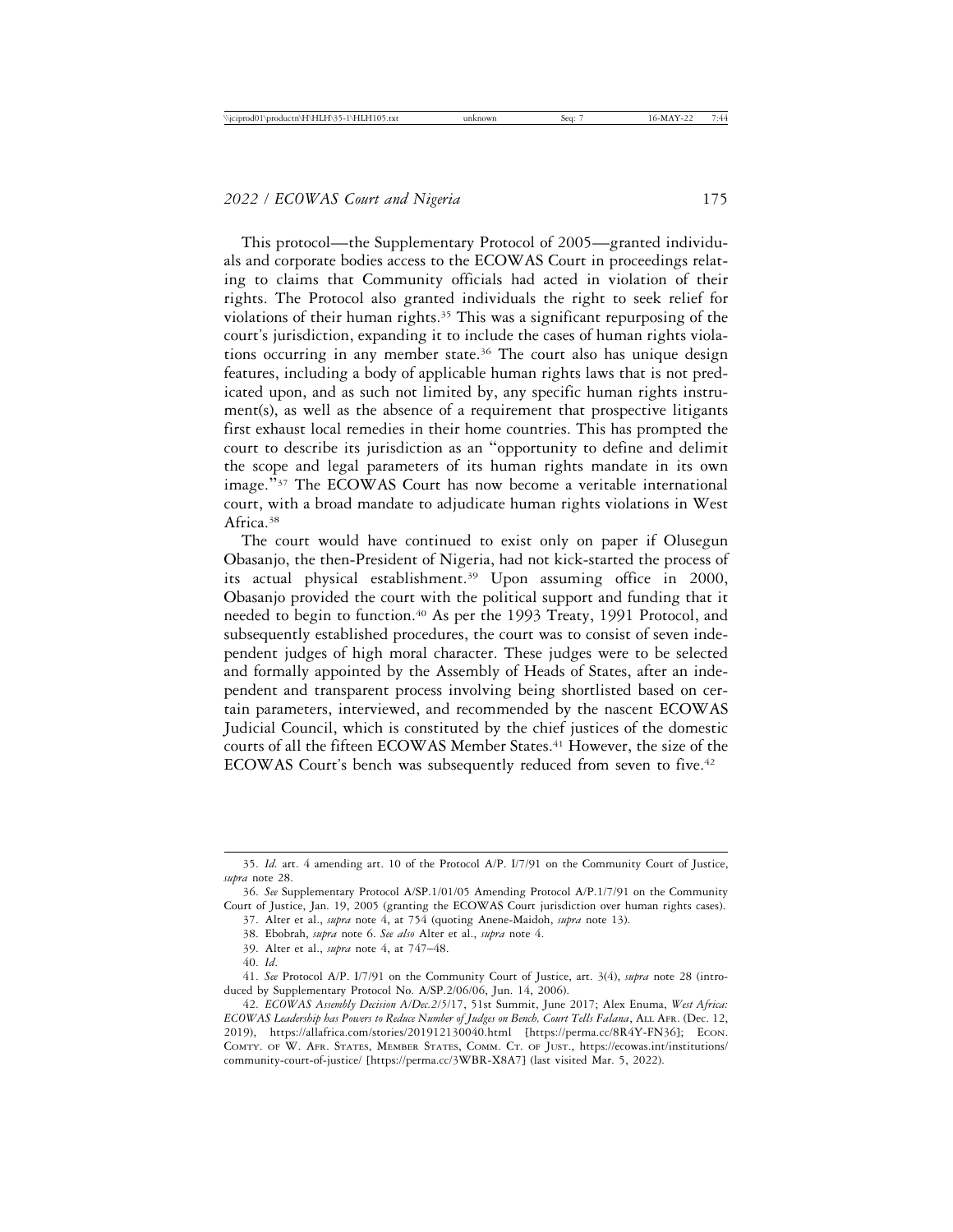In April 2004, the ECOWAS Court heard and disposed of its first case, the landmark *Afolabi v. Nigeria* case,<sup>43</sup> that led to the conferment of human rights jurisdiction on the court. The court originally declined jurisdiction because of its lack of authority to hear matters brought before it by individuals. This prompted a sustained and successful campaign from a range of actors that eventually persuaded both ECOWAS bureaucrats and Members States' government leaders and officials to afford individuals and organizations direct access to the court in human rights cases.<sup>44</sup>

#### II. AN OUTLINE OF CORRESPONDENCE THEORY

Correspondence theory on the influence of international human rights institutions within states ("correspondence theory") was developed by Okafor, one of the Authors of this Article, in his 2007 book examining the domestic impact of the African human rights system.<sup>45</sup> According to this constructivist model, such domestic impact is better captured through, and assessed against, the broader measure of "correspondence,"46 which extends beyond the narrower lens of direct state compliance.<sup>47</sup> This theory was developed in reaction to the tendency to focus exclusively on state compliance in the assessment of the impact of international human rights institutions.<sup>48</sup> Such correspondence is almost always produced in the context of the significant deployment by local agents of international human rights institutions on the domestic level.49

# *A. Reaching Beyond State Compliance*

Although the mapping and analysis of state compliance remains the predominant way of assessing the impact of international courts,<sup>50</sup> some scholars have challenged the exclusive reliance on this approach and have theorized or demonstrated numerous ways in which such courts have had, and can have, significant impact beyond compelling or cajoling direct state compliance.51 These scholars have recognized and shown that an exclusive focus on state compliance cannot capture the full range of ways in which an

<sup>43.</sup> Afolabi v. Fed. Republic of Nigeria, No. ECW/CCJ/APP/01/03, Decision, ECOWAS Community Court of Justice [ECOWAS Cmty. Ct. of Just.] (Apr. 27, 2004), https://ihrda.uwazi.io/en/entity/ 6dp0llnd6hr82kc18ylbjiqkt9 [https://perma.cc/84YQ-ETWJ].

<sup>44.</sup> Alter et al., *supra* note 4, at 756.

<sup>45.</sup> OKAFOR, *supra* note 6, at 277–88.

<sup>46.</sup> *Id.* at 287–88. Note that "correspondence" refers to the production of the desired kinds of thinking and action within key domestic institutions that is attributable, at least in part, to an international human rights institution.

<sup>47.</sup> *Id.* at 277–88.

<sup>48.</sup> *See* Alter, *supra* note 8, at 35.

<sup>49.</sup> OKAFOR*, supra* note 6, at 288.

<sup>50.</sup> *See* Huneeus, *supra* note 9, at 505.

<sup>51.</sup> *See, e.g.*, OKAFOR, *supra* note 6, at 1; ALTER, *supra* note 1; Gathii, *supra* note 2.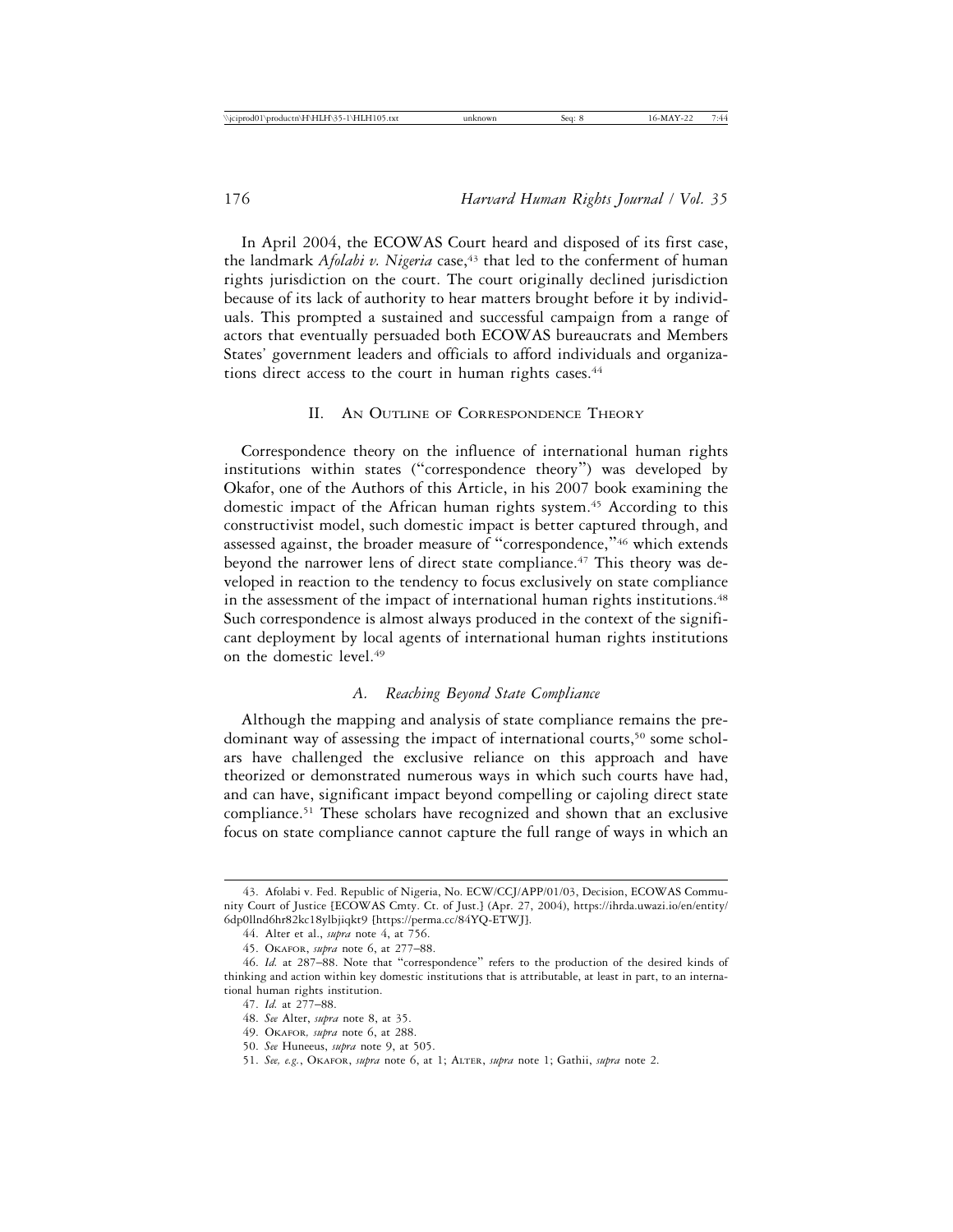international court can significantly impact state and society within a given country and help alter the orientation or character of domestic politics.<sup>52</sup>

Yuval Shany has warned against the tendency to equate international court impact "with compliance with court judgments, usage rates, or impact on state conduct."53 Articulating some of the concerns with an excessive focus on the direct compliance metric, Shany writes that:

[J]udgment-compliance rates may depend as much on the nature of the remedies issued by a court as on the actual or perceived quality of the court's structures or procedures. Thus, a low-aiming court, issuing minimalist remedies, may generate a high level of compliance but have little impact on the state of the world. In addition, judgment-compliance rates fail to capture either out-ofcourt settlements conducted under the court's shadow or the court's *more general compliance-inducing* effect.54

Laurence Helfer agrees that state compliance, though important, does not necessarily equate to, or account for, impact,<sup>55</sup> identifying many other ways in which an international court may exert influence. For example, Helfer's concept of "embeddedness effectiveness" evaluates the extent to which international courts anchor their judgments in domestic legal orders, enabling national actors to remedy potential treaty violations at home and avoid the need for international litigation.<sup>56</sup> Work by Helfer and Voetenspecifying the conditions under which international courts in Europe can increase the probability of national-level policy change across Europe—also recognizes, at least implicitly, that the "*erga omnes* effect" of an international court's ruling does not fit easily, if at all, within the narrower state compliance framework.57

Focusing more closely on international courts in Africa, James Gathii has correctly argued, in the context of the East African Court of Justice, that using compliance as the only metric to measure the impact of international courts "minimizes the other goals served by human rights litigation."58 He has also shown that, at least with regard to the East African Court of Justice, the main purpose of litigation before it has not necessarily been to

<sup>52.</sup> *Id.*

<sup>53.</sup> Yuval Shany, *Assessing the Effectiveness of International Courts: A Goal-Based Approach*, 106 AM. J. INT'L L. 225, 227 (2012).

<sup>54.</sup> *Id.* at 227 (emphasis added) (arguing that settled cases tend to have different attributes than unsettled cases). *See also* Andrew T. Guzman, *International Tribunals: A Rational Choice Analysis*, 157 U. PA. L. REV. 171 (2008).

<sup>55.</sup> Helfer, *supra* note 7, at 466–70.

<sup>56.</sup> *Id.* at 474–76.

<sup>57.</sup> Laurence Helfer & Erik Voeten, *International Courts as Agents of Legal Change: Evidence from LGBT Rights in Europe*, 68 INT'L ORG. 77 (2014).

<sup>58.</sup> James T. Gathii, *Variation in the Use of Subregional Integration Courts between Business and Human Rights Actors: The Case of the East African Court of Justice*, 79 L. & CONTEMP. PROBS. 37, 38 (2016).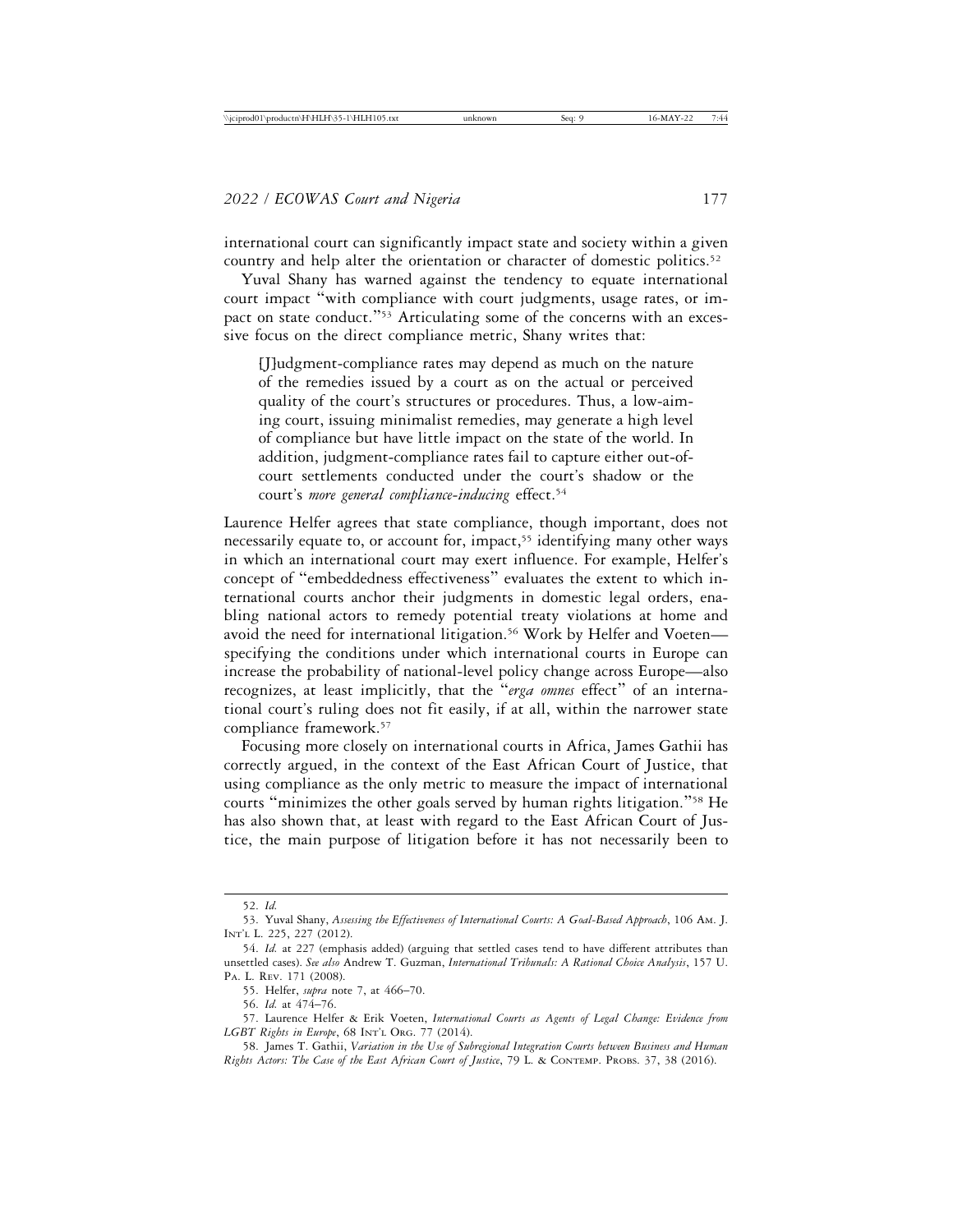trigger state compliance, but to incorporate the court into a "broader strategy of political mobilization."<sup>59</sup>

Similarly, Karen Alter's theory of how international court decisions are translated into changed policies and practices in domestic spheres is closely embedded in the broader political context and terrain.<sup>60</sup> According to Alter, international courts are "equal parts legal and political actors"61 that can "help alter state policy by using their institutional position to aid actors inside and outside of states that share the objectives inscribed into the law."62 To Alter, international courts have domestic impact when "compliance constituencies" deploy their leverage to mount political pressure on governmental actors to comply with the decisions of these courts.<sup>63</sup> Compliance constituencies are composed of both "compliance partners" (actors who have the power to generate compliance without help from any other entity, such as the litigants in the case at issue) and "compliance supporters" (broader coalitions of actors whose support is needed to protect compliance partners from retaliation or to induce governmental actors to embrace the court's decision).64

Alter is well aware, however, that "the real effectiveness test . . . is not compliance"<sup>65</sup>—that is, that compliance is only one element or means of appreciating the domestic impact of international courts. Alter's argument on the ways in which international courts have had and can have domestic impact is, in this sense, still broadly consistent with the correspondence theory that is applied in this Article. Just like Alter's argument, correspondence theory focuses on how international human rights institutions can exert domestic influence, both within and beyond the state compliance optic. Thus, Okafor has argued that "an institution is not altogether ineffective merely because most actors cannot be shown to comply directly with its 'commands' most of the time."<sup>66</sup>

#### *B. The Example of the ACHPR Phenomenon*

To understand the comprehensiveness of the correspondence theory at capturing the domestic impact of human rights institutions, consider the African human rights system.<sup>67</sup> Though it is viewed by many as weak, the African Commission on Human and Peoples' Rights ("ACHPR") has had significant impact on Nigeria, South Africa, and other African countries,

67. *Id.* at 277–88.

<sup>59.</sup> Gathii, *supra* note 2, at 296.

<sup>60.</sup> Alter, *supra* note 1, at 20.

<sup>61.</sup> *Id.* at 23.

<sup>62.</sup> *Id.* at 20.

<sup>63.</sup> *Id.* at 19–24, 53. 64. *Id.*

<sup>65.</sup> Alter, *supra* note 8, at 52.

<sup>66.</sup> OKAFOR, *supra* note 6, at 33.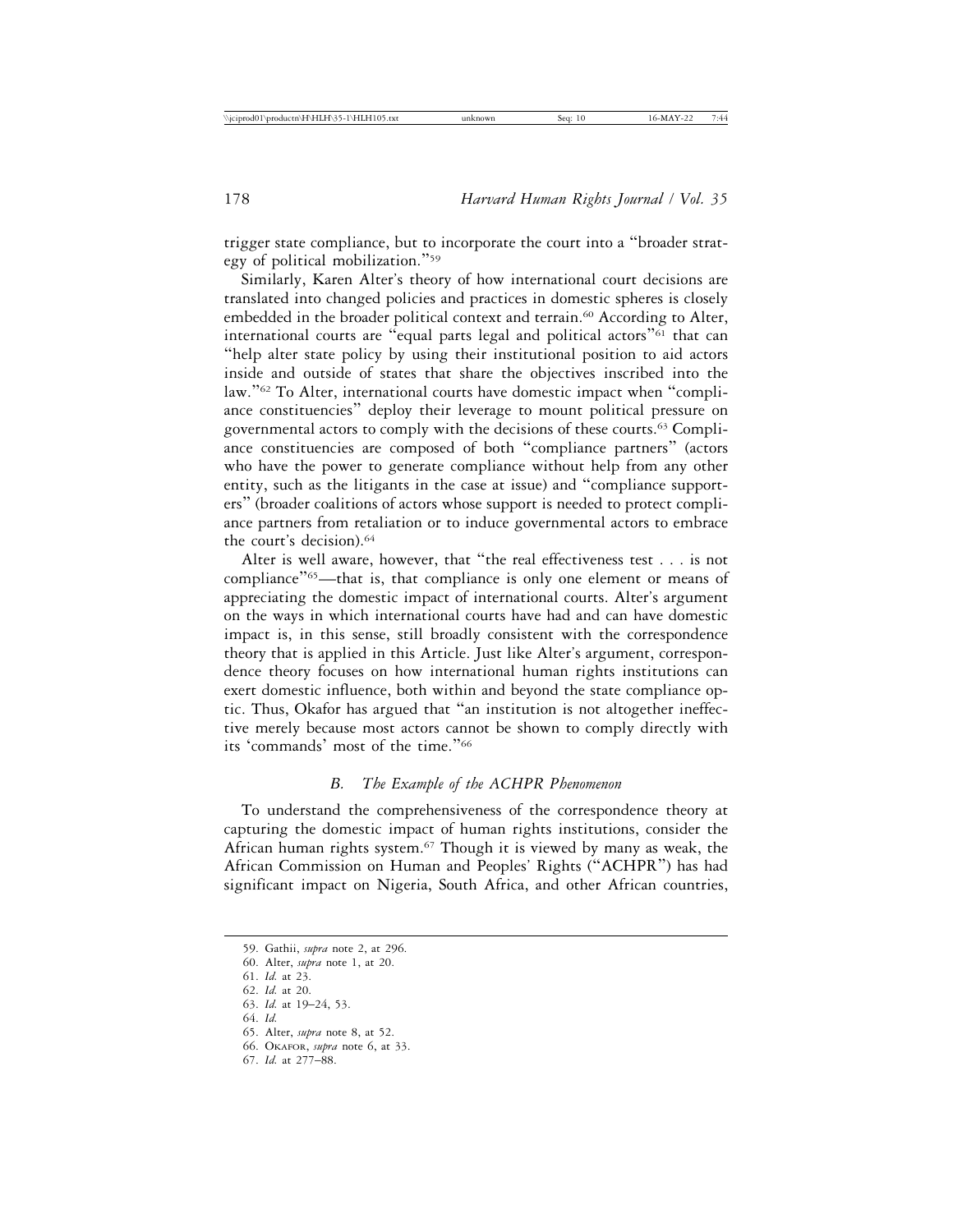revealing what Okafor has referred to as the "ACHPR phenomenon."<sup>68</sup> This phenomenon troubled pre-existing theories on the effectiveness of international human rights institutions to varying extents.69 As Okafor argued, the ACHPR phenomenon demonstrates that:

[W]ith or without fostering direct state compliance, the African system can (under certain identifiable conditions) achieve domestic impact by affecting significantly the thinking processes and action of the key domestic institutions of certain African states, thereby fostering "*correspondence*" between the African system's norms and the thinking/behaviour of these sub-national institutions . . . [T]his possibility ( . . . the "ACHPR phenomenon") is best realized when *local activist forces* [as brainy relays] . . . lead a process of trans-judicial communication that involves the creation of a *virtual human rights* network among the African system and these activist forces, as well as the deployment by these activist forces of norm and/or processes of the African system within the key domestic institutions, such as the judiciary, the legislature, and the executive, in ways that can often enable previously unavailable arguments to become available and acquire even more persuasive power; increase the success rate of these arguments; and facilitate *alterations* in the logics of appropriateness, conceptions of interest, and self-understandings that had hitherto prevailed within the relevant domestic institutions. As these activist forces tend to act as "norm entrepreneurs," tend to make detailed *ends-means calculations*, and tend to deal more in the currency of ideas, knowledge, and norms, than in more material factors, a quasi-constructivist (and therefore constructivist) explanation seems entailed.70

In this theoretical framework, the "activist forces" who primarily drive the generation of correspondence within the relevant states include two main sets of actors: activist judges and civil society actors ("CSAs"). The latter set of actors includes self-professed human rights NGOs, human rights lawyers, women's groups, faith-based groups, politicians, professional groups, independent journalists, and other such actors.<sup>71</sup>

One illustrative example of the correspondence theory in action<sup>72</sup> involves the celebrated Nigerian case of *Frank Ovie Kokori v. General Sani Abacha and four others (No.3)*. 73 Frank Kokori—the then-President of the Nigerian Union of Petroleum and Gas Workers ("NUPENG") and an im-

<sup>68.</sup> *Id.* at 5.

<sup>69.</sup> *Id.* at 59–61.

<sup>70.</sup> *Id.* at 3–4 (emphasis added).

<sup>71.</sup> *Id.* at 2–3.

<sup>72.</sup> *Id.* at 103–04.

<sup>73.</sup> Frank Ovie Kokori v. Gen. Sani Abacha and four others (No.3) FHCLR 413 (Nigeria, 1995).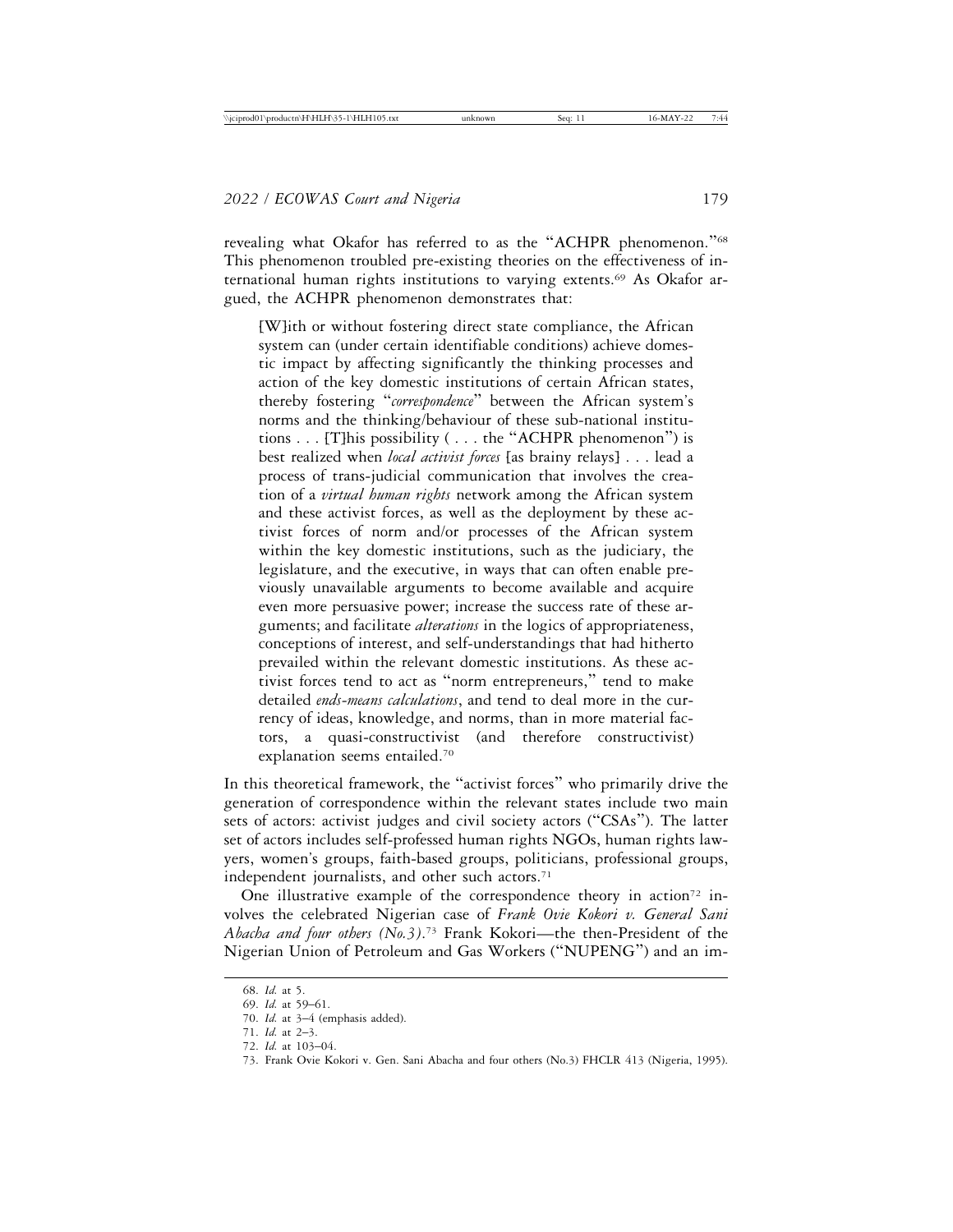portant leader of the popular opposition to the ruling military regime's annulment of the 1993 Presidential polls—was arrested and detained to frustrate a long lasting strike by NUPENG that was threatening to cripple the economy and force the military regime from power.<sup>74</sup> The military government justified his arrest and detention as a non-reviewable state security action done under the infamous State Security (Detention of Persons) Decree No. 2 of 1984.75 This Decree contained an "ouster clause" barring any court from reviewing such detention orders.76 Kokori brought suit before the Federal High Court (Lagos Division), seeking to enforce his fundamental rights under Articles 4, 6, and 7 of the African Charter on Human and Peoples' Rights.<sup>77</sup> Judge Ojutalayo, empowered by the African Charter and the African system as a whole, assumed jurisdiction over this matter, despite an atmosphere of political upheaval and risk, and the clearly worded ouster clause in the text of Decree No. 2.78 He held that the African Charter (and decisions of the African Commission interpreting and applying it) were autonomous from, and superior to, all local laws in Nigeria, including the Decrees issued by the military regime.79

The African Charter, however, lacked a clear provision conferring *jurisdiction* on the Court on Human and Peoples' Rights, and the African Commission had not required the Nigerian court to assume jurisdiction over the matter. Instead, activist labor organizers and their lawyers encouraged Judge Ojutalayo to defy the harsh military junta. Through the creative deployment of an international human rights institution's norms, including ends-means calculations, these activists strengthened their logic and provided a measure of legal cover to sympathetic judges. Invoking the African system added critical value to the arguments advanced by both the CSAs and judge, enabling the judge to find that courts could assume jurisdiction over this sensitive matter in clear contravention of a military decree. Beyond demonstrating the explanatory power of quasi-constructivism, this example also illustrates the generation of "correspondence" within Nigeria with the norms and goals of the African human rights system.

#### *C. Situating Correspondence Theory within the Broader Literature*

Given the broadly "quasi-constructivist" roots of correspondence theory, its key elements also tend to dovetail with constructivist scholars' arguments.80 In particular, correspondence theory's notion of activist forces

79. *Id.*

<sup>74.</sup> *Id.* at 413–23.

<sup>75.</sup> *Id*. at 413–14.

<sup>76.</sup> *Id.*

<sup>77.</sup> *Id.* at 413–14.

<sup>78.</sup> *Id.* at 424–25.

<sup>80.</sup> Quasi-constructivism, at least in part, is a recognition of the existence of a gap in the constructivist account of the impact of international institutions that has led several scholars to seek to rethink aspects of constructivism and propose revised and eclectic forms of that analytical framework. For exam-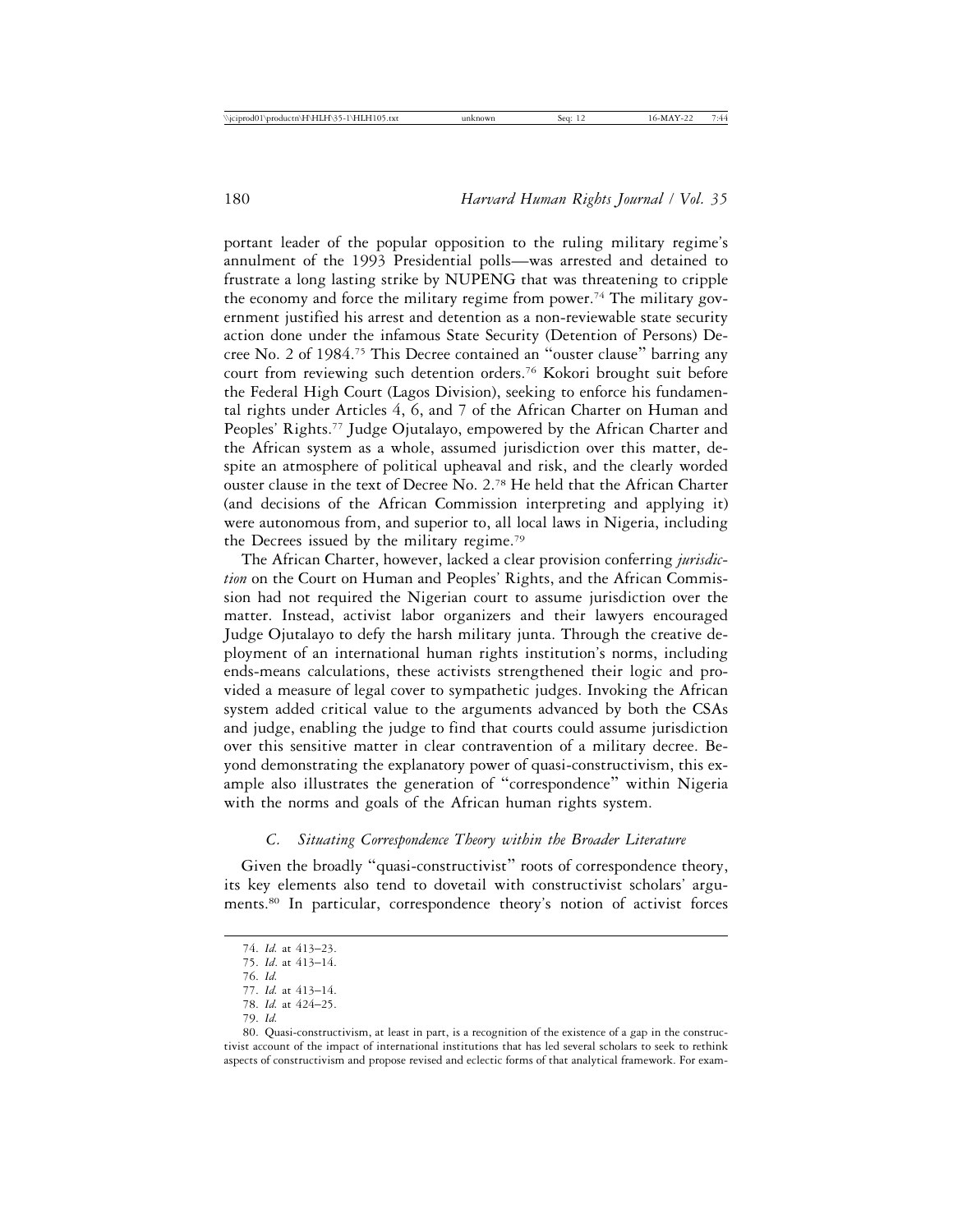functioning as the "brainy relays"<sup>81</sup> that generate correspondence aligns with concepts advanced by constructivist scholars, including "norm entrepreneurs,"<sup>82</sup> "principled issue-networks,"<sup>83</sup> "advocacy networks,"<sup>84</sup> "transnational advocacy networks,"85 and "compliance constituencies."86 All of these entities help spur action at every stage of the process of transforming international human rights norms and the decisions of international human rights institutions into aligned domestic understandings and practices.<sup>87</sup> The concept of "activist forces," however, is distinct from the above entities in two ways: it includes groups other than CSAs, and the relevant CSAs tend to be local actors, as opposed to internationally-based actors.

Correspondence theory's conception of virtual alliances between international human rights institutions and activist forces aligns with Alter's notion of international courts helping to alter state policy by using their institutional position to aid like-minded actors inside and outside of states.88 It specifically owes its use of the notion of actors that make "detailed means-ends calculations" to work by Finnemore and Sikkink,<sup>89</sup> and it draws upon more general constructivist international relations theory when it analyzes how activist forces help produce alterations in the logics of appropriateness.90

Thus, correspondence theory builds on the broadly constructivist approach (albeit tending more toward its quasi-constructivist strain) to explain the African system's modest though significant domestic impact within certain African states. In so doing, it specifically focuses on the types of activist-driven domestic correspondence with the findings and decisions

ple, the concept of "strategic social construction" advanced by Martha Finnemore and Kathryn Sikkink emphasizes the role of norms in the constitution of the identities and interests of actors, yet accords at least equal value to the "rational strategic interaction" of relevant actors. *See* Martha Finnemore & Kathryn Sikkink, *International Norm Dynamics and Political Change*, 52 INT'L ORG. 887 (1998).

<sup>81.</sup> "Brainy relays" may refer to the intelligent transmission-lines between the international system and various institutions and actors within the domestic system (such as courts, the executive, and the legislature) that transmit and contribute actively to the development and strengthening of both the domestic and the international human rights systems (*see* OKAFOR, *supra* note 6, at 94), bridge a jurisdictional gap (*see* OKAFOR, *supra* note 6, at 128), ease the normative system's energy and values into the domestic legal order (*see* OKAFOR, *supra* note 6, at 164), mediate the impact of the African Charter on Human and People's Rights locally (*see* OKAFOR, *supra* note 6, at 167), or help to facilitate the percolation of the African system's norms into the domestic sphere.

<sup>82.</sup> Finnemore & Sikkink, *supra* note 80, at 893.

<sup>83.</sup> Kathryn Sikkink, *Human Rights, Principled Issue-Networks, and Sovereignty in Latin America*, 47 INT'L ORG. 411 (1993).

<sup>84.</sup> Thomas Risse & Kathryn Sikkink, *The Socialization of International Human Rights Norms into Domestic Practices: Introduction*, *in* THE POWER OF HUMAN RIGHTS: INTERNATIONAL NORMS AND DO-MESTIC CHANGE 1, 5 (Thomas Risse et al., eds., 1999).

<sup>85.</sup> MARGARET E. KECK & KATHRYN SIKKINK, ACTIVISTS BEYOND BORDERS 1 (1998).

<sup>86.</sup> ALTER, *supra* note 1, at 19–24, 53.

<sup>87.</sup> OKAFOR, *supra* note 6, at 58; Sikkink, *supra* note 83, at 417, 438.

<sup>88.</sup> ALTER, *supra* note 1, at 20.

<sup>89.</sup> Finnemore & Sikkink, *supra* note 80, at 910.

<sup>90.</sup> *See, e.g*., Friedrich Kratochwil & John G. Ruggie, *International Organisation: A State of the Art on an Art of the State*, 40 INT'L ORG. 753, 764 (1986); Sikkink, *supra* note 83, at 412, 416.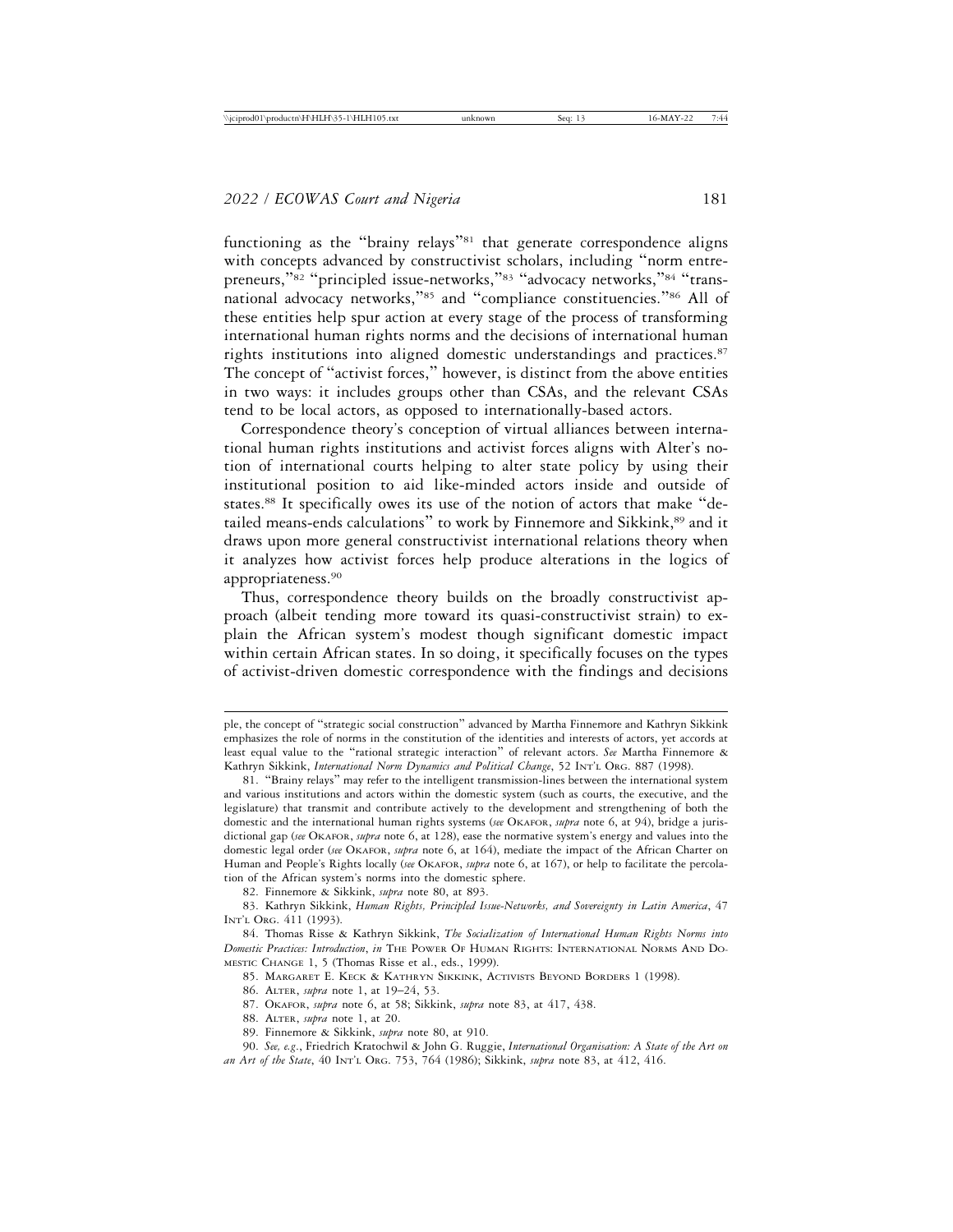of international human rights institutions, providing insight beyond that produced by the state compliance framework.

In its development, correspondence theory did not rely much on other theories of international relations, which fall short of explaining the ACHPR phenomenon. Realist and neo-realist theories are too focused on power, and thus fail to account for the influence exerted by relatively weak international human rights institutions (such as the African human rights system) on significantly stronger states.<sup>91</sup> Neo-liberalism is also inadequate because it would not expect to observe effective international human rights institutions in the absence of the institutional convergence of the self-interest of a number of rational, egotistic state actors who perceive that their participation in the institution and adherence to its norms would allow all of them to move to the "Pareto frontier"—something that is clearly not the case with almost every state, and certainly not so in the African context.92 Republican liberalist theory fails to explain international human rights institutions' influence on military or other kinds of authoritarian and dictatorial states, and it is limited to the explanation of the modest transformation of newly established or weaker democracies.93 Traditional constructivism is generally explanatory, but in its original conception, it fails to explain how ideational, knowledge-based, and normative transformations occur, and the role of rationality in such processes.94

The quasi-constructivists have now filled this last gap. In stressing the power of international ideas, norms, and institutions, adopting elements of the liberal, disaggregated state model (to account for the agency of nonstate actors), and deploying a measure of the rationalist approach (endsmeans calculations), quasi-constructivists iterated and explained precisely how international ideas, norms, and institutions can have an impact on domestic and international politics.95 Quasi-constructivists also tend to specify the conditions under which such ideas, norms, and institutions can transform prevalent thinking and practices within states.96 It is also within this theoretical space that correspondence theory operates.

The broad insight offered by correspondence theory is reflected in Gathii's convincing conceptual framework on the performance of Africa's international courts, thus demonstrating the continued relevance of this quasi-constructivist approach to the study of Africa's international courts.<sup>97</sup>

<sup>91.</sup> *See, e.g*., Andrew Moravcsik, *The Origins of Human Rights Regimes: Democratic Delegation in Post War Europe*, 54 INT'L ORG 217, 244, 248 (2000).

<sup>92.</sup> Andrew Moravcsik, *Explaining International Human Rights Regimes: Liberal Theory and Western Europe*, 1 EUR. J. INT'L REL. 157, 158–59, 184 (1995).

<sup>93.</sup> *Id.* at 170–73.

<sup>94.</sup> OKAFOR, *supra* note 6, at 57.

<sup>95.</sup> Risse & Sikkink, *supra* note 84.

<sup>96.</sup> KECK & SIKKINK, *supra* note 85, at 16–29.

<sup>97.</sup> *See generally* James T. Gathii, *Introduction: The Performance of Africa's International Courts*, *in* THE PERFORMANCE OF AFRICA'S INTERNATIONAL COURTS: USING INTERNATIONAL LITIGATION FOR POLITI-CAL, LEGAL, AND SOCIAL CHANGE 1 (James T. Gathii ed., 2020).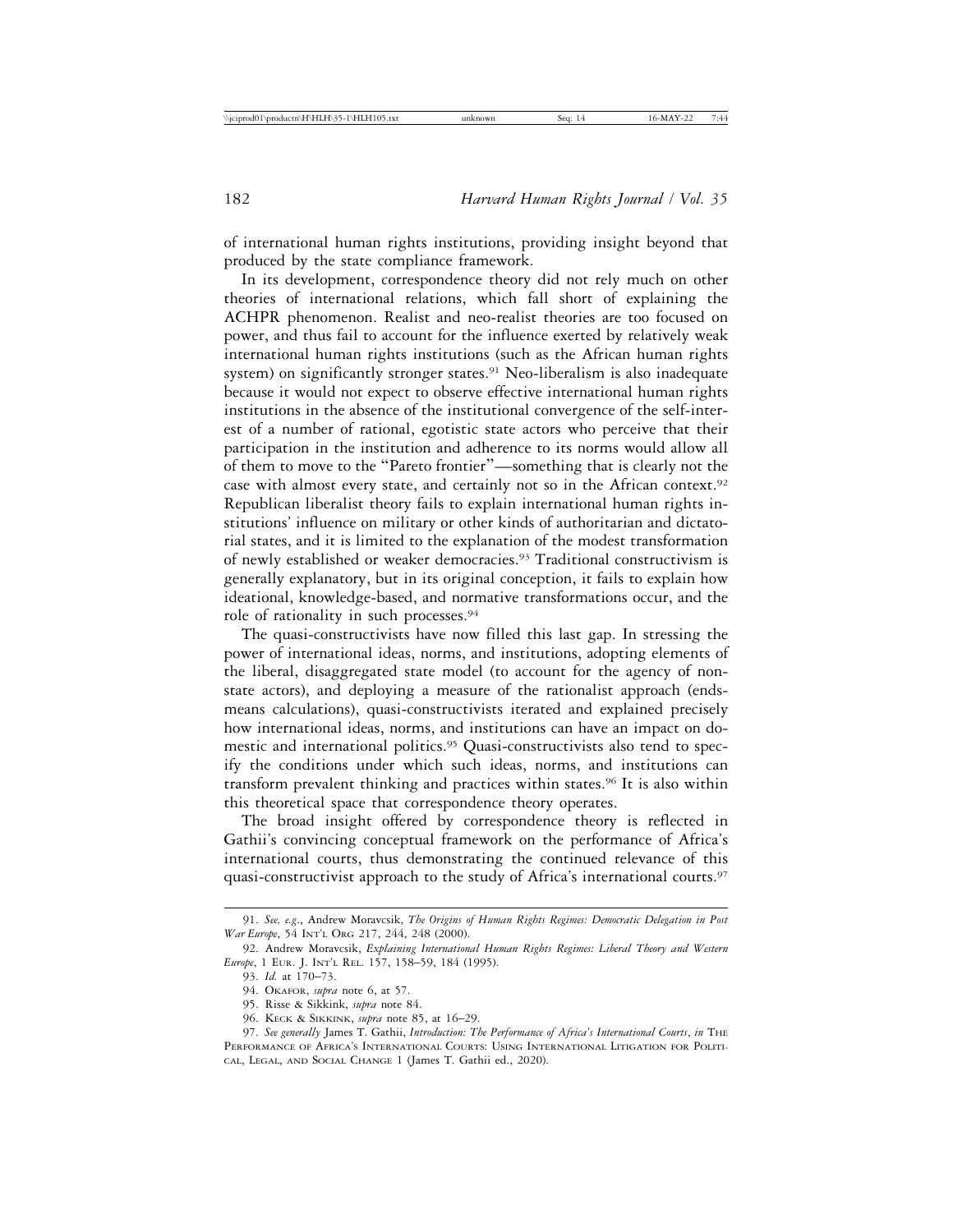This theoretical approach has also been followed in at least one other recent study of the domestic impact of the African Charter on Human and Peoples' Rights within seventeen sample African states.<sup>98</sup> In addition, a study by Murray and Long on the implementation of the findings of the ACHPR also adopts some key findings of this broad approach, although it focuses largely on compliance.<sup>99</sup>

It should be noted, however, that the generalizability of correspondence theory is currently limited by the fact that it is grounded in analyses of evidence relating to the African regional human rights system's domestic impact.100 It is not grounded to any appreciable extent in the domestic influence of the sub-regional ECOWAS Court. Analyzing the available broad range of evidence relating to the ECOWAS Court's significant domestic impact also bolsters correspondence theory's claim to more general applicability.

# III. ANALYZING THE COURT'S IMPACT ON THE EXECUTIVE BRANCH IN NIGERIA

#### *A. The Impact of the Court Across West Africa*

Although the analysis of the ECOWAS Court's domestic impact in this Article focuses on Nigeria, it should be noted at the outset that the most recent available data shows that the court has an uneven record of state compliance with its human rights decisions across West Africa, let alone other kinds of correspondence.101

On the one hand, direct compliance of West African states with the ECOWAS Court's decisions is, at best, modest and sub-optimal.102 Numerous court officials have remarked on this reality, especially its long-serving Chief Registrar.103 A former vice-president of the court has named noncompliance with its decisions as one of the basic problems that confronts the court.104 Other judges interviewed for this Article, as well as CSAs tend to reach a similar conclusion.105 To date, only six of the fifteen ECOWAS

<sup>98.</sup> Victor O. Ayeni, *Introduction*, *in* THE IMPACT OF THE AFRICAN CHARTER AND THE MAPUTO PROTOCOL IN SELECTED AFRICAN STATES 1–13 (Victor O. Ayeni ed., 2016). Although this study did not focus on the influence of international courts (but rather examined the impact of a human rights treaty regime), it falls within correspondence theory's frame and reinforces the contingent generalizability of the approach.

<sup>99.</sup> RACHEL MURRAY & DEBRA LONG, THE IMPLEMENTATION OF THE FINDINGS OF THE AFRICAN COMMISSION ON HUMAN AND PEOPLES' RIGHTS 87–118 (2015).

<sup>100.</sup> *See* OKAFOR, *supra* note 6, 220–53 (noting how relevant activist forces have generated correspondence between norms of the African human rights system and governmental action within relevant States).

<sup>101.</sup> Anene-Maidoh, *supra* note 13, at 59.

<sup>102.</sup> *See, e.g.*, Alter et al., *supra* note 4, at 766–68.

<sup>103.</sup> *Id.*; Anene-Maidoh, *supra* note 13, at 3, 8; Interviewee 3, *in* Appendix B.

<sup>104.</sup> Interviewee 17, *in* Appendix B.

<sup>105.</sup> Interviewees 5, 8, *in* Appendix B.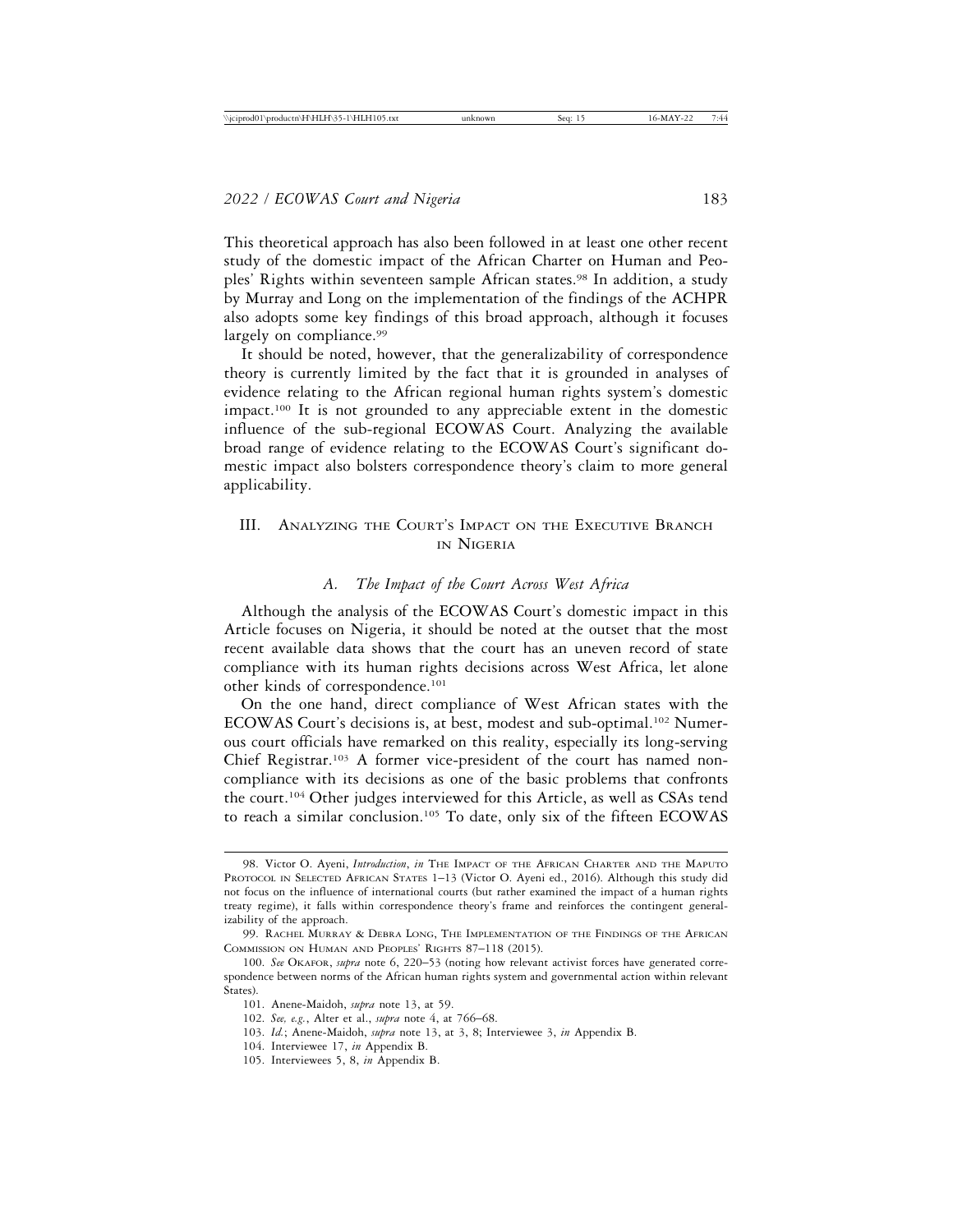member states (Guinea, Nigeria, Burkina Faso, Mali, Togo, and Ghana) have designated a national implementing authority as required by ECOWAS law, indicating a lack of preparedness to comply with the ECOWAS Court's decisions.106

On the other hand, West African states and ECOWAS institutions have complied with a host of the ECOWAS Court's rulings since its first ruling in 2004.107 According to the court's chief registrar, as of 2018:

13 [out of 15] Member States have complied in varying degrees with some judgments of the Court . . . The Statistics of the Court shows [*sic.*] that out of 64 (Sixty Four) enforceable decisions delivered by the Court against Member States and ECOWAS Institutions, since the adoption of the Supplementary Protocol on the Court [in 2005], only 35 (Thirty Five) of the said decisions have been complied with.108

Nevertheless, this is an approximately fifty-five percent compliance rate that, although not excellent,<sup>109</sup> does indicate that there has been more compliance than non-compliance with the ECOWAS Court's decisions across West Africa, a finding borne out by this Article's subsequent interviewing, research, and data analysis, as well as the findings of some previous studies.110 As one of the court's recently retired judges has noted, "some states conform, but some do not."111 In addition, an analysis of the available evidence shows that the same state may sometimes comply, and at other times not comply, with the court's rulings. This above-average level of compliance on the regional level accords with the heightened commitment demonstrated by West African states to the pan-African human rights system, and civil society groups' frequent use of the court, despite its resource limitations and the popular perception that it is ineffectual.<sup>112</sup>

There are numerous examples of West African states' compliance with ECOWAS Court decisions. Perhaps the most well-known instance of compliance is the relatively speedy and full compliance of the government of Niger with the ECOWAS Court's decision in the *Hadijatou Mani Koraou*

<sup>106.</sup> It must be noted, however, that some states that have failed to designate a national authority—such as Niger—have still complied with some of the court's decisions. *See* Anene-Maidoh, *supra* note 13, at 2; Interviewee 3, *in* Appendix B. *See also ECOWAS Court Judge Appeal Member States on Enforcement of its Judgments*, THE VANGUARD (Sept. 30, 2019), https://www.vanguardngr.com/2019/09/ ecowas-court-judge-appeal-member-states-on-enforcement-of-its-judgments/ [https://perma.cc/488S-HWP2] (specifying an updated figure offered by the current President of the Court, Judge Edward Asante).

<sup>107.</sup> Anene-Maidoh, *supra* note 13, at 59.

<sup>108.</sup> *Id.*

<sup>109.</sup> *See* Alter et al., *supra* note 4, at 767 (noting compliance challenges with the decisions of the court).

<sup>110.</sup> *Id*. at 766–68. *See also* Horace S. Adjolohoun, *The ECOWAS Court as a Human Rights Promoter? Assessing Five Years' Impact of the Koraou Slavery Judgement*, 31 NETH. Q. L. REV. 368 (2013).

<sup>111.</sup> Interviewee 18, *in* Appendix B.

<sup>112.</sup> Ebobrah, *supra* note 3, at 87, 95.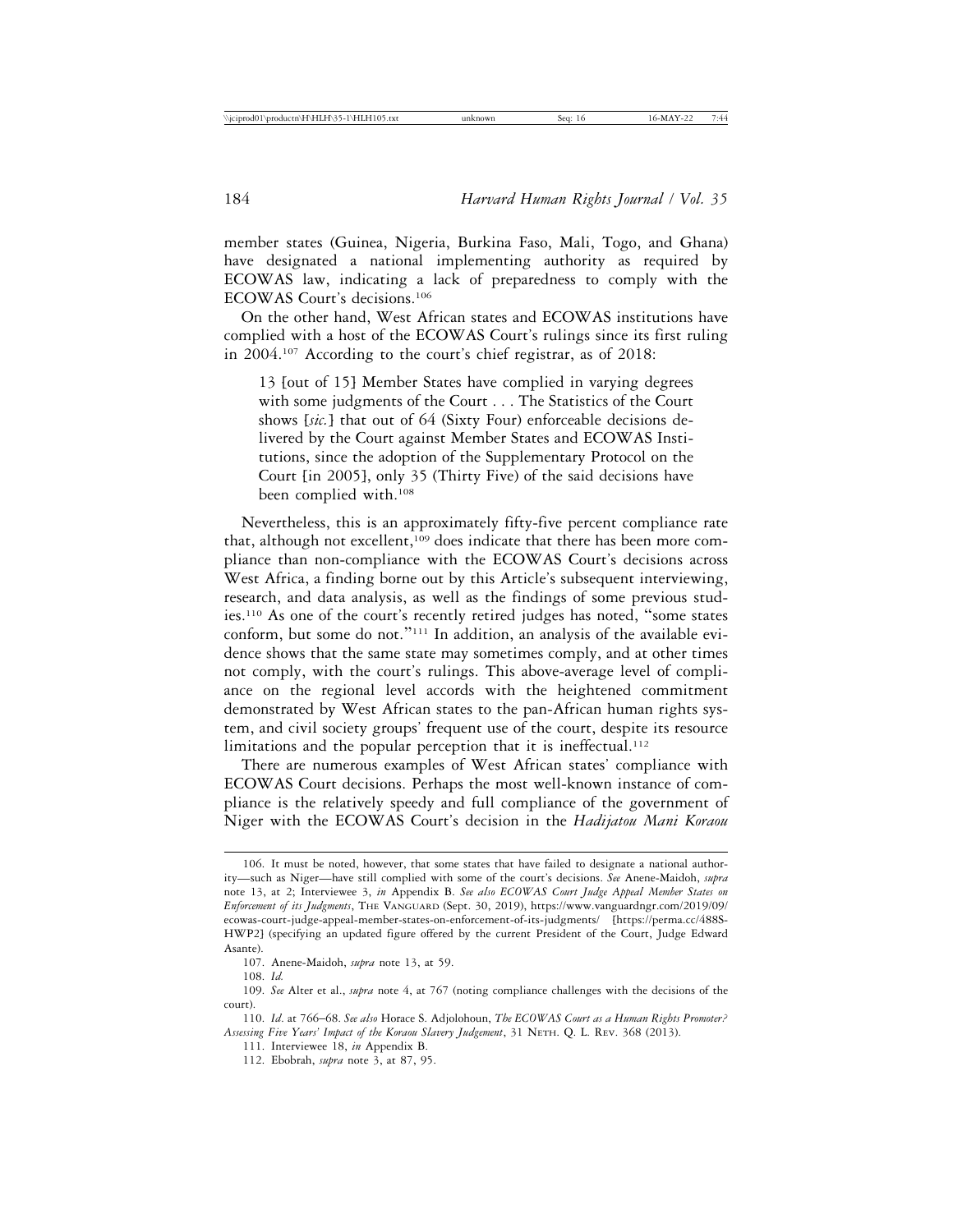case.113 More recently, the new democratically-elected Government of the Gambia has paid half of the sum that the ECOWAS Court awarded to two journalists who were unjustly detained and later killed by the former ruling military regime, though this sum came belatedly, a year and two months after the new government came to power.<sup>114</sup> This captures the reality that poorer states may find it difficult to comply with court orders to pay out large monetary sums to those who have successfully litigated against them, and such compliance has a profound impact within the country. One Gambian media house reported that:

The family of Deyda Hydara which was awarded \$50,000 in damages was given \$25,000 while family of Chief Ebrima Manneh which was awarded \$100,000 in damages was given \$50,000. The third journalist, Musa Saidykhan who was supposed to be paid \$200,000, is still in negotiation with the authorities over his method of payment, sources said. [The] Gambia[n] government has pledged to pay all the damages that were awarded against them at the regional court. Gambia has [sic] lost several cases to journalists at ECOWAS court during the days of Yahya Jammeh. 'It has taken a long time but we are very happy that finally Gambia government has complied with the ECOWAS court ruling,' said Emil Touray, president of the GPU [the Gambia Press Union] . . . . Other journalists who have won cases against Gambia's former dictator. . . are supposed to be paid D1,000,000 [in Gambian currency]. It is not clear when the damages awarded to the four journalists will be paid.<sup>115</sup>

These four Gambian journalists had also won monetary compensation awards from the ECOWAS Court in 2018, but were not paid until May 2019, when the Gambian government eventually paid about USD\$25,000 to each.116

<sup>113.</sup> Hadijatou Mani Karaou v. Fed. Republic of Niger, No. ECW/CCJ/APP/08/08 (Oct. 27, 2008). *See also* Alter et al., *supra* note 4, at 766; Adjolohoun, *supra* note 110.

<sup>114.</sup> *Gambia pays damages awarded to journalists by ECOWAS Court*, KERR FATOU (May 22, 2018), https://www.kerrfatou.com/gambia-pays-damages-awarded-to-journalists-by-ecowas-court/ [https:// perma.cc/T8E7-EZ2V]. *See* Saidykhan v. The Gambia, No. ECW/CCJ/JUD/08/10, Decision, ECOWAS Community Court of Justice [ECOWAS Cmty. Ct. of Just.], ¶¶ 46–47 (Dec. 16, 2010), https:// ihrda.uwazi.io/ar/document/froafttgl56tn7350qszzd7vi?raw=true [https://perma.cc/ZY7Y-SV6Y]; Manneh v. The Republic of Gambia, No. ECW/CCJ/JUD/03/08, Decision, ECOWAS Community Court of Justice [ECOWAS Cmty. Ct. of Just.], ¶¶ 4341–44 (Jun. 5, 2008), https://ihrda.uwazi.io/en/ document/hqdpfnt023yggnsfus74on7b9?page=1&raw=true [https://perma.cc/6629-SED8].

<sup>115.</sup> *See* Saidykhan, No. ECW/CCJ/JUD/08/10, ¶ 47; Manneh, No. ECW/CCJ/JUD/03/08, ¶¶ 41–44.

<sup>116.</sup> Fed. of Afr. Journalists v. Republic of Gambia, No. ECW/CCJ/04/18, Decision, ECOWAS Community Court of Justice [ECOWAS Cmty. Ct. of Just.] (Feb. 14, 2018), https://ihrda.uwazi.io/en/ document/w9z5b6xfwy [https://perma.cc/PH5A-ZGZ]; *Government Pays Compensation to Four Journalists Whose Rights Were Violated*, THE CHRONICLE (May 29, 2019), https://www.chronicle.gm/governmentpays-compensation-to-four-journalists-for-rights-violations/ [https://perma.cc/2WFB-9HLC].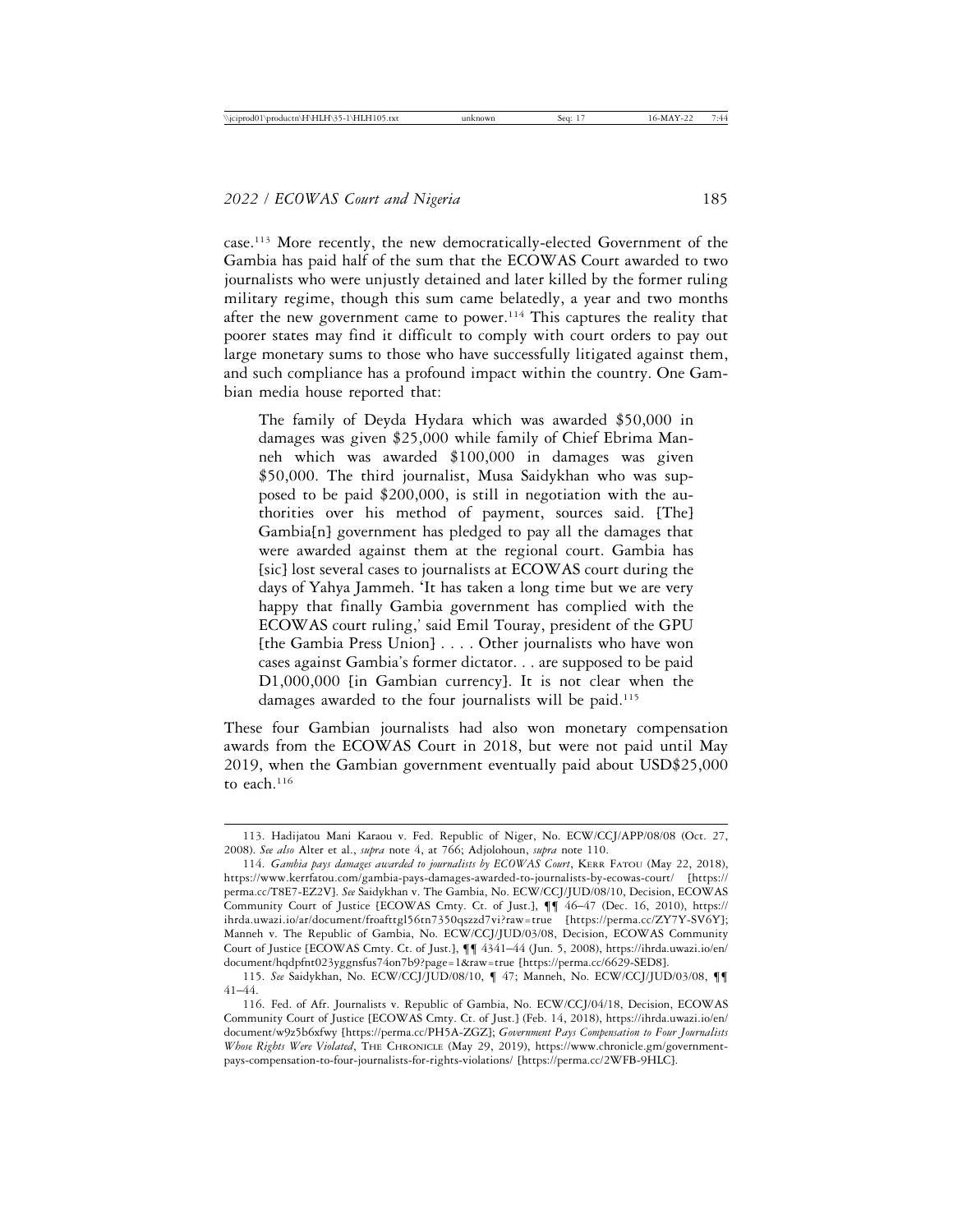The Government of Sierra Leone that took office in May 2018 also paid USD\$150,000 of the USD\$250,000 awarded by the ECOWAS Court to a wrongfully dismissed police officer, El-Tayyib-Bah.117 In another case, following the ECOWAS Court's decision in 2019 that Sierra Leone's ban on the attendance of pregnant girls in its schools violated their rights to education and breached various African Charter and treaty provisions, the Government of Sierra Leone lifted the impugned ban in March 2020.<sup>118</sup>

Burkina Faso also complied with the ECOWAS Court's decision in the *CDP* case.<sup>119</sup> In that case, political and other opposition elements—who were banned from participating in transitional elections because the ruling military-backed regime perceived them as being supportive of the ousted President—sued their government at the ECOWAS Court. The court overturned the ban, and ordered the government to allow the opposition elements to participate in the forthcoming elections. The ruling regime of Burkina Faso complied with this order.<sup>120</sup>

The impact of the ECOWAS Court within these other states does not fall within the scope of this Article's case study, but the discussion above seeks to illustrate the existence of correspondence, or the lack thereof, in other countries in the region. The rest of this Part is devoted to an analysis of the available Nigerian data: first, discussing compliance with the court's decisions in Nigeria, and, second, discussing evidence of correspondence that lies beyond the compliance optic.

#### *B. The Court's Impact on Executive Decision-Making and Action in Nigeria*

# 1. *Overview of the Executive Branch's Compliance*

Just like its West Africa-wide domestic impact, the court's record of attracting compliance from the Nigerian government's executive branch is a mixed one. This mixed reality is reflected by the widely different views among even the most well-positioned actors within, and keenest observers

<sup>117.</sup> El Tayyib Bah v. Republic of Sierra Leone, No. ECW/CCJ/JUD/11/15, Decision, ECOWAS Community Court of Justice [ECOWAS Cmty. Ct. of Just.] (May 4, 2015), https://ihrda.uwazi.io/en/ document/wc08uw8cixc5l1zyoshe61or?page=4 [https://perma.cc/H58P-TLQY]; Anene-Maidoh, *supra* note 13, at 8–9; Amadu Daramy, *Gov't Agrees to pay Tayyib Bah*, GLOBAL TIMES (Mar. 18, 2021), https:// www.globaltimes-sl.com/archive/govt-agrees-to-pay-tayyib-bah-2/ [https://perma.cc/FBF7-698H]; Interviewee 17, *in* Appendix B.

<sup>118.</sup> Women Against Violence and Exploitation in Soc'y v. The Republic of Sierra Leone, No. ECW/CCJ/JUD/37/19, Decision, ECOWAS Community Court of Justice [ECOWAS Cmty. Ct. of Just.] (Dec. 12, 2019), https://ihrda.uwazi.io/en/entity/1i7yfu3qr0cj [https://perma.cc/H58P-TLQY]; *Victory At ECOWAS Court For Girls In Sierra Leone*, EQUALITY NOW (Mar. 30, 2020), https:// www.equalitynow.org/news\_and\_insights/victory\_for\_girls\_in\_sierra\_leone/ [https://perma.cc/4C5M-FAKT].

<sup>119.</sup> Congrès pour la Démocratie et le Progrès v. Burkina Faso, No. ECW/CCJ/JUG/16/15, Decision, ECOWAS Community Court of Justice [ECOWAS Cmty. Ct. of Just.] (Jul. 13, 2015), https:// ihrda.uwazi.io/en/entity/gdbtk3q5fn8xdugfvsrtchaor?page=1 [https://perma.cc/6SGR-BWTH].

<sup>120.</sup> Interviewee 20, *in* Appendix B.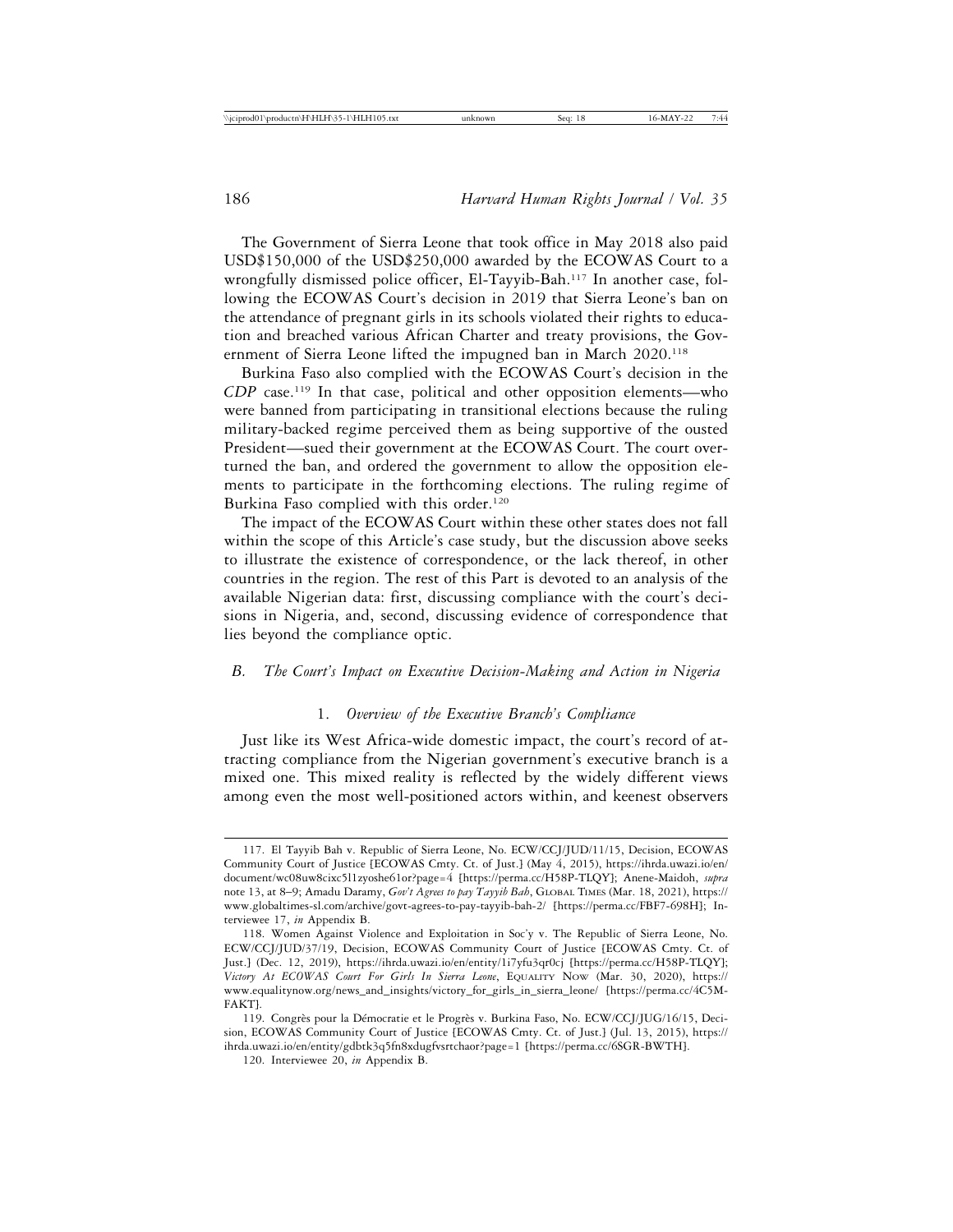of, the court. For example, a recently retired judge of the court declared in an interview that "the court is having a positive impact on Nigeria by promoting its observance of the African Charter and imposing limits and restraints on the Nigerian Government."121 The same judge also noted that government representatives "appear for hearings before the court and comply with judgments."122 The current President of the court, Judge Edward Asante, has singled out Nigeria and Niger Republic as states that "have significantly enforced the decisions of the Court so far."<sup>123</sup> Furthermore, Nigeria is routinely commended by the court for being one of only five West African states that have appointed a national implementing authority to implement the judgments of the ECOWAS Court.124 In contrast, the majority of the Nigerian human rights lawyers and activists interviewed did not have as favorable of an impression of the Nigerian government's record of compliance. One of them, admittedly one of the most skeptical of the cohort, even went as far as to claim that "the court seems not to exert any major influence in Nigeria."<sup>125</sup>

The reality lies somewhere in between these impressions. For example, while on a sensitization tour of the Lagos State of Nigeria in 2019, a judge of the ECOWAS Court disclosed publicly that the Government of Nigeria had complied with eleven of the twenty-five judgments (or forty-four percent) made against it by the court.126 Though the court itself noted that this is not an optimal record of compliance, it is nevertheless closer to the middle of the spectrum of compliance.<sup>127</sup>

From a careful analysis of the evidence, the ECOWAS Court's domestic impact on Nigeria's executive branch in most of the identified cases of "compliance" was, in fact, some type of correspondence beyond the direct compliance optic. Nevertheless, some evidence certainly does exist of direct compliance by the executive branch with the ECOWAS Court's rulings, whether in full or partial measure. Two examples of these incidences of "compliance" are as follows. In the *Jerry Ugokwe* case, the executive branch complied with the ECOWAS Court's interim order not to seat a person who had been declared the winner of an election to Nigeria's federal legislature. In the *Alimu Akeem* case, a Nigerian soldier who had been detained without

<sup>121.</sup> Interviewee 16, *in* Appendix B.

<sup>122.</sup> *Id.*

<sup>123.</sup> Oludare Richards, *ECOWAS Court Laments Poor Enforcement of Judgments*, THE GUARDIAN (Oct. 30, 2018), https://guardian.ng/features/ecowas-court-laments-poor-enforcement-of-judgments/ [https:// perma.cc/4CY2-6UFF].

<sup>124.</sup> *See, e.g.*, Interviewee 2, *in* Appendix B.

<sup>125.</sup> Interviewee 12, *in* Appendix B.

<sup>126.</sup> *See ECOWAS Court tasks Nigerians on protection of their rights*, VANGUARD (Oct. 4, 2019), https:/ /www.vanguardngr.com/2019/10/ecowas-court-tasks-nigerians-on-protection-of-their-rights/ [https:// perma.cc/W7YH-4FYG] (noting that the concept of compliance is used rather loosely here and without necessarily accounting for any other impacts that lie beyond reach of the compliance optic).

<sup>127.</sup> *Id.*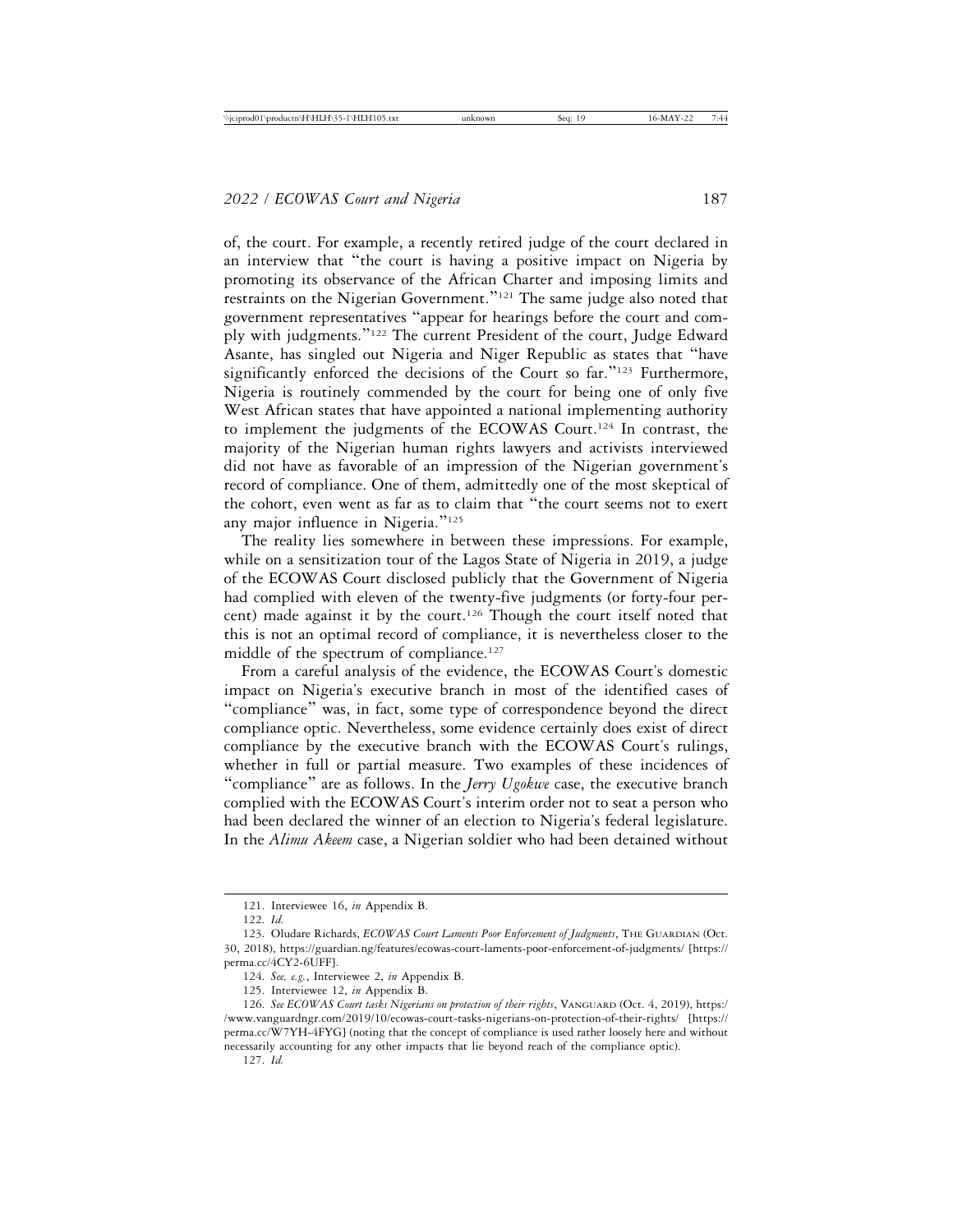trial for two years was released from detention, in part as a result of litigation at the ECOWAS Court.

#### 2. *The* Jerry Ugokwe *Case*

*Jerry Ugokwe v. Federal Republic of Nigeria*128 is one of the most wellknown cases in which Nigeria's executive branch directly complied with a ruling of the ECOWAS Court.<sup>129</sup> The plaintiff, Jerry Ugokwe, had been declared the winner of an election to a seat in the House of Representatives of Nigeria. His opponent contested this declaration at the election tribunal, which eventually quashed it. The Court of Appeal of Nigeria, acting as the final domestic court in the matter, sustained the tribunal's judgment. Ugokwe then applied to the ECOWAS Court alleging that the tribunal and the Court of Appeal breached his right to fair hearing. He also asked the ECOWAS Court for a "special interim order," to restrain the electoral commission from cancelling the certificate of return that he had been issued, and to restrain his electoral opponent from being seated in the House of Representatives, pending the determination of the dispute before the court. The ECOWAS Court granted this interim order.130 Despite Nigeria's strong objections to the court's assumption of jurisdiction in what it argued was a purely internal matter, as well as much condemnation in the Nigerian press of the interim order, its executive branch complied with it to the fullest extent of its powers.<sup>131</sup> The then-Attorney General of the Federation, Akin Olujimi, immediately advised the Speaker of the House of Representatives not to seat the plaintiff's opponent until the ECOWAS Court determined the matter.132 Though the ECOWAS Court eventually rejected the main application on the grounds that it lacked jurisdiction in the matter, $133$ the key point here is the Nigerian government's direct compliance with the highly controversial interim order at the highest levels of the executive and legislative branches.

Significantly, as the correspondence theory predicts, at least one of the plaintiff's counsel of record, Kayode Ajulo, identifies as a human rights lawyer and is the founder and chair of Egalitarian Mission Africa, a human rights NGO. This case thus illustrates correspondence theory in action,

<sup>128.</sup> Ugokwe v. Fed. Republic of Nigeria, No. ECW/CCJ/JUD/03/05, ECOWAS Community Court of Justice [ECOWAS Cmty. Ct. of Just.] (Oct. 7, 2005), https://ihrda.uwazi.io/api/files/ 1524732618117yx2hxr8wt41n3lv30widx6r.pdf [https://perma.cc/4JLZ-9AZS].

<sup>129.</sup> See Sègnonna H. Adjolohoun, '*Made in Courts' Democracies? Constitutional Adjudication and Politics in African Constitutionalism*, *in* CONSTITUTIONAL ADJUDICATION IN AFRICA 247, 284 (Charles M. Fombad, ed., 2017) (providing an in-depth look into the case); Solomon Ebobrah, *Critical Issues in the Human Rights Mandate of the ECOWAS Court of Justice*, 54 J. AFR. L. 1 (2010); Alter et al., *supra* note 4, at 758–60.

<sup>130.</sup> *Ugokwe*, No. ECW/CCJ/JUD/03/05.

<sup>131.</sup> Alter et al., *supra* note 4, at 758–60.

<sup>132.</sup> Ise-Oluwa Ige, *Nigeria: Olujimi Writes Speaker Not to Accept Man Into House*, VANGUARD (May 23, 2005), https://allafrica.com/stories/200505230916.html [https://perma.cc/924A-SFU2].

<sup>133.</sup> *Ugokwe*, No. ECW/CCJ/JUD/03/05 at 38.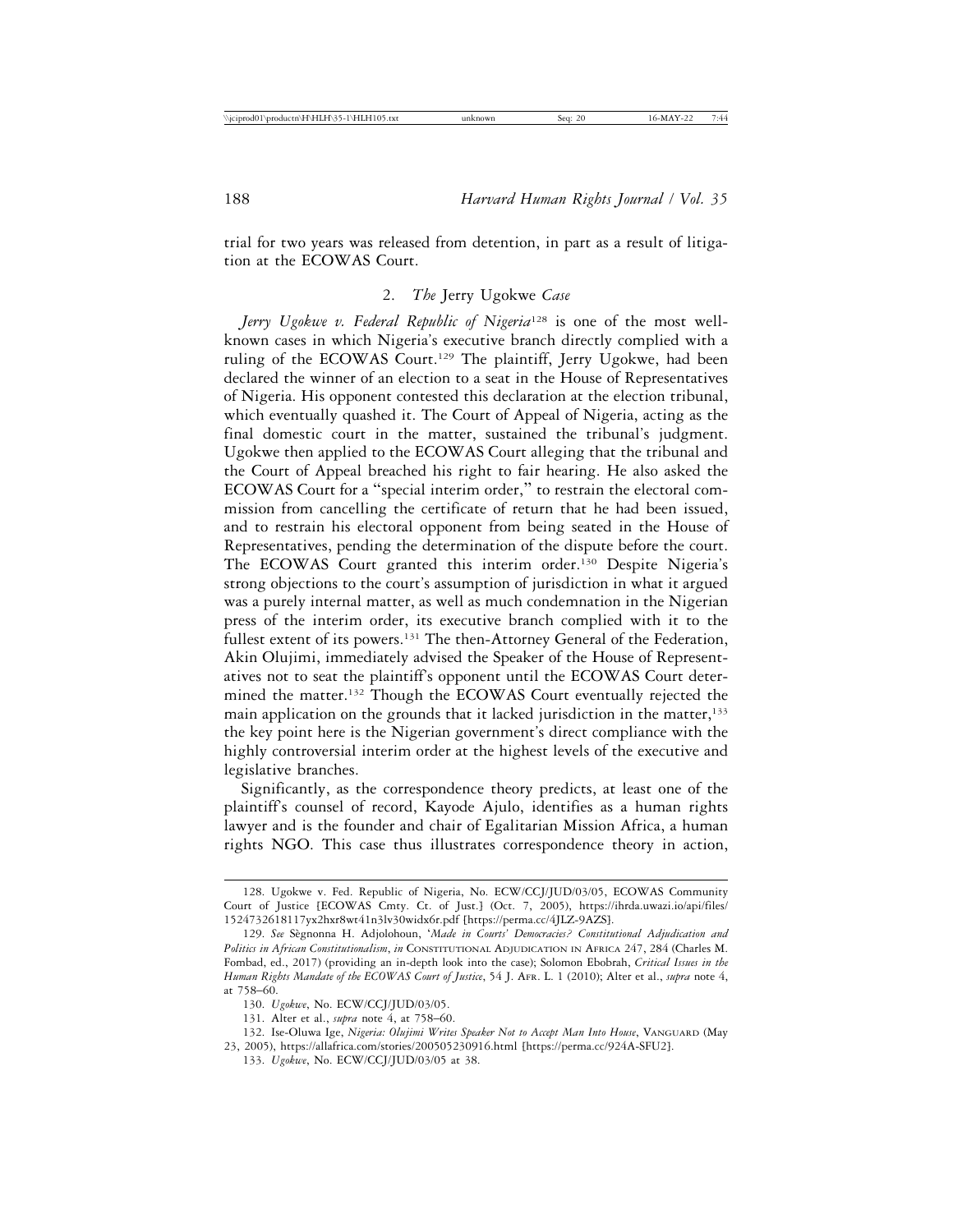driven in large part by someone who identifies as a part of the CSA community, which in turn forms a segment of the activist forces in Nigeria. This human rights lawyer and his co-counsel clearly made ends-means calculations about deploying the ECOWAS Court to temporarily prevent the seating of the plaintiff's political opponent in the House of Representatives (a goal in which they succeeded), while they sought to have that opponent's victory in the domestic court annulled by the ECOWAS Court (a goal in which they ultimately did not succeed). Nevertheless, in the end, they still served as the brainy relays that transmitted the ECOWAS Court's normative energy to the Nigerian domestic sphere.

#### 3. *The* Alimu Akeem *Case*

In *Private Alimu Akeem v. Federal Republic of Nigeria*, 134 a Nigerian soldier, Private Alimu Akeem, was arrested and detained in military custody without trial for two years based on a missing rifle from the home of the then-Chief of the Army Staff to which he had been posted as a guard.<sup>135</sup> He was later tried at a court martial and sentenced to a term of imprisonment. He filed a suit at the ECOWAS Court for alleged violations of his fundamental human right to dignity and personal liberty, and for ten million NGN (worth USD\$50,000 at the relevant time) in compensation for injuries suffered as a result.136 The ECOWAS Court ordered his immediate release and the payment of monetary compensation to him.<sup>137</sup> He was released from detention, largely in compliance with this decision of the ECOWAS Court.138

This matter was brought to the court on behalf of Private Alimu by the law office of noted human rights lawyer, Femi Falana, a veteran leader of Nigeria's longstanding human rights struggles against the military and civilian regimes, who is also a highly visible participant in the civil society networks and alliances involved in these campaigns. The observed partial compliance by the executive branch (i.e., hastening Private Alimu's release) was produced by the ends-means calculations made by the human rights lawyer and associate counsel. Their calculation to deploy the ECOWAS Court as one point of leverage constituted a deeply integrated part of a broader political and administrative strategy (including a campaign in the popular press) to secure his release. The means through which compliance was generated here was therefore similar to the process through which cor-

<sup>134.</sup> Akeem v. Republic of Nigeria, No. ECW/CCJ/JUD/01/14, Decision, ECOWAS Community Court of Justice [ECOWAS Cmty. Ct. of Justice] (Jan. 28, 2014), https://ihrda.uwazi.io/en/entity/ 8azwc3a6j65?page=3 [https://perma.cc/XRK8-VNWL].

<sup>135.</sup> *Id.*

<sup>136.</sup> *Id.*

<sup>137.</sup> *Id.*

<sup>138.</sup> Interviewee 3, *in* Appendix B.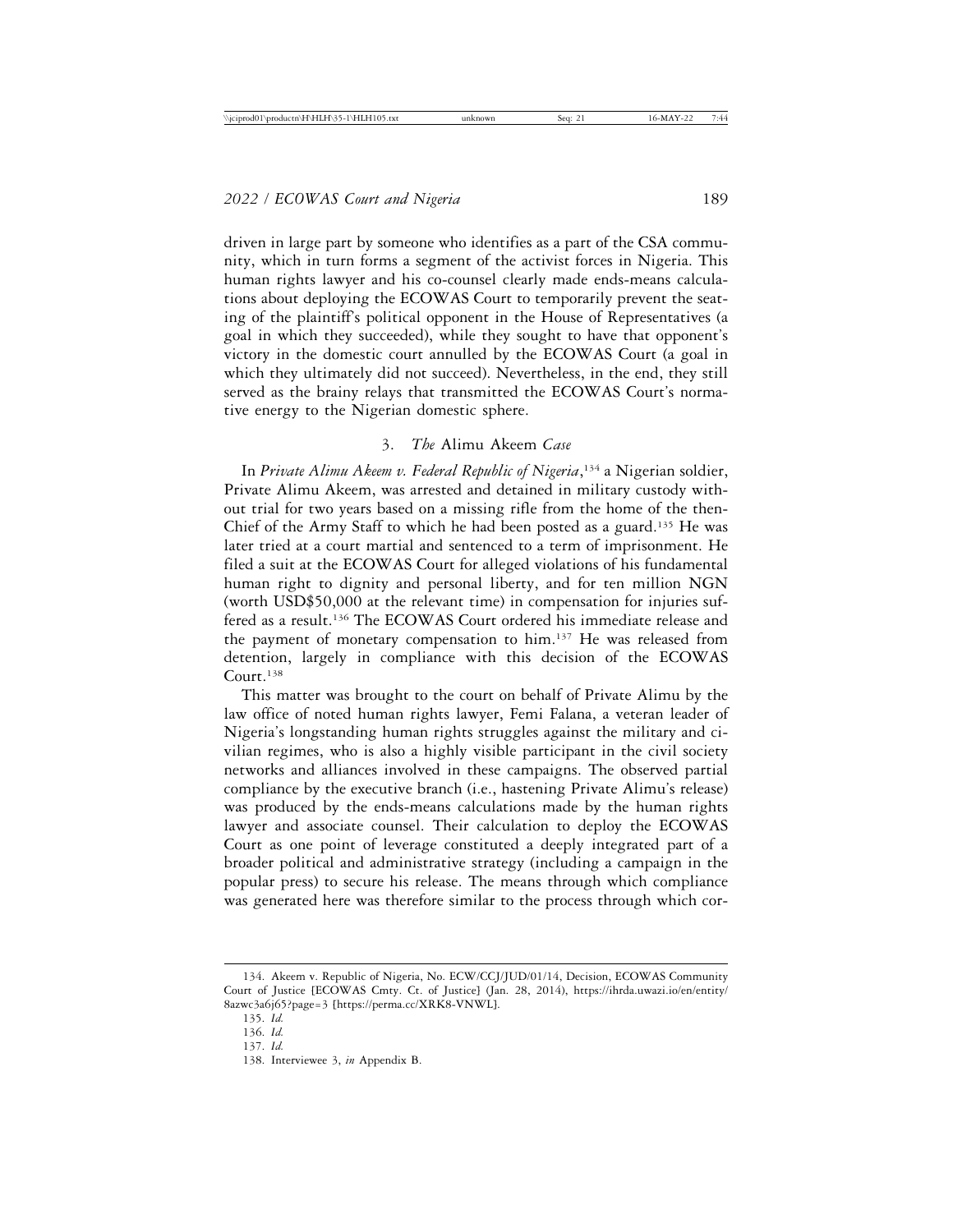respondence beyond the compliance framework's optic has been generated in Nigeria with the ECOWAS Court's findings.139

# *C. Correspondence Beyond the Compliance Optic*

This segment analyzes an illustrative sample of the available evidence regarding the generation of correspondence between executive decisionmaking and action in Nigeria and the jurisprudence of the ECOWAS Court. The sample focuses on seven ECOWAS Court rulings, each of which is an appreciably important element of broader political struggles to advance human rights.

In the first example, the ECOWAS Court's ruling in the *SERAP Environmental Rights* case contributed significantly to the executive branch's increased attention to the necessity of ending and cleaning up oil pollution in the Niger Delta region, markedly shaping discussions during national consultations convened by the government, and influencing the content and orientation of the national policy document issued by the executive branch. This ruling, alongside another ECOWAS Court ruling in the *SERAP Basic Education* case, has had a significant impact on Nigeria's National Human Rights Commission, including the content of the Draft National Human Rights Action Plan that it has produced. Third, the discussion of the *Dasuki* matter that follows focuses on the significant influence of the relevant ECOWAS Court's ruling in shaping the executive branch's eventual decision to release Colonel Dasuki from years of detention. The fourth example, the *APO Eight* case, contributed appreciably to the compensation that the executive branch eventually paid to eight motorcycle taxi drivers who had been killed unlawfully by security forces. Fifth, the *Sa'adaatu Umar* case shows how the filing of a suit at the ECOWAS Court (as opposed to issuance of a ruling by that court) was enough to pressure a law enforcement department to release an unlawfully detained person. Sixth, the *Dorothy Njemanze* case illustrates how the ruling of the ECOWAS Court in that matter made a marked, positive difference in the anti-gender-based violence campaign of a now noted women's rights activist in Nigeria. Lastly, the *Aliyu Tasheku* case is analyzed to demonstrate the significant value that filing a case at the ECOWAS Court often adds to the broader political struggles to shape executive branch action in Nigeria.

# 1. *The* SERAP Environmental Rights *Case and Environmental Decision-Making and Action*

The now celebrated decision of the ECOWAS Court in the *SERAP Environmental Rights* case has had important impacts on executive decision-making and action in Nigeria, for the most part beyond the optic and range of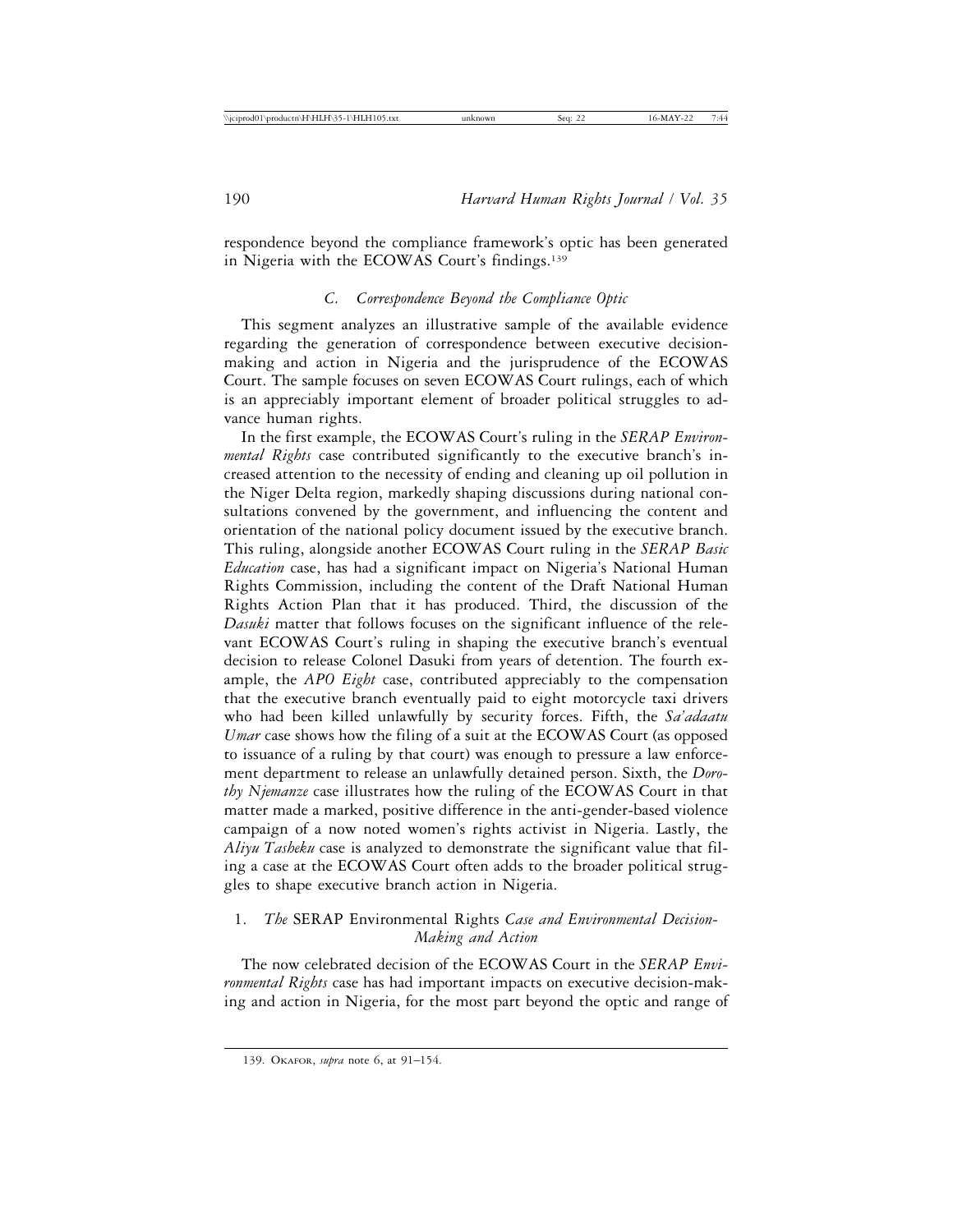the direct compliance framework.140 In this case, the plaintiff—a human rights NGO known as the Socio-Economic Rights and Accountability Project ("SERAP")—sued the Government of Nigeria and six oil companies over their alleged human rights violations stemming from the oil pollution caused by their oil production activities in the Niger Delta region of Nigeria.141 SERAP alleged that the defendant had violated several economic and social rights of people living in the Delta as a result of the pollution, including the right to a healthy environment, food, and water.<sup>142</sup> It also alleged failure on the part of the Government to enforce its domestic laws and regulations that were designed to protect the environment and prevent pollution.143

The ECOWAS Court found that although almost all of the violations had been directly committed by certain oil companies, the Government was still legally liable for the abuses. In effect, the court held that, by failing to protect both the peoples of the Niger Delta and their environment from the harmful operations of oil companies in that region of the country, the Nigerian government had violated the relevant provisions of the African Charter.144 Further, the court upheld the rights of these peoples to a healthy environment, food and water, and held that these rights had been infringed by virtue of the destruction of the Niger Delta environment by oil pollution. The court then ordered Nigeria to remedy the environmental damage in the Niger Delta region, to prevent further environmental damage, and to hold the offenders accountable.<sup>145</sup>

The literature has shown that over time, this ECOWAS Court decision helped make the Government of Nigeria "more sensitive to the environmental and social responsibilities of the oil companies,"146 and to its own duty to ensure the enjoyment of the right to a healthy environment. One of the ways in which this has occurred is illustrated by the effort to clean up oil pollution in Ogoniland, a section of Nigeria's Niger Delta. The ECOWAS Court's decision contributed significantly to the pressure mounted by SERAP and other groups on the Government of Nigeria to take steps to clean up the Niger Delta environment and regulate environmental pollution much more effectively.

<sup>140.</sup> *See* Registered Trs. of Socio-Econ. Rts. & Accountability Project v. Fed. Republic of Nigeria, No. ECW/CCJ/JUD/18/12, Decision, ECOWAS Community Court of Justice [ECOWAS Cmty. Ct. of Just.] (Dec. 14, 2012), https://ihrda.uwazi.io/en/document/pftlz3gneo0wxsgq0kdszto6r [https:// perma.cc/3ZJ8-5Z9S] (filed in July 2009); Owie & Ikhimiukor, *supra* note 20, 279–80.

<sup>141.</sup> *Id.* at ¶¶ 1–3.

<sup>142.</sup> *Id.* at ¶ 3.

<sup>143.</sup> *Id.* at *¶* 3.

<sup>144.</sup> *Id.* at ¶ 121.

<sup>145.</sup> *Id.*

<sup>146.</sup> Obiora C. Okafor, *Modest Harvests: On the Significant (but Limited) Impact of Human Rights NGOs on Legislative and Executive Behaviour in Nigeria*, 48 J. AFR. L. 23, 24 (2004). *See also* Eghosa Ekhator, *Improving Access to Environmental Justice under the African Charter on Human and Peoples' Rights: The Roles of NGOs in Nigeria*, 22 AFR. J. INT'L & COMP. L. 63, 75 (2014).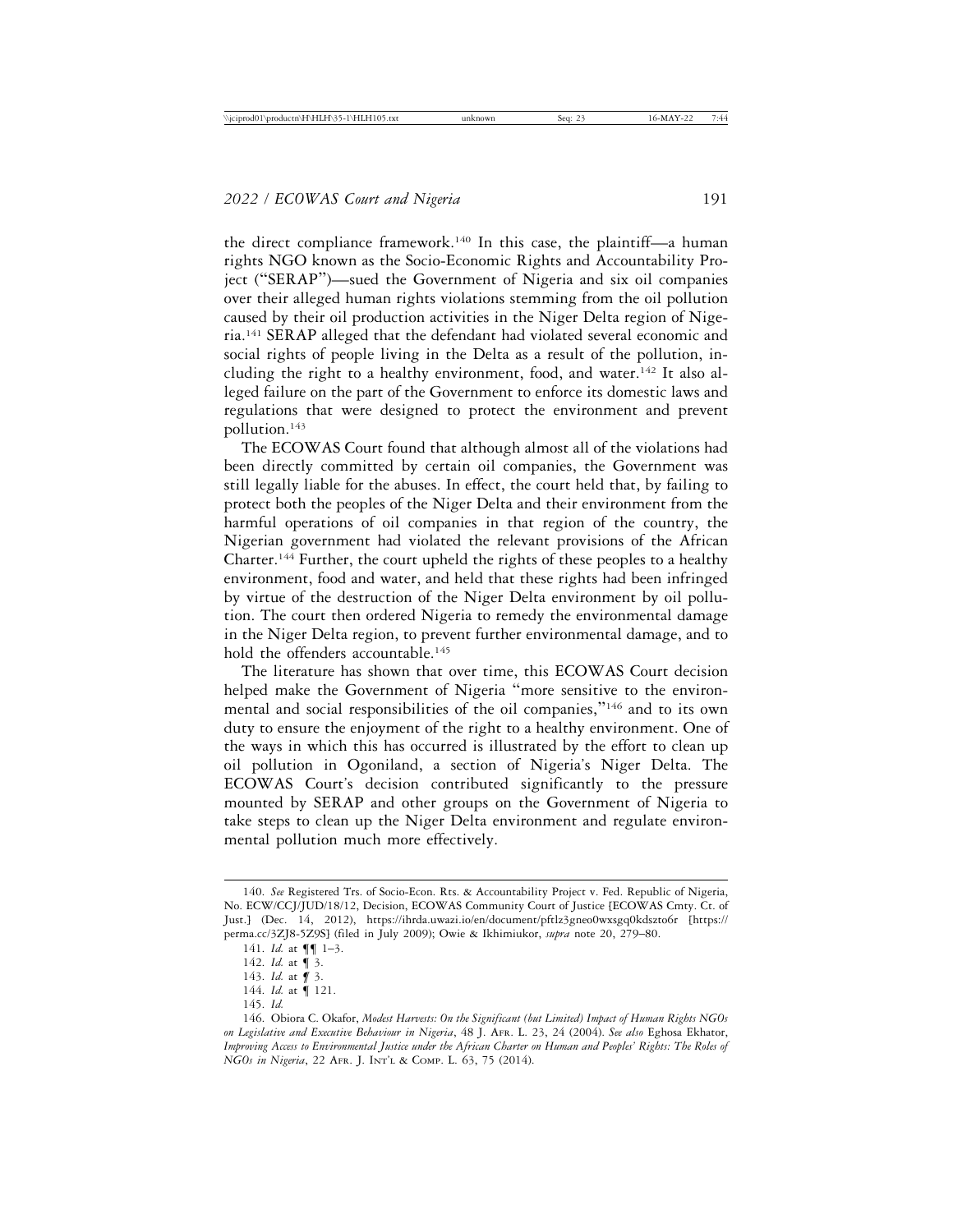In 2006, prior to the launch of the *SERAP Environmental Rights* case, Nigeria's executive branch of government commissioned the United Nations Environment Programme ("UNEP") to assess the extent of the environmental devastation in Ogoniland.<sup>147</sup> This request was precipitated by decades of oil pollution in the area and a long-running struggle by the Ogonis and other Niger Delta peoples against the Government concerning the devastation of their environment by oil pollution.<sup>148</sup> This struggle was initiated in part by the Movement for the Survival of the Ogoni People ("MOSOP"), along with other civil society actors such as the Social and Economic Rights Action Centre ("SERAC").<sup>149</sup> SERAP and other groups later took up the judicial aspect of the struggle.150 This resistance also resulted in the widely condemned hanging by the brutal Abacha-led military dictatorship of some leaders of the Ogoni, including the famous writer Ken Saro-Wiwa.151 The Government's subsequent (and admittedly slow, troubled, and imperfect) bid to implement the UNEP's 2011 assessment report is still ongoing.152 According to the agency directly in charge, the clean-up of Ogoniland was scheduled to end in 2020, though delays previously set back the project's timeline.153

Before the clean-up began, Nigeria's executive branch had, as part of its efforts to respond to and implement the UNEP report and to meet some of the environmental demands of the Niger Delta peoples and their activist groups and allies, established the Hydrocarbon Pollution Restoration Pro-

<sup>147.</sup> *See* U.N. ENV'T PROGRAMME: NIGERIA, https://www.unep.org/explore-topics/disasters-conflicts/where-we-work/nigeria [https://perma.cc/7RKD-VNH6] (last visited Mar. 10, 2022).

<sup>148.</sup> *Id. See also* AMNESTY INTERNATIONAL, NIGERIA: SHELL COMPLICIT IN THE ARBITRARY EXECU-TIONS OF OGONI NINE AS WRIT SERVED IN DUTCH COURT (Jun. 29, 2017), https://www.amnesty.org/ en/latest/news/2017/06/shell-complicit-arbitrary-executions-ogoni-nine-writ-dutch-court/ [https:// perma.cc/76VA-6TVB]; Obiora C. Okafor, *Self-Determination and the Struggle for Ethno-Cultural Autonomy in Nigeria: The Zangon-Kataf and Ogoni Problems*, 6 AFR. Soc'y INT'L & COMPAR. L. PROC. 88 (1994).

<sup>149.</sup> *See generally* OBIORA C. OKAFOR, LEGITIMIZING HUMAN RIGHTS NGOS: LESSONS FROM NIGE-RIA 33, 63, 77–122, 137–38 (2006).

<sup>150.</sup> Obiora C. Okafor, *International Law, Human Rights and the Allegory of the Ogoni Question, in* LEGITIMATE GOVERNANCE IN AFRICA: INTERNATIONAL AND DOMESTIC LEGAL PERSPECTIVES 515 (Edward K. Quashigah & Obiora C. Okafor, eds., 1999). *See* AMNESTY INTERNATIONAL, *supra* note 148.

<sup>151.</sup> *See* OGONI'S AGONIES: KEN SARO-WIWA AND THE CRISIS IN NIGERIA (Abdul Rasheed Na'Allah, ed., 1998); AMNESTY INTERNATIONAL, *supra* note 148.

<sup>152.</sup> *See* U.N. ENV'T PROGRAMME, *supra* note 147; U.N. ENV'T PROGRAMME: NIGERIA LAUNCHES \$1 BILLION OGONILAND CLEAN-UP AND RESTORATION PROGRAMME (2017), https://www.unep.org/ news-and-stories/story/nigeria-launches-1-billion-ogoniland-clean-and-restoration-programme [https:// perma.cc/UA4J-LFNM]. For the full Assessment Report, *see* U.N. ENV'T PROGRAMME: ENVIRONMEN-TAL ASSESSMENT OF OGONILAND REPORT (2011), https://www.unep.org/explore-topics/disasters-conflicts/where-we-work/nigeria/environmental-assessment-ogoniland-report [https://perma.cc/Q9ZK-83CV]. *See also* Agaptus Nwozor, *Depoliticizing Environmental Degradation: Revisiting the UNEP Environmental Assessment of Ogoniland in Nigeria's Niger Delta Region*, 85 GEOJ. 883 (2020); AMNESTY INTERNA-TIONAL ET AL., NO CLEAN-UP, NO JUSTICE: AN EVALUATION OF THE IMPLEMENTATION OF UNEP'S ENVIRONMENTAL ASSESSMENT OF OGONILAND, NINE YEARS ON (2020), https://www.justice.gov/eoir/ page/file/1294376/download [https://perma.cc/X4F5-FTBY].

<sup>153.</sup> *See* HYDROCARBON POLLUTION REMEDIATION PROJECT, OGONI CLEAN-UP: ACHIEVEMENTS IN THREE YEARS (2020), https://hyprep.gov.ng/ogoni-clean-up-achievements-in-three-years/ [https:// perma.cc/VH6C-JLE5].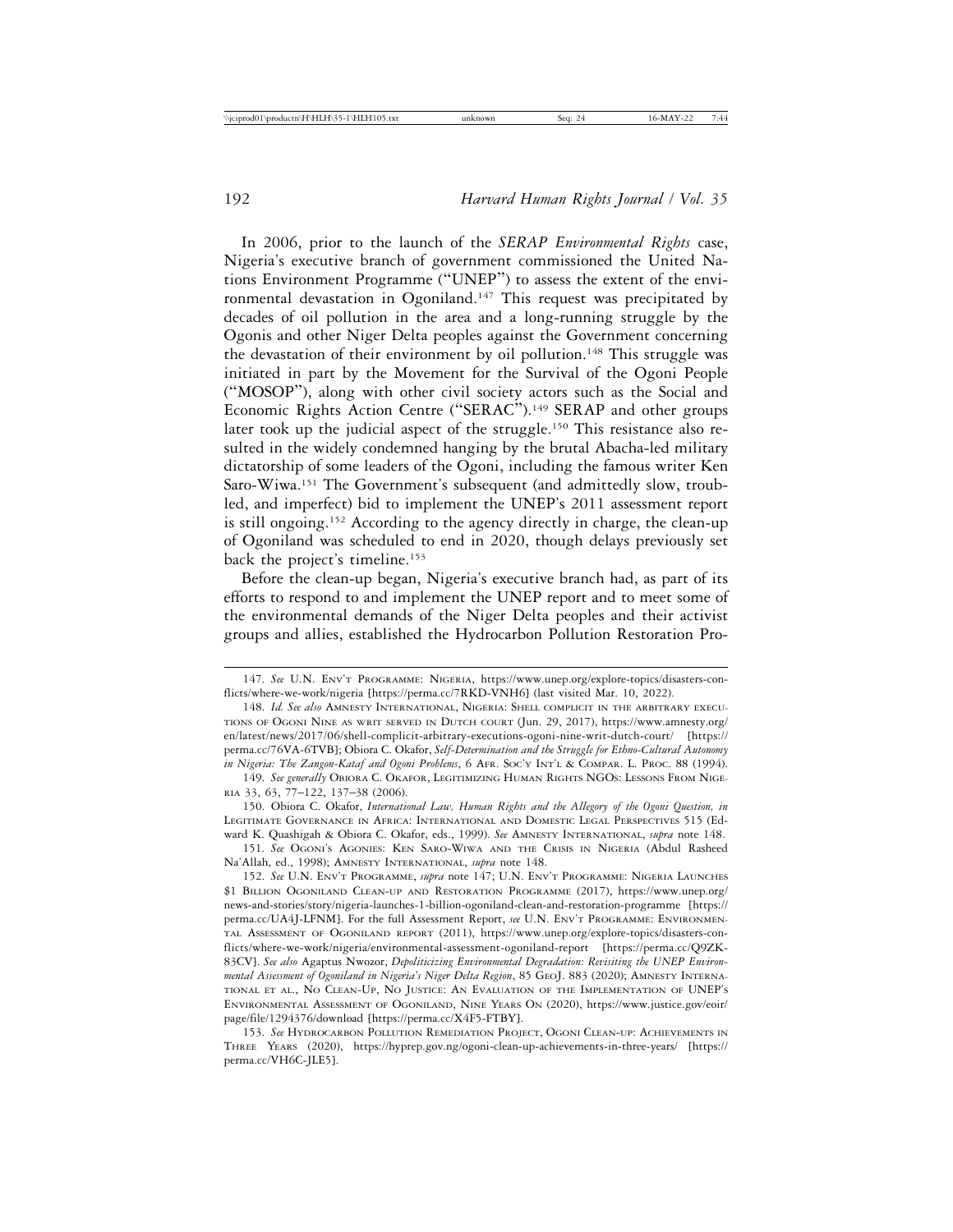ject ("HYPREP").154 Because of significant problems with the functioning of the HYPREP, it was eventually re-established and relaunched by a new federal government in 2016.155 The HYPREP includes a Board of Trustees and a Governing Council.156 Both organs of the HYPREP are comprised of high-level representatives from the Nigerian Ministries of Petroleum Resources, Environment, and Finance, as well as representatives from Ogoniland and NGOs.<sup>157</sup>

Prior to the establishment of HYPREP, the *SERAP Environmental Rights* case was filed at the ECOWAS Court on July 23, 2009.158 After being stalled for about three years, the comparatively more democratic Jonathan administration finally began the UNEP assessment in November of that same year.159 The ECOWAS Court issued its now-famous decision on December 14, 2012. The HYPREP was, however, first established on paper in July 2012—some months before the ECOWAS Court issued its decision and officially gazetted two years later. The filing of the case at the ECOWAS Court was certainly an explicit strategy adopted by some of those who waged the political struggle against the government for the clean-up of Ogoniland and the rest of the Niger Delta.160 This struggle had led to many achievements, including the commission of the UNEP report and the establishment and re-establishment of the HYPREP to implement that report.161 However, it does not appear that the ECOWAS Court judgment in and of itself caused or triggered the establishment and reform of the

157. Ukpong, *supra* note 155.

<sup>154.</sup> OFFICIAL EXTRAORDINARY GAZETTE OF THE FEDERAL GOVERNMENT OF NIGERIA (Jul. 2, 2014), Vol. 101, No. 65 (establishing the HYPREP) (on file with Authors).

<sup>155.</sup> Cletus Ukpong, *Buhari names governing council, board of trustees for Ogoni Clean-up* – *FULL LIST*, PREMIUM TIMES (Aug. 5, 2016), https://www.premiumtimesng.com/news/top-news/208098-buharinames-governing-council-board-trustees-ogoni-clean-full-list.html [https://perma.cc/S5LC-TNEF]; Establishment of the Hydrocarbon Pollution Remediation Project (HYPREP) No. (18) (2016) 103:176 O.G. (re-establishing the HYPREP under the Federal Ministry of Environment); Federal Ministry of Environment of Nigeria, *supra* note 151; AFR. CONFIDENTIAL, VOL. 60 NO. 14 (2019), https:// www.africa-confidential.com/article/id/12692/HYPREP's\_checkered\_rep [https://perma.cc/CK8J-F6KN].

<sup>156.</sup> Mashood Isah, *Cleaning Ogoniland: The Myths and Realities*, AFR. CONFIDENTIAL (Jul. 12, 2019), https://economicconfidential.com/2016/04/cleaning-ogoniland-myths-realities/ [https:// perma.cc/HY7D-46PP]; Kialee Nyiayaana, *The State and the Environmental Clean-up in Ogoni: Building Peace or the Continuation of Oil Politics*, KUJENGA AMANI (Sept. 18, 2018), https://kujenga-amani.ssrc.org/ 2018/09/18/the-state-and-the-environmental-clean-up-in-ogoni-building-peace-or-the-continuation-ofoil-politics-in-the-niger-delta/ [https://perma.cc/7XLD-36RD].

<sup>158.</sup> *See* Ruling on Preliminary Objection, *in* Socio-Econ. Rts. & Accountability Project v. Fed. Republic of Nigeria, No. ECW/CCJ/JUD/18/12, Decision, ECOWAS Community Court of Justice [ECOWAS Cmty. Ct. of Just.] (Dec. 14, 2012), https://ihrda.uwazi.io/en/document/ pftlz3gneo0wxsgq0kdszto6r [https://perma.cc/3ZJ8-5Z9S].

<sup>159.</sup> *See* Elisabeth A. M. Rijnierse, *Oil Spills in the Niger Delta:* '*Glocal' Action on Social Responsibility and Development*, *in* TERRITORIES OF SOCIAL RESPONSIBILITY: OPENING THE RESEARCH AND POLICY AGENDA 68 (Patricia A. Ashley & David Crowther eds., 2016).

<sup>160.</sup> *See* Registered Trs. of Socio-Econ. Rts. & Accountability Project, No. ECW/CCJ/JUD/18/12 at ¶¶ 12–18.

<sup>161.</sup> U.N. ENV'T PROGRAMME, *supra* note 147.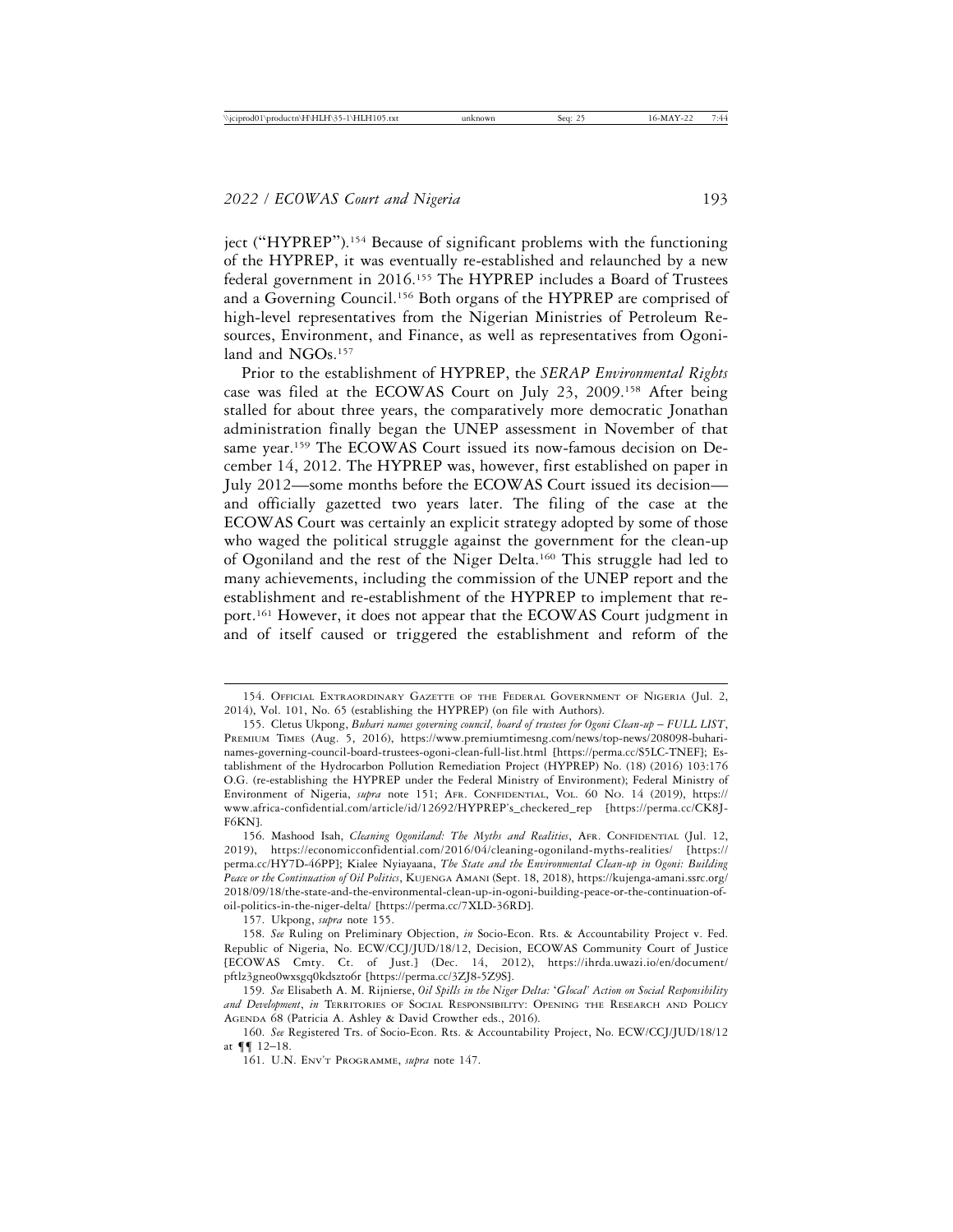HYPREP. Nevertheless, it has contributed to the pressure currently being exerted on the government.

Beyond the establishment of the HYPREP, several consultations were held between the Ministry of Environment and certain stakeholders as part of the effort to clean up the pollution in Ogoniland.162 During one of these consultations, the National Environmental Standards and Regulations Enforcement Agency ("NESREA")—an agency within the Ministry of Environment—conducted a review of the ECOWAS Court's decision in *SERAP* (as well as other relevant cases decided by domestic and international courts on the Niger Delta).163 NESREA's review discussed extensively the nature and extent of the duties imposed on the Nigerian government by these cases.164 Therefore, the ECOWAS Court's decision in *SERAP* contributed appreciably to the executive branch's decision-making processes on the means of dealing with the oil spillage and clean-up issues in the Niger Delta. It was also one of the factors that shaped the executive branch's thinking about the issue at hand. This consultation's emphasis on the need for the government's policy and action to conform with its international law duties in this area is related to the impact that the ECOWAS Court judgment made on the government's decision-making processes.

Subsequent consultations were held by the Ministry of Environment and Ogoni representatives in Abuja in November 2014, and in another meeting in July 2015.165 In meetings held in both Abuja and Port Harcourt, the Ministry of Justice, in collaboration with the Ministry of Environment, provided implementation guidelines for the clean-up exercise. These included adherence to the ECOWAS Court's judgment in *SERAP* to ensure that the Government exercised its duty to take responsibility for the environmental activities of the oil companies and their agents operating in Nigeria.166 The judgment was thus significantly impactful on at least this part of the executive branch's decision-making process.

Another stakeholders' sensitization meeting was held in Port Harcourt on April 28, 2016, at which stakeholders, including Nigeria's executive branch, committed to an agreement to not re-pollute after the clean-up.<sup>167</sup> At the meeting, the then-Honourable Minister of Environment promised to constitute four ad hoc committees, as well as various task teams, to commence preparation for activities on the clean-up project, citing the

167. *Id.* at 78.

<sup>162.</sup> *Id*. *See also National Policy on the Enforcement of Environmental Standards and Pollution Control*, NATIONAL ENVIRONMENTAL STANDARDS AND REGULATIONS ENFORCEMENT AGENCY (LEGAL AND TECHNICAL WORKING GROUP) 12 (2016) (on file with Authors); Okechukwu Effoduh, The ECOWAS Court, Activist Forces and the Pursuit of Socioeconomic and Environmental Justice in Nigeria 77 (Nov. 2017) (LL.M. thesis, York University) (on file with York University's Faculty of Graduate Studies).

<sup>163.</sup> *National Policy on the Enforcement of Environmental Standards and Pollution Control*, *supra* note 162, at 12.

<sup>164.</sup> *Id.* Effoduh, *supra* note 162, at 77.

<sup>165.</sup> *See* Effoduh, *supra* note 162, at 77–78.

<sup>166.</sup> *Id.*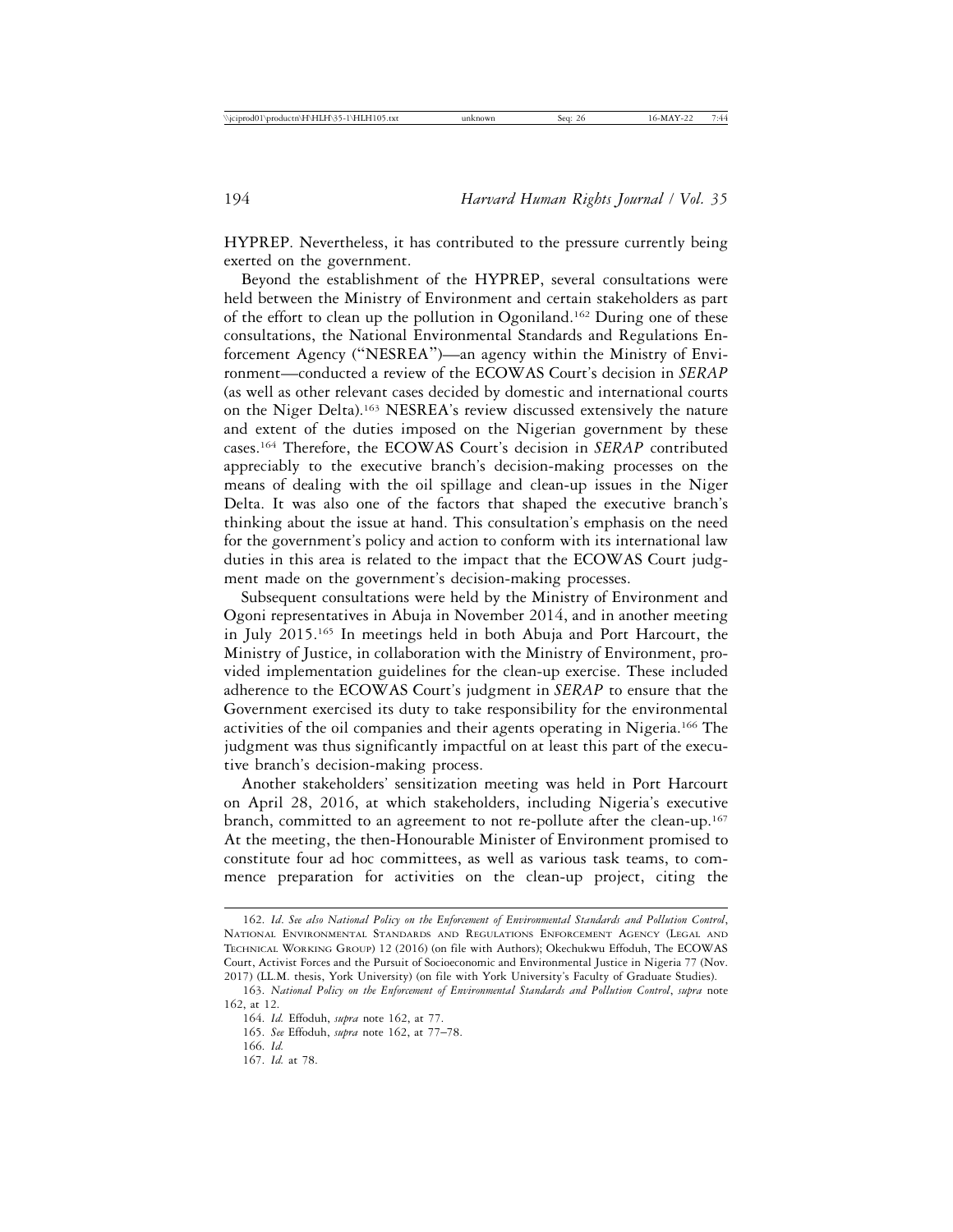ECOWAS Court's decision in *SERAP* as one of the rationales for the cleanup exercise.168 The Minister then constituted and inaugurated these committees and task teams on May 24, 2016.169 A few weeks later, Nigeria's President Muhammadu Buhari launched the clean-up of Ogoniland in Bodo, Rivers State.170 Despite these advances, some human rights groups have since decried the slow pace of this ongoing effort.<sup>171</sup>

The environmental rights values espoused in *SERAP*, though not mentioned in the document itself, are reflected in the development process and content of Nigeria's *Revised National Policy on the Environment* of 2016. First adopted in 1991, and later revised in 1999, this revised policy was adopted in its current form by the Federal Executive Council in February 2017.<sup>172</sup> The Ministry justified this latest revision by arguing in favor of the need to "catch up" with recent trends in environmental protection and to improve its strategies in tackling the inter-sectorial issues concerning the environment in Nigeria, which includes the need to secure environmental and socioeconomic justice for Nigerians, including the people of the Niger Delta.<sup>173</sup> More specifically, while developing the legal framework for this *Revised National Policy*, the Ministry of Environment captured eleven critical trends that have arisen on Nigeria's environmental landscape.174 Included in these trends is the justiciability of environmental and socioeconomic rights in Nigeria as adjudicated by the ECOWAS Court.175 The policy referred

173. FED. MINISTRY OF ENV'T OF NIGERIA, *Revised Environmental Legal Framework and Management Policy for the Niger Delta* FME/P/LFMP/2 13–14 (2017). *See also* Effoduh, *supra* note 162, at 80. 174. *Id.*

<sup>168.</sup> *Id.*

<sup>169.</sup> *Id.*

<sup>170.</sup> *Id.*

<sup>171.</sup> Cletus Ukpong, *MOSOP, Others Decry Slow Pace of Ogoni Clean-up*, PREMIUM TIMES (Aug. 17, 2017), https://www.premiumtimesng.com/regional/south-south-regional/240532-mosop-others-decryslow-pace-ogoni-clean.html [https://perma.cc/V4MZ-D4MW]. *See also* Nwozor, *supra* note 152, at 15.

<sup>172.</sup> *FEC approves new policy on environment,* VANGUARD (Feb. 22, 2017), https:// www.vanguardngr.com/2017/02/fec-approves-new-policy-environment/ [https://perma.cc/PMK7- JKPH].

<sup>175.</sup> The stated critical trends (see *Revised Environmental Legal Framework and Management Policy for the Niger Delta*, *supra* note 173) included: (1) National resource management; (2) Reduction in deforestation; (3) Declaration of national environmental emergency: climate change and the impact of oil spills—both combining to create a serious threat to national security; (4) Environmental protection framework; (5) Environmental management and stewardship; (6) Legality of environmental and human rights (Community Court of Justice of the Economic Community of West African States (ECOWAS) rulings and judgment) (*see* Registered Trs. of Socio-Econ. Rts. & Accountability Project v. Fed. Republic of Nigeria, No. ECW/CCJ/JUD/18/12, Decision, ECOWAS Community Court of Justice [ECOWAS Cmty. Ct. of Just.] (Dec. 14, 2012), https://ihrda.uwazi.io/en/document/ pftlz3gneo0wxsgq0kdszto6r [https://perma.cc/3ZJ8-5Z9S]; Registered Trs. of the Socio-Economic Rts. & Accountability Project v. Fed. Republic of Nigeria Universal Basic Educ. Comm'n, No. ECW/CCJ/ APP/0808, Ruling on Preliminary Objection, ECOWAS Community Court of Justice [ECOWAS Cmty. Ct. of Just.] (Oct. 27, 2009), http://www.worldcourts.com/ccj/eng/decisions/2005.10.26\_Barbados\_Rediffusion\_v\_Mirchandani.htm [https://perma.cc/R8SR-34PK]); (7) Oil sector environmental management and regulation; (8) Oil spills and gas flaring reductions; (9) Implementation of the UN Environment Programme Report Recommendations; (10) Waste management and sanitation; (11) Sanitation and clean water provision. *See also* Effoduh, *supra* note 162, at 80.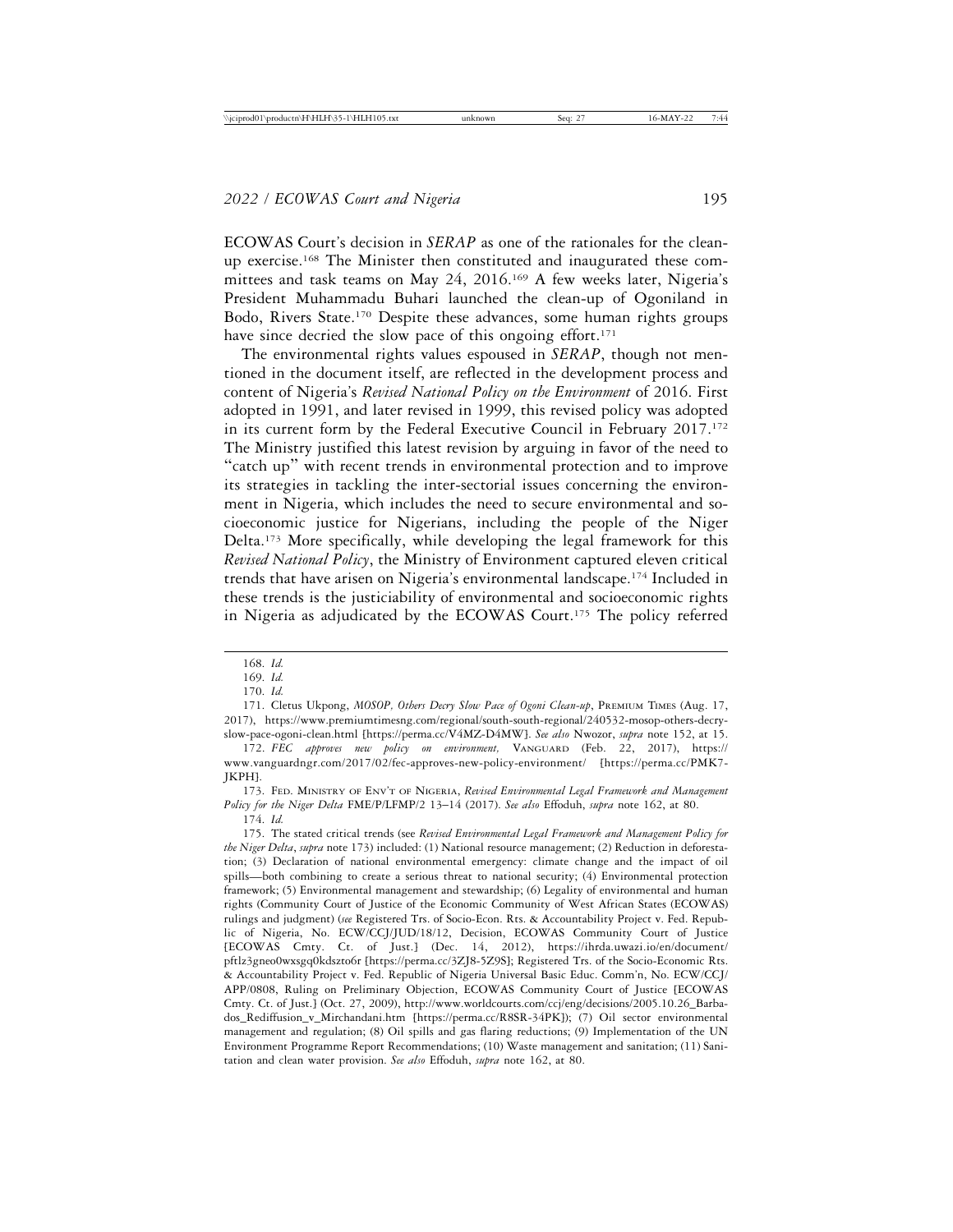specifically to the court's decisions in both *SERAP* and another case involving SERAP.176

The impact of *SERAP* on the content of this policy is implicit. The document was revised to include the goal that the Ministry of Environment will look beyond the general non-justiciability of environmental rights under the Nigerian Constitution (as opposed to its justiciability under the African Charter relied on by the ECOWAS Court in the case at issue and as pronounced in the ruling in the case, as well as in the related Nigerian African Charter Act), to ensure that the government empowers citizens "to have legal standing and access to justice to be able to protect and enforce the protection of a clean and healthy environment for sustainable development."<sup>177</sup> Paragraph 8.1. of that policy document provides:

The Nigerian constitutional provision on environmental protection as at now is too tokenistic and inadequate. Likewise, other extant environmental laws, including related laws, policies and regulations, require revision, harmonisation and updating in line with *global best standards and practices*. This policy shall be put in its proper legal context for effectiveness and impact. . . . [ The government] recognizes that everyone in Nigeria has the right to (i) an environment that is not harmful to her or his health or wellbeing; (ii) have the environment protected, for the good of present and future generations through reasonable laws and other way of; (iii) preventing pollution and ecological degradation; (iv) promoting conservation and; (v) securing ecologically sustainable development and use of our natural resources, while at the same time promoting valid economic and social development.<sup>178</sup>

The above statement is the first statement of its kind to be published by a federal ministry in Nigeria as a national policy that relocates the legal framework of the Ministry beyond Nigeria's constitution to international human rights standards. Given the impact that the ECOWAS Court's ruling in the *SERAP Environmental Rights* case had on the consultations and meetings that led to the development of this revised policy (including the Environment Minister's explicit utilization of that ruling as a basis for her decision-making), it is only logical that the international human rights standards to be adhered to by the government under the policy include the

<sup>176.</sup> *See* The Registered Trs. of the Socio-Econ. & Accountability Project v. Fed. Republic of Nigeria & Universal Basic Educ. Comm'n, No. ECW/CCJ/JUD/07/10, ECOWAS Community Court of Justice [ECOWAS Cmty. Ct. of Just.] (Nov. 30, 2010), https://ihrda.uwazi.io/en/document/ qrb6wqua4frswtjqwichxgvi [https://perma.cc/JG84-BEW8] (discussing the right to basic education in Nigeria).

<sup>177.</sup> PERMANENT SEC'Y, NIGERIA FED. MINISTRY OF ENV'T, *National Policy on the Environment (Revised 2016)* 49, (Jan. 1, 2016), https://leap.unep.org/countries/ng/national-legislation/national-policyenvironment-revised-2016#:~:text=the%20goal%20of%20the%20National,natural%20resources %20for%20sustainable%20development [https://perma.cc/J6H5-8Z9W].

<sup>178.</sup> *Id.* (emphasis added).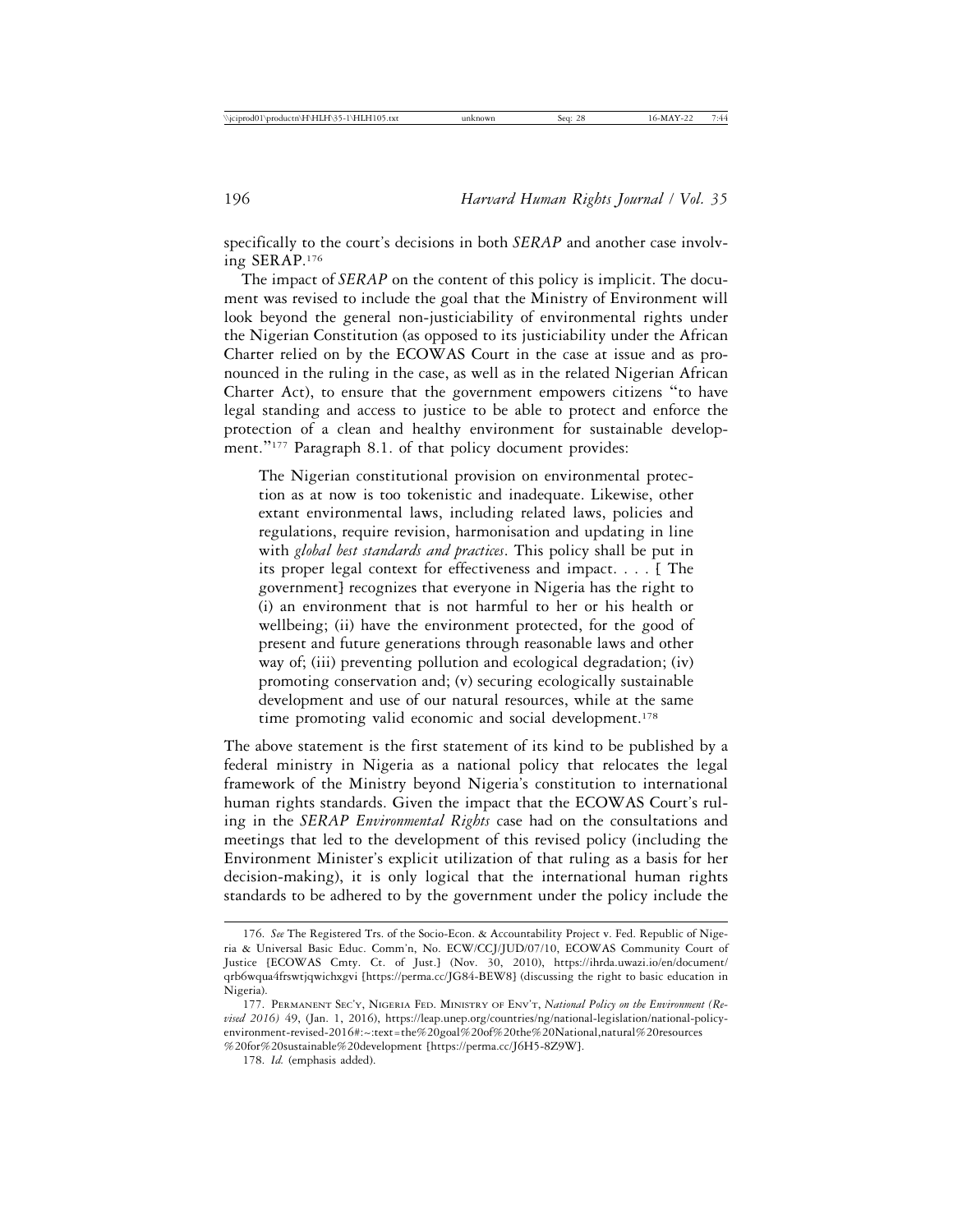rationale of the ECOWAS Court's ruling in that case. The fact that it is the only international court ruling that affirmed a justiciable right to environment in Nigeria strongly reinforces this point.

The *SERAP Environmental Rights* case was brought by the noted Nigerian human rights NGO SERAP, which was supported by other CSAs, most notably the MOSOP. The case was also argued by notable Nigerian human rights lawyers, including Femi Falana, Adetokunbo Mumuni, and Sola Egbeyinka. In short, the case was largely created and managed by Nigerian activist forces. These forces were and remain in a virtual and informal human rights alliance. The ECOWAS Court was also part of this implicit alliance because it shared a common purpose with these CSAs, and purposefully acted accordingly. The CSAs functioned as brainy relays who made ends-means calculations about deploying the ECOWAS Court's processes and rulings to create added pressure and augmented leverage in what was, and has always been, a wider political struggle about environmental degradation and socioeconomic injustice in Ogoniland and the Niger Delta. The goals were to add to the human rights voices of the Ogoni and other Niger Deltans and to contribute to alterations being made in the government's decision-making processes and actions in this area. As a result of litigating this case, the Ogoni and other Niger Delta peoples achieved success: their case was often raised in the government consultations and meetings, and initiated appreciable changes to the environmental policy, guidelines, and clean-up efforts of the oil pollution in Ogoniland.

# 2. *The Effect of the SERAP Cases on the NHRC and Nigeria's Human Rights Action Plan*

Correspondence between the ECOWAS Court's rulings and the executive branch's activities is also illustrated in a second example concerning the *Consultative Draft of the National Action Plan (NAP) for the Promotion and Protection of Human Rights in Nigeria*. 179 This draft was published by the National Human Rights Commission ("NHRC"), an agency that—though quite independent—is in practice treated as part of Nigeria's executive branch of government.<sup>180</sup> The ECOWAS Court's socioeconomic rights-fo-

<sup>179.</sup> *See* National Human Rights Commission Act of 1995 (2004, as amended in 2010) Cap. (46) (Nigeria); National Human Rights Commission, *Consultative Draft of the National Action Plan for the Promotion and Protection of Human Rights in Nigeria (2017 to 2021)* (on file with Authors).

<sup>180.</sup> The National Human Rights Commission ("NHRC") is Nigeria's national human rights institution. Its main mandates, as outlined in the National Human Rights Commission Act, *supra* note 179, are to promote and protect human rights in Nigeria. Note that although the NHRC facilitated the consultative process for the development of the National Action Plan, the responsibility for the final adoption and implementation of the Plan rests with higher levels of the executive branch of the Nigerian government, the directing minds of the Nigerian state. *See* Vienna Declaration and Program of Action, art. 71, Jun. 25, 1993, U.N. Doc. A/CONF.157/24 (noting that "[t]he World Conference on Human Rights recommends that each *state* consider the desirability of drawing up a national action plan identifying steps whereby that state would improve the promotion and protection of human rights").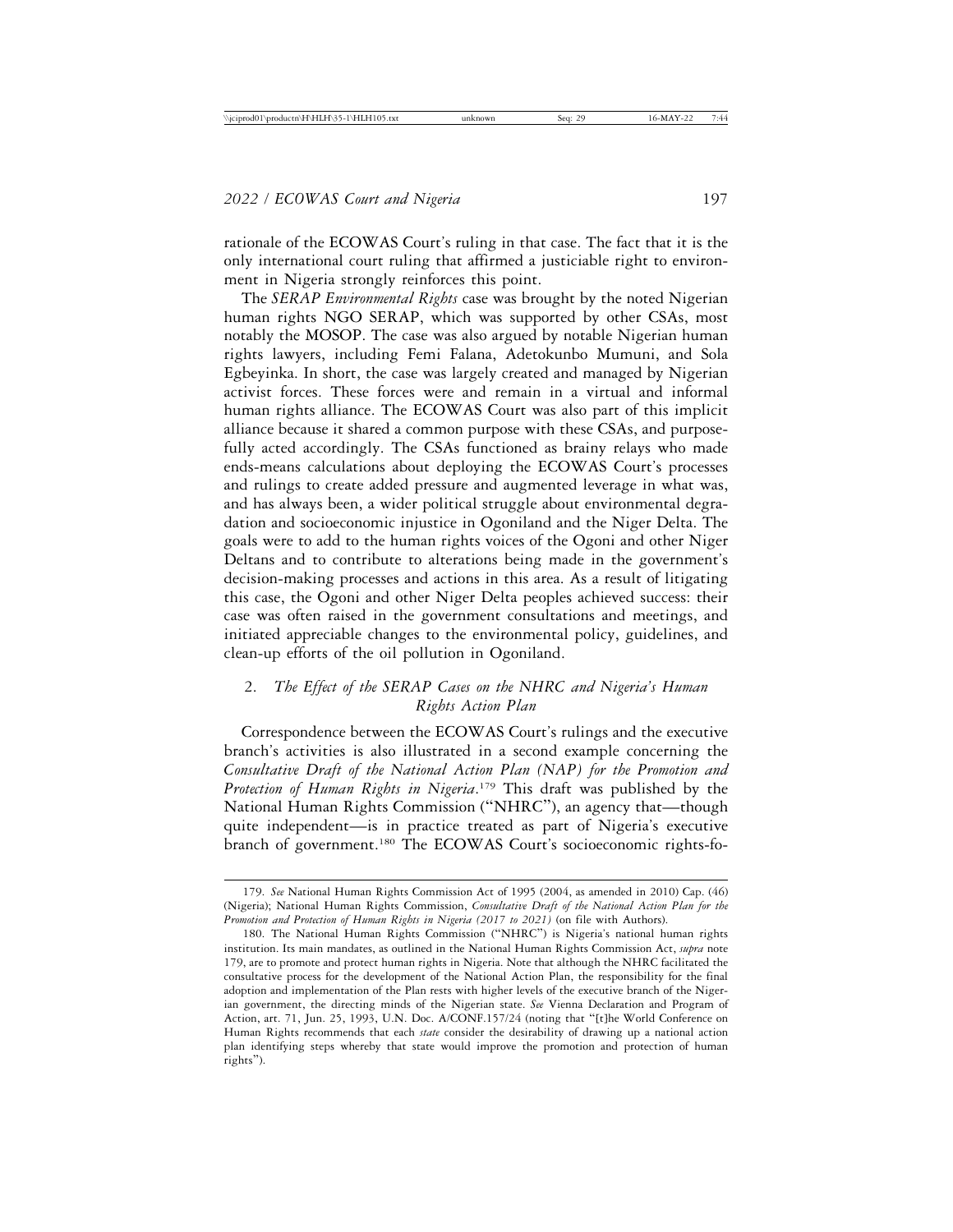cused rulings in the *SERAP Environmental Rights* case and the *SERAP Basic Education Rights* case have markedly affected the content and orientation of important parts of this NAP Draft, and its finalized version. The chapter of this NAP Draft on "Economic, Social and Cultural Rights" states that socioeconomic rights in Nigeria can now be enforced, "possibly through the ECOWAS Court," and are, partly because of this possibility, "*now enforcea*ble" in the country.<sup>181</sup> This NAP Draft also states that, having regard to Nigeria's international legal obligations to respect, protect, and fulfill environmental and socioeconomic rights (including its obligations under the African Charter as articulated and applied by the ECOWAS Court in the SERAP cases), the government now recognizes the need to establish "necessary institutions" in Nigeria to realize these environmental and socioeconomic rights for its residents.<sup>182</sup>

Notably, the two major socioeconomic rights cases that have been instituted against Nigeria at the ECOWAS Court were both instituted by the SERAP.183 The provisions in the NAP Draft, which also made it into the final version of the NAP clearly indicate that the ECOWAS Court's rulings in the SERAP socioeconomic rights cases have significantly impacted the content and orientation of this key national human rights policy document produced by Nigeria's executive branch.184

Additionally, the *SERAP Educational Rights* case has also influenced the NHRC's argumentation in other contexts, such as in the justification of the existence of a justiciable right to education in Nigeria. This issue has been very contentious until fairly recently because of the seemingly contrary provisions of both Nigeria's defunct 1979 Constitution and its currently operative 1999 Constitution,<sup>185</sup> and was clarified and supported by both SERAP socioeconomic rights cases. For example, the NHRC's "State of Human Rights Report" for 2016 to 2017 referred to and relied on the *SERAP Educational Rights* case in this exact way.186

Here again, these significantly impactful cases were brought by a local CSA that operates in a virtual and informal human rights alliance with its peers and with the ECOWAS Court itself. These CSAs acted as brainy relays in a broader political strategy and made ends-means calculations which

<sup>181.</sup> *See* National Human Rights Commission, *supra* note 179, at 57 (emphasis added).

<sup>182.</sup> *Id.*

<sup>183.</sup> *See* Registered Trs. of Socio-Econ. Rts. & Accountability Project v. Fed. Republic of Nigeria, No. ECW/CCJ/JUD/18/12, Decision, ECOWAS Community Court of Justice [ECOWAS Cmty. Ct. of Just.] (Dec. 14, 2012), https://ihrda.uwazi.io/en/document/pftlz3gneo0wxsgq0kdszto6r [https:// perma.cc/3ZJ8-5Z9S]; The Registered Trs. of the Socio-Econ. & Accountability Project v. Fed. Republic of Nigeria & Universal Basic Educ. Comm'n, No. ECW/CCJ/JUD/07/10, ECOWAS Community Court of Justice [ECOWAS Cmty. Ct. of Just.] (Nov. 30, 2010), https://ihrda.uwazi.io/en/document/ qrb6wqua4frswtjqwichxgvi [https://perma.cc/JG84-BEW8].

<sup>184.</sup> Interviewee 199E, *in* Appendix B.

<sup>185.</sup> *See* CONSTITUTION OF THE FEDERAL REPUBLIC OF NIGERIA 1979 (defunct); CONSTITUTION OF THE FEDERAL REPUBLIC OF NIGERIA 1999 (No. 24 of 1999).

<sup>186.</sup> National Human Rights Commission, *State of Human Rights Report (2016*–*2017)* 81 (on file with Authors).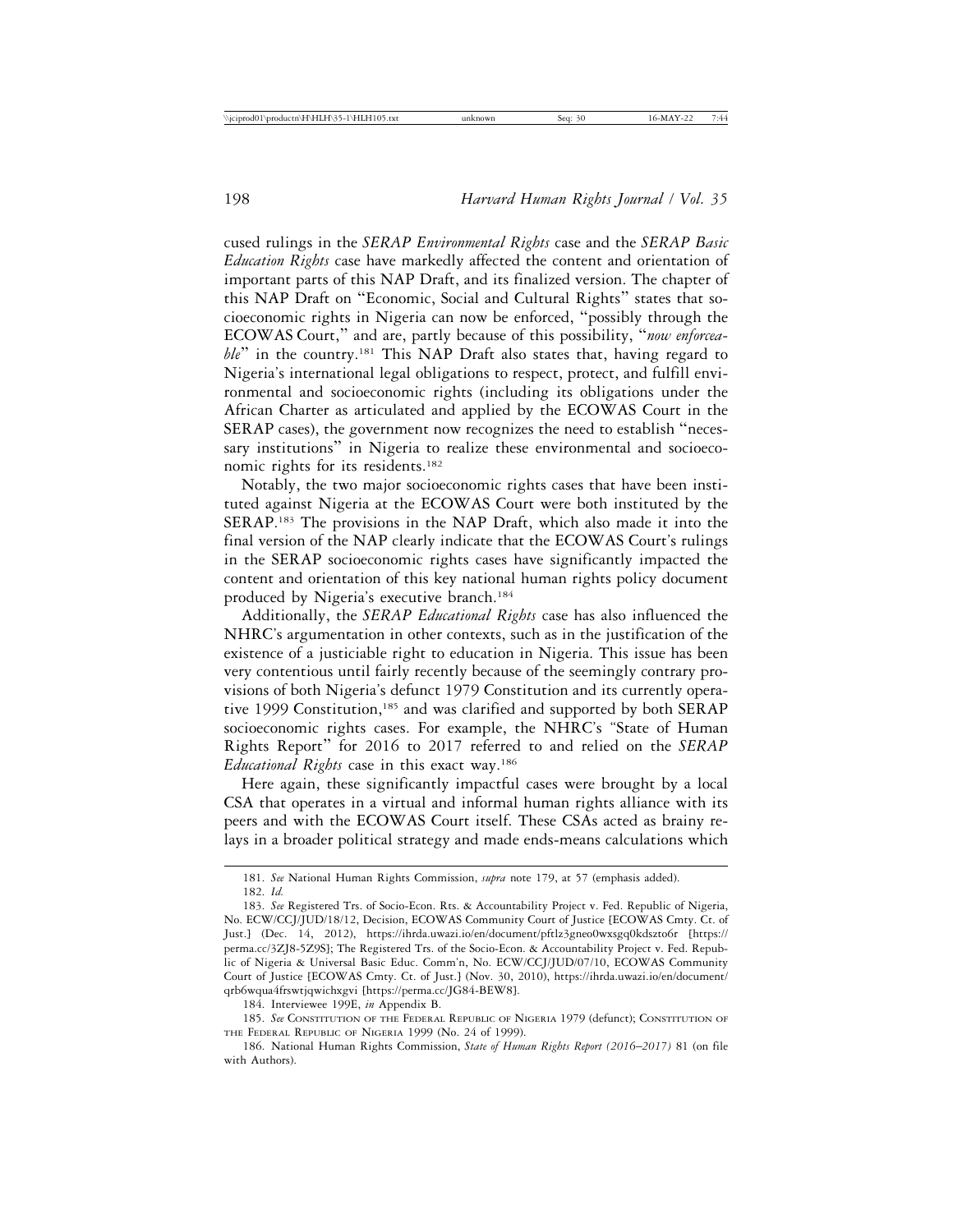allowed them to transmit the ECOWAS Court's rulings and judicial values into the domestic sphere. This helped to, among other things, give added attention to the human rights struggles of the socioeconomically deprived in Nigeria. In this way, the CSA forces were able to add appreciably to the pressure directed at the Nigerian government to alter its thinking and action about the justiciability of socioeconomic rights, producing enough leverage that the justiciability of such rights was entrenched even more firmly into the latest version of Nigeria's human rights NAP.

#### 3. *The* Dasuki *Case*

A third example of the generation of correspondence in Nigeria relates to the ECOWAS Court's judgment in *Colonel Mohammed Sambo Dasuki (rtd) v. The Federal Republic of Nigeria* ("*Dasuki*").187 This case has had a significant—albeit in some ways partial and limited—long-term impact on executive branch decision-making and action in Nigeria. Retired Colonel Sambo Dasuki served as the national security adviser to President Goodluck Jonathan of Nigeria.<sup>188</sup> Following Jonathan's succession in May 2015 by President Muhammadu Buhari, Dasuki was promptly arrested and jailed, where he remains pending a slow and still-ongoing trial on formal charges of possession of a weapon and corruption.189 The government often presented him to the public as a massively corrupt former official who was a national security threat and needed to be punished for his transgressions.190 He was soon granted bail by a Nigerian court but was re-arrested momentarily after his release, allegedly on other charges.191 He was subsequently regranted bail on several other occasions, all to no avail.<sup>192</sup>

Following the first order for his release, his re-arrest, and continued illegal detention, Dasuki sued the Nigerian government in the ECOWAS Court alleging violations of his human rights.193 The ECOWAS Court found in his favor in October 2016 and ordered his immediate release from detention and damages in the amount of thirty million NGN (about USD\$83,000 at the time) as compensation for his illegal detention.194 The government strongly resisted these release orders, claiming that to comply

<sup>187.</sup> Dasuki v. The Fed. Republic of Nigeria, No. ECW/CCJ/JUD/23/16, ECOWAS Community Court of Justice [ECOWAS Cmty. Ct. of Just.] (Oct. 4, 2016), https://africanlii.org/ecowas/judgment/ ecowas-community-court-justice/2016/54-0 [https://perma.cc/R89K-9WCF].

<sup>188.</sup> *Id*.

<sup>189.</sup> *Id*.

<sup>190.</sup> Rafiu Ajakaye, *Nigeria: Ex-security adviser's family urges his release* (Anadolu Agency, Dec. 29, 2017), https://www.aa.com.tr/en/africa/nigeria-ex-security-advisers-family-urges-his-release/1018315 [https://perma.cc/2DS6-ARZT].

<sup>191.</sup> Tobi Soniyi, *Dasuki: Forgotten in Jail*, THIS DAY (Sept. 26, 2017), https:// www.thisdaylive.com/index.php/2017/09/27/dasuki-forgotten-in-jail/ [https://perma.cc/HAQ9-ER5D]. 192. *Id*.

<sup>193.</sup> Dasuki v. The Fed. Republic of Nigeria, No. ECW/CCJ/JUD/23/16, ECOWAS Community Court of Justice [ECOWAS Cmty. Ct. of Just.] (Oct. 4, 2016), https://africanlii.org/ecowas/judgment/ ecowas-community-court-justice/2016/54-0 [https://perma.cc/R89K-9WCF].

<sup>194.</sup> *Id*.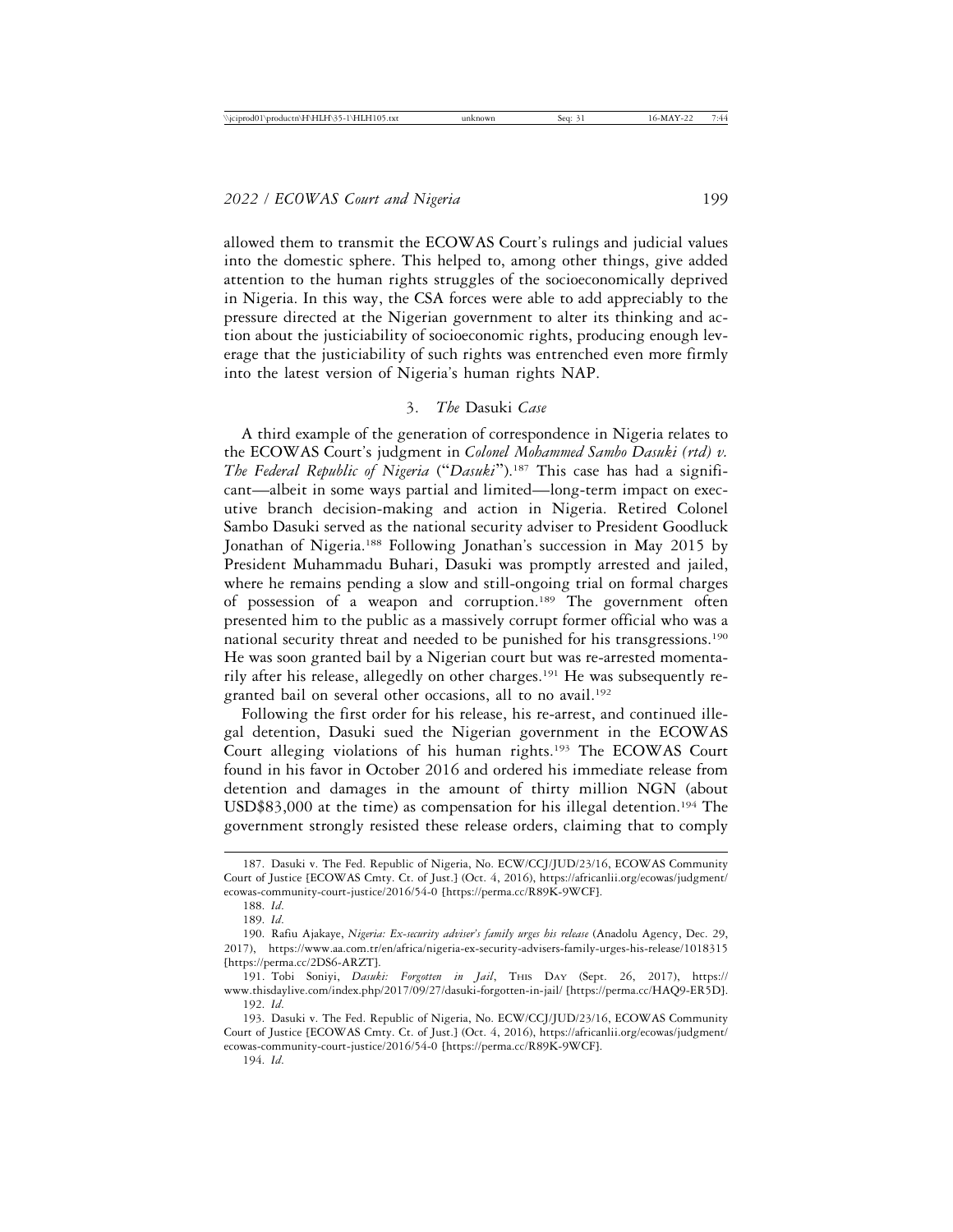with them would seriously harm its national security.<sup>195</sup> One legally trained presidential aide even errantly alleged that the ECOWAS Court's rulings were merely "an advisory opinion."<sup>196</sup>

The fact that this ECOWAS Court ruling was obtained through international litigation that was part and parcel of a broader national political and judicial campaign to free Dasuki (and other prominent government opponents like him) is best illustrated by a respected newspaper's report on the success of the long campaign for his release from detention. As the report stated, "[h]e was released on the same day as Omoyele Sowore, an activist who is being prosecuted for calling for a revolution against bad governance. The government, which had come under intense criticism from local and foreign observers since its illegal detention of Mr Sowore, eventually buckled."<sup>197</sup>

Although the lawyers who directly argued the matter on Dasuki's behalf are not widely noted for their human rights work, notable CSAs provided substantial support to the campaign to release Dasuki. For example, Femi Falana, a noted Nigerian lawyer, waged a newspaper campaign for his release.198 And the SERAP's deputy executive director spoke to the press immediately after Dasuki was released, celebrating the event.199

Most of these campaigners invoked as their primary justificatory logic the fact that his release had been ordered not just by the domestic courts, but also by the ECOWAS Court (which was more clearly in a triadic position in relation to the government and Dasuki alike). To these campaigners, the ECOWAS Court decision added significant strength to the sociopolitical, moral, and legal legitimacy of their argument (i.e., the sense that they were "right" and the government was "wrong"). Relatedly, these CSAs tended to present this failure to heed even the order of the ECOWAS Court as a heightened and more egregious level of malfeasance on the part of the executive branch. For example, in one of his public statements attacking the government for not releasing Dasuki on bail when ordered by the courts, Falana stated that:

Although the defendant has been admitted to bail by both [domestic] trial courts, the SSS [state security service] has continued

<sup>195.</sup> *Id.*

<sup>196.</sup> Taiwo-Hassan Adebayo, *Nigeria not duty-bound to obey ECOWAS Court ruling on Dasuki*–*Buhari's aide*, PREMIUM TIMES (Oct. 15, 2016), https://www.premiumtimesng.com/news/headlines/212838-nigeria-not-duty-bound-obey-ecowas-ruling-dasuki-buharis-aide.html [https://perma.cc/X7BG-WGTD].

<sup>197.</sup> *See, e.g.*, Halima Yahya, *Review: Sambo Dasuki's long road to* '*freedom'*, PREMIUM TIMES (Dec. 26, 2019), https://www.premiumtimesng.com/news/headlines/369962-review-sambo-dasukis-long-road-tofreedom.html [https://perma.cc/Y6UW-7LTX].

<sup>198.</sup> Rayyan Alhassan, *Falana writes new DSS boss, demands release of Dasuki, El-zakzaky, others*, DAILY NIGERIAN (Aug. 13, 2018), https://dailynigerian.com/falana-writes-acting-sss-boss-demands-release-of-dasuki-el-zakzaky-others/ [https://perma.cc/4W3V-N7EB].

<sup>199.</sup> News Agency of Nigeria, *Release of Dasuki, Sowore excites lawyers, others*, PULSE NG (Dec. 24, 2019), https://www.pulse.ng/news/local/release-of-dasuki-sowore-excites-lawyers-others/lnkdlvw [https://perma.cc/9XTU-Z7QZ].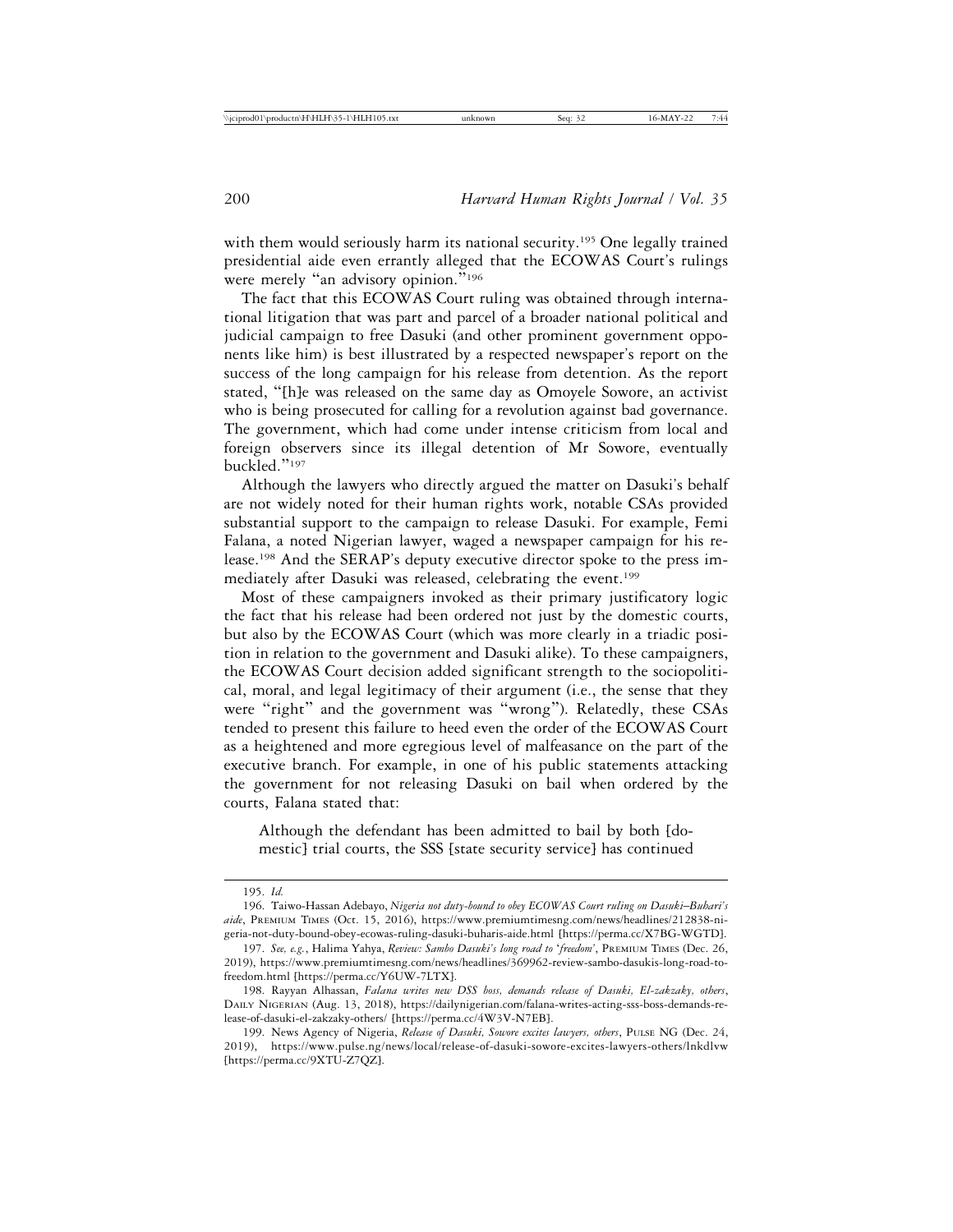to detain him without any legal justification. As if that is not enough, *the order of the Court of Justice of the Economic Community of West African States* directing the Federal Government to release Col. Dasuki on bail pending trial has also been treated with disdain by the SSS.200

This ECOWAS Court ruling was also cited by some of these CSAs in appeals to the Court of Appeal of Nigeria and was relied on by at least one of that court's panels in *Colonel Sambo Dasuki v. Director-General State Security* as a justification for sustaining the orders of several high courts to release Dasuki and to significantly ease the bail conditions that had been imposed on him by those high courts.201

Unsurprisingly, given widespread consternation among human rights activists regarding the government's disobedience when it comes to domestic court orders,<sup>202</sup> counsel in this case found themselves in a virtual, or even actual, informal alliance with human rights activists and other lawyers and groups in the country. Alongside these other CSAs, the counsel acted as brainy relays who made rational end-means calculations to deploy and maintain the deployment of the ECOWAS Court as part of a broader political strategy to augment the pressure exerted on the government in the face of its sustained failure to obey domestic courts' orders to release Dasuki.

The end goal, which was eventually achieved, was to gain added political leverage over the government, alter its adherence to a certain logic of appropriateness that justified such disobedience to court orders, and cajole it or force its hand. This shift was evident in the Attorney General of Nigeria's remarks. In 2018, he claimed that the executive branch was right in disobeying the first domestic high court order ordering Dasuki's release because, in his view, Dasuki's "personal right[s] can be violated for the larger public good."203 In 2019, he stated that "[t]he only reasons for the release of Omoyele Sowore and Sambo Dasuki revolved around our commitment to the rule of law, obedience to court orders [which presumably included a subsisting order of the ECOWAS Court that it was bound by the rule of law

<sup>200.</sup> Rayyan Alhassan, *supra* note 198.

<sup>201.</sup> Dasuki v. Dir.-Gen. State Sec. (2019), LCN/13916 (CA) (Nigeria). *See also Appeal Court Orders Dasuki Release from DSS Custody*, CHANNELS TV (Jul. 14, 2019), https://www.channelstv.com/2019/07/ 14/appeal-court-orders-dasuki-release-from-dss-custody/ [https://perma.cc/P8UC-88AQ]; Obiora C. Okafor et al., *Explaining the ECOWAS Court's Minimal Impact on Legislative and Judicial Decision-Making and Action in Nigeria* (forthcoming 2022) (on file with Authors).

<sup>202.</sup> Femi Falana, *I Will Not Relent Until 40 People Detained Illegally Are Released*, THE INTERVIEW (May 12, 2019), https://theinterview.ng/2019/05/24/i-will-not-relent-until-40-people-detained-illegally-are-released-femi-falana/ [https://perma.cc/3SUC-53HV].

<sup>203.</sup> Halima Yahya, *Lawyers berate Malami over statement on Dasuki*, PREMIUM TIMES (Jul. 25, 2018), https://www.premiumtimesng.com/news/top-news/277781-lawyers-berate-malami-over-statement-ondasuki.html [https://perma.cc/PY2X-K498].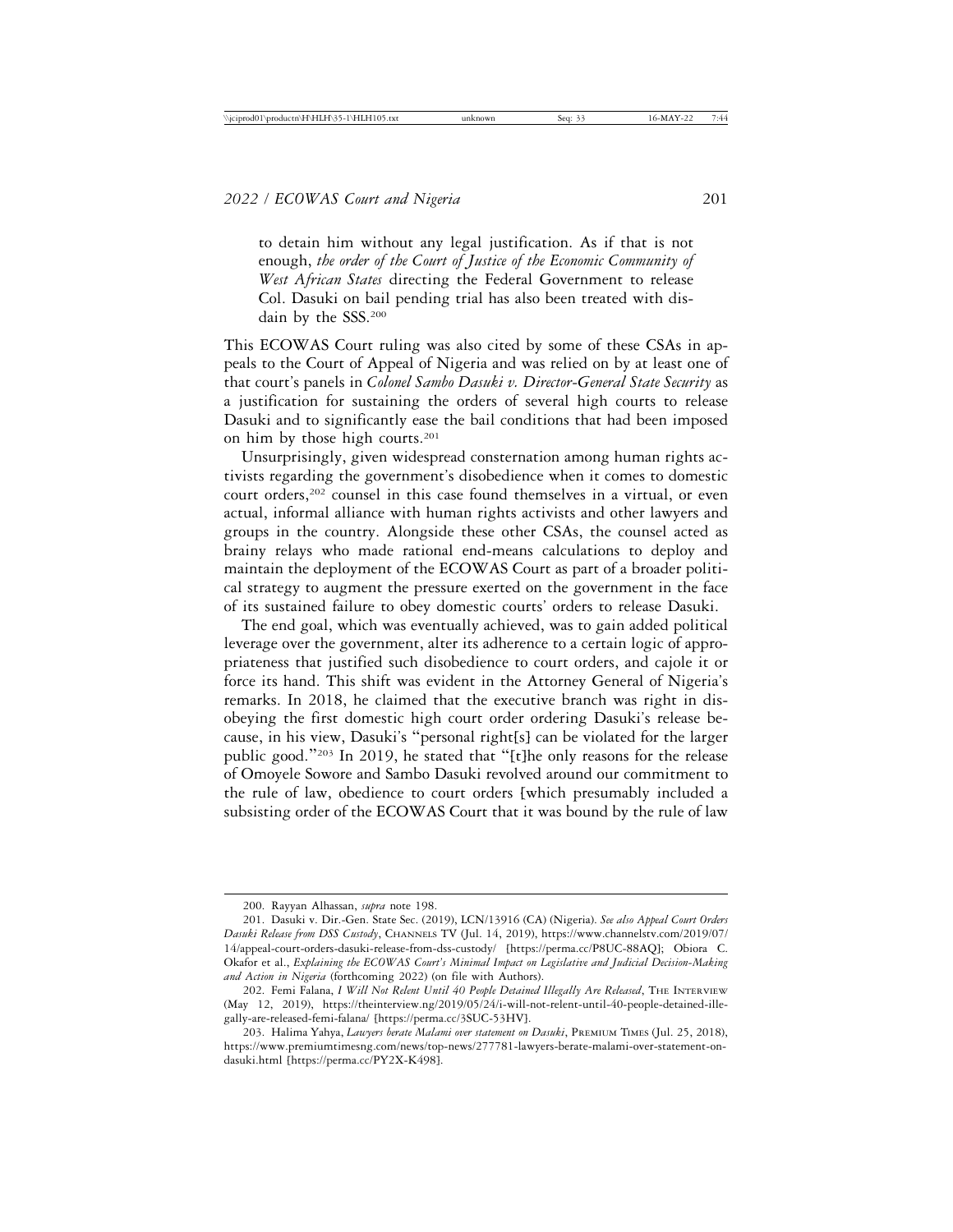to obey] and compassionate grounds."204 The CSA campaign for Dasuki's release also gave an added human rights voice to his cause.

To be clear, the Dasuki affair is not being used to argue that the ECOWAS Court's ruling was the only factor that contributed to his release. Rather, the ruling was clearly one significant factor among a handful of factors that combined to exert enough pressure on the government to induce it to obey the consistent decisions of its domestic courts on the matter. Without this ECOWAS Court ruling, the CSAs who initiated and drove this broad, prolonged, and intense pressure campaign would have lacked an important legitimization resource and would have been unable to offer as strong an argument for his release in both the local courts and the domestic courts of public opinion.

Other aiding factors included the numerous domestic court rulings already discussed, CSA media campaigns that caught the attention of a significant section of both the Nigerian public and of influential foreign observers,205 and the public condemnation of its behavior by its own National Human Rights Commission.206 Even so, through Dasuki's prolonged period of detention, the key factor was the intense pressure mounted by local CSAs on the government to obey the domestic and ECOWAS Court rulings ordering his release on bail. Nigerian press reports also show that after the sustained disobedience of the high court rulings, the pressure campaign for Dasuki's release relied *primarily* and *almost exclusively* on the rulings of the ECOWAS Court.<sup>207</sup> These same rulings were also offered as justification by many of the foreign observers who pressed for Dasuki's release.208

This was not a story of direct state compliance with court orders. The government never obeyed any one of the numerous court orders (be it domestic or ECOWAS) issued in relation to the Dasuki affair. And the executive branch was never able to indicate—even when interviewed by the Authors—precisely which court orders it was responding to, among the many issued in respect of the matter. The executive branch focused on respecting the rule of law and court orders in general, as can be seen from the Attorney General's statement quoted above. As such, what occurred in this

<sup>204.</sup> Timileyin Omilana, *Malami tackles Falana over Sowore, Dasuki release*, THE GUARDIAN (Dec. 31, 2019), https://guardian.ng/news/malami-tackles-falana-over-sowore-dasuki-release/ [https:// perma.cc/N29S-ELQS].

<sup>205.</sup> Camillus Eboh, *Nigeria Releases Sowore and Dasuki after AG Orders Bail*, SALTWIRE (Dec 24, 2019, updated Dec. 25, 2019), https://www.saltwire.com/prince-edward-island/news/world/nigeria-releases-sowore-and-dasuki-after-ag-orders-bail-391703/ [https://perma.cc/MF8Q-UD4M].

<sup>206.</sup> *Id*.

<sup>207.</sup> *See* Rayyan Alhassan, *supra* note 198. *See also* Ade Adesomoju*, Release Dasuki, others, Falana tells Buhari*, The Punch (Nov. 13, 2016), https://punchng.com/release-dasuki-others-falana-tells-buhari/ [https://perma.cc/M6TU-R9SP].

<sup>208.</sup> *See, e.g.*, *Nigeria releases Sowore and Dasuki after AG orders bail*, REUTERS (Dec. 25, 2019), https:/ /ng.investing.com/news/commodities-news/update-1nigeria-orders-release-of-sowore-and-dasuki-aftercourt-orders-attorney-general-105500 [https://perma.cc/WTL4-SPU5].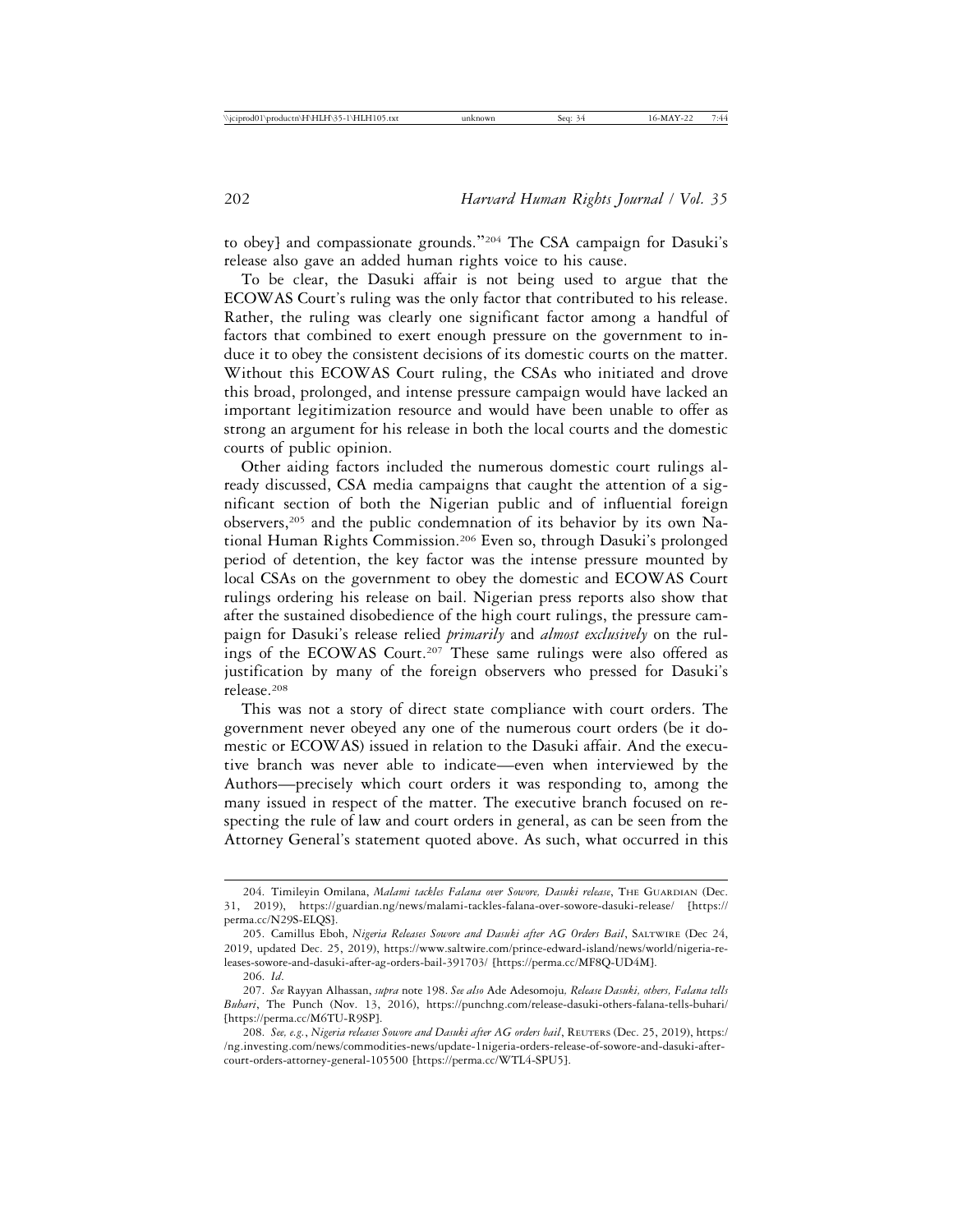affair is much better characterized as a form of correspondence than as an instance of direct compliance with a court order.

#### 4. *The APO Eight Case*

A fourth instance of correspondence is the Nigerian executive branch's eventual implementation of the ECOWAS Court's decision in *The Incorporated Trustees of Fiscal and Civic Right Enlightenment Foundation & 19 Ors v. Federal Republic of Nigeria & 2 Ors*. 209 Nigerian security personnel opened fire and killed eight Nigerians (now widely referred to as the "APO eight") in the Apo district of the Federal Capital Territory on allegations that they were linked to the terrorist Boko Haram group.<sup>210</sup> They were later found to be commercial motorcycle taxi riders sheltering in the uncompleted building in which they were shot because they did not have access to housing.<sup>211</sup> A suit was brought on behalf of the deceased persons against Nigeria at the ECOWAS Court in February 2014.212 The ECOWAS Court issued its decision in June 2016.213 It found that Nigeria had committed grave breaches of the human rights of the victims and ordered Nigeria to pay damages of USD\$200,000 to the families of each of those killed, and USD\$150,000 to the families of those who had suffered injuries—a grand total sum of USD\$3.3 million.214 By April 2018, the Government had paid out a total of 135 million NGN to all the plaintiffs in the ECOWAS Court matter (which because of depreciation of the Nigerian Naira amounted to about  $\text{USD$375,000}$  at the time of payment).<sup>215</sup> resulting from protracted negotiations, this much-reduced sum only conformed in part with the enormous damages awarded by the ECOWAS Court.<sup>216</sup>

The main applicant in, and primary driver of, the litigation of this case was a human rights NGO, the Incorporated Trustees of Fiscal and Civil Right Enlightenment Foundation. This group is a part of a virtual human rights alliance that worked as the brainy relays to bridge the ECOWAS Court jurisprudential energy and executive branch decision-making and action in Nigeria.

The alliance launched this case as an integral part of a broader and ongoing strategy, based on ends-means calculations. The goal was to give greater

<sup>209.</sup> The Inc. Trs. of Fiscal and Civic Rt. Enlightenment Found. v. Fed. Republic of Nigeria, No. ECW/CCJ/JUD/18/16, Decision, ECOWAS Community Court of Justice [ECOWAS Cmty. Ct. of Just.] (Jun. 7, 2016), https://ihrda.uwazi.io/ar/entity/mw5l47bb1mlnaaynkkt6v42t9?raw=true [https:// perma.cc/KF88-Q6HQ].

<sup>210.</sup> *Apo 8: ECOWAS Court fines Nigeria \$3.3 million for extra-judicial killings*, PREMIUM TIMES (Jun. 8, 2016), https://www.premiumtimesng.com/news/top-news/204946-apo-8-ecowas-court-fines-nigeria-3-3-million-extra-judicial-killings.html [https://perma.cc/FL27-RENW].

<sup>211.</sup> The Inc. Trs. of Fiscal and Civic Rt. Enlightenment Found., No. ECW/CCJ/JUD/18/16, ¶ 1. 212. *Id*.

<sup>213.</sup> *Id*.

<sup>214.</sup> *Id.* at 48.

<sup>215.</sup> *Id*.

<sup>216.</sup> Interviewee 39E, *in* Appendix B.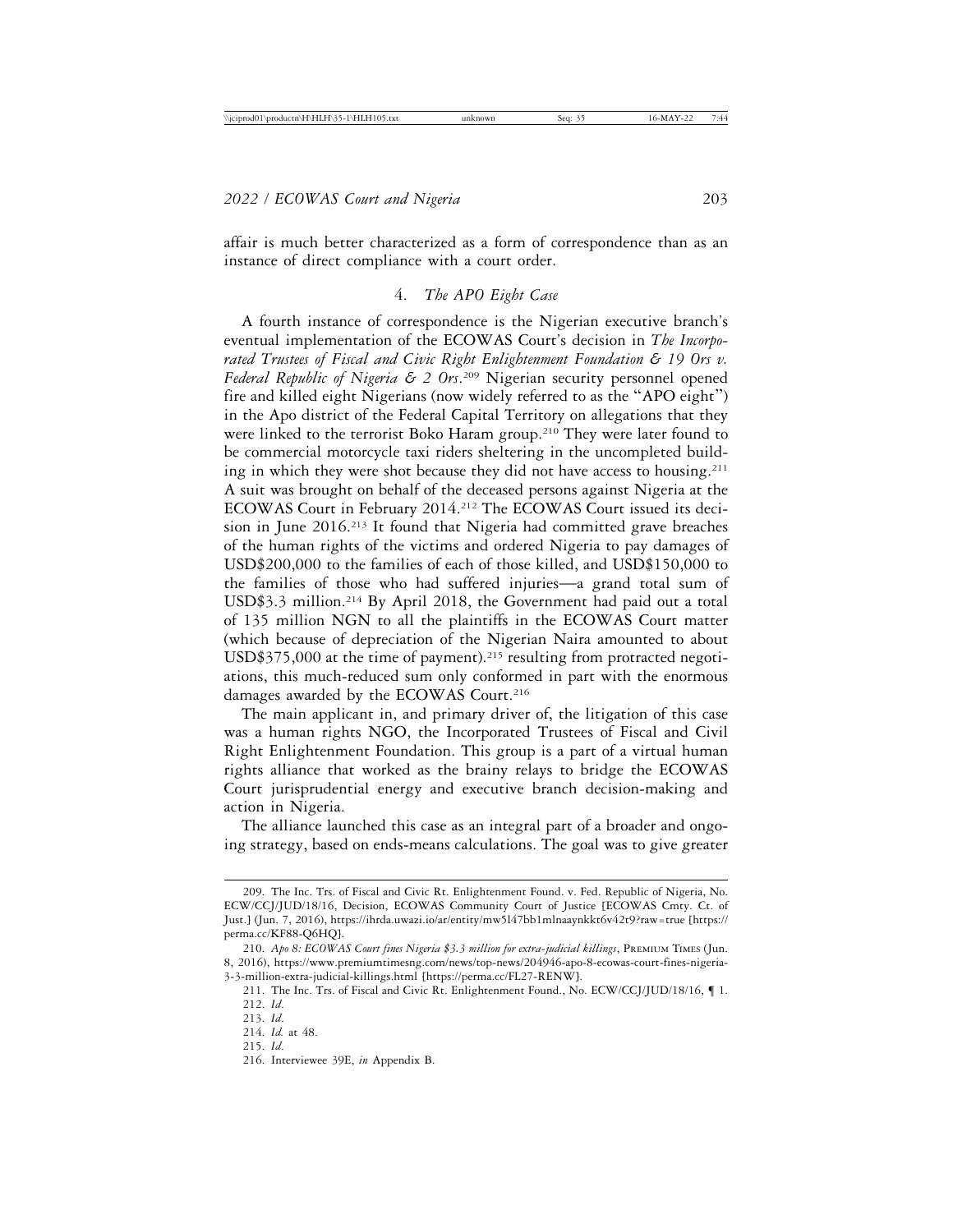human rights voice to the APO eight and their families, and to gain leverage against the executive branch in the political and administrative arena. As the ECOWAS Court itself found, this matter and other similar killings had received intense and widespread publicity and attention by human rights groups in Nigeria.217 These groups petitioned the Nigerian President, and a presidential committee recommended that compensation be paid to all victims of such actions, a recommendation that was rejected by the government.<sup>218</sup> The human rights network that worked on this case also petitioned Nigeria's federal legislature (the National Assembly), which launched a joint public hearing on the matter led by two of its main committees, and found that the killings were not justified.<sup>219</sup> Before filing the suit at the ECOWAS Court, this human rights network had also approached the NHRC in 2013, which having conducted its own investigation, issued a report in April 2014 that supported the position of the plaintiffs, and ordered the government to award them 135 million NGN (about USD\$685 million at the time), a decision that a court later confirmed.220

All of this pressure, partly owing to the ECOWAS Court's proceedings and ruling in this matter, eventually produced enough focused pressure on the executive branch that it markedly altered its decision not to compensate the victims, eventually negotiating and paying out relatively large sums to each victim as compensation in 2018.

In terms of the relative weights of the contributions of the NHRC's report and the ECOWAS Court's rulings to payment of the compensation by the government, the fact that the plaintiffs and the CSAs that supported their cause still felt the need to file a suit in the ECOWAS Court *after* they had obtained a favorable decision from the NHRC, as well as a legislative panel, shows that they valued the court as a way of augmenting the existing pressure on the government to compensate them. This is one measure of the added value that the ECOWAS Court proceedings and ruling brought to these actors' efforts to gain enough additional leverage over the executive branch to make them compensate the plaintiffs.

Two factors—that the Nigerian Attorney General entrusted the awards in the hands of the NHRC for distribution to victims' families, and that the sum exactly matched the value of the NHRC's 2014 award of compensation—both strongly suggest an attempt to respond more directly to the NHRC's 2014 findings as confirmed by a high court. However, an NHRC

<sup>217.</sup> The Inc. Trs. of Fiscal and Civic Rt. Enlightenment Found., No. ECW/CCJ/JUD/18/16, 4.

<sup>218.</sup> *Id*. at 5–6.

<sup>219.</sup> *Id.*

<sup>220.</sup> Ade Adesomoju, *Apo Eight: FG pays N135m Compensation to Relatives, Survivors*, THE PUNCH (Apr. 26, 2018), https://punchng.com/apo-eight-fg-pays-n135m-compensation-to-relatives-survivors/ [https://perma.cc/EJV5-X3EG]; Kevwe Ebireri, *NHRC Report Indicts DSS, Army Over Apo 8 Killings*, INT'L. CTR. INVESTIGATIVE REP. (Apr. 7, 2014), https://www.icirnigeria.org/nhrc-report-indicts-dssarmy-over-apo-8-killings/ [https://perma.cc/6A7C-VQWT].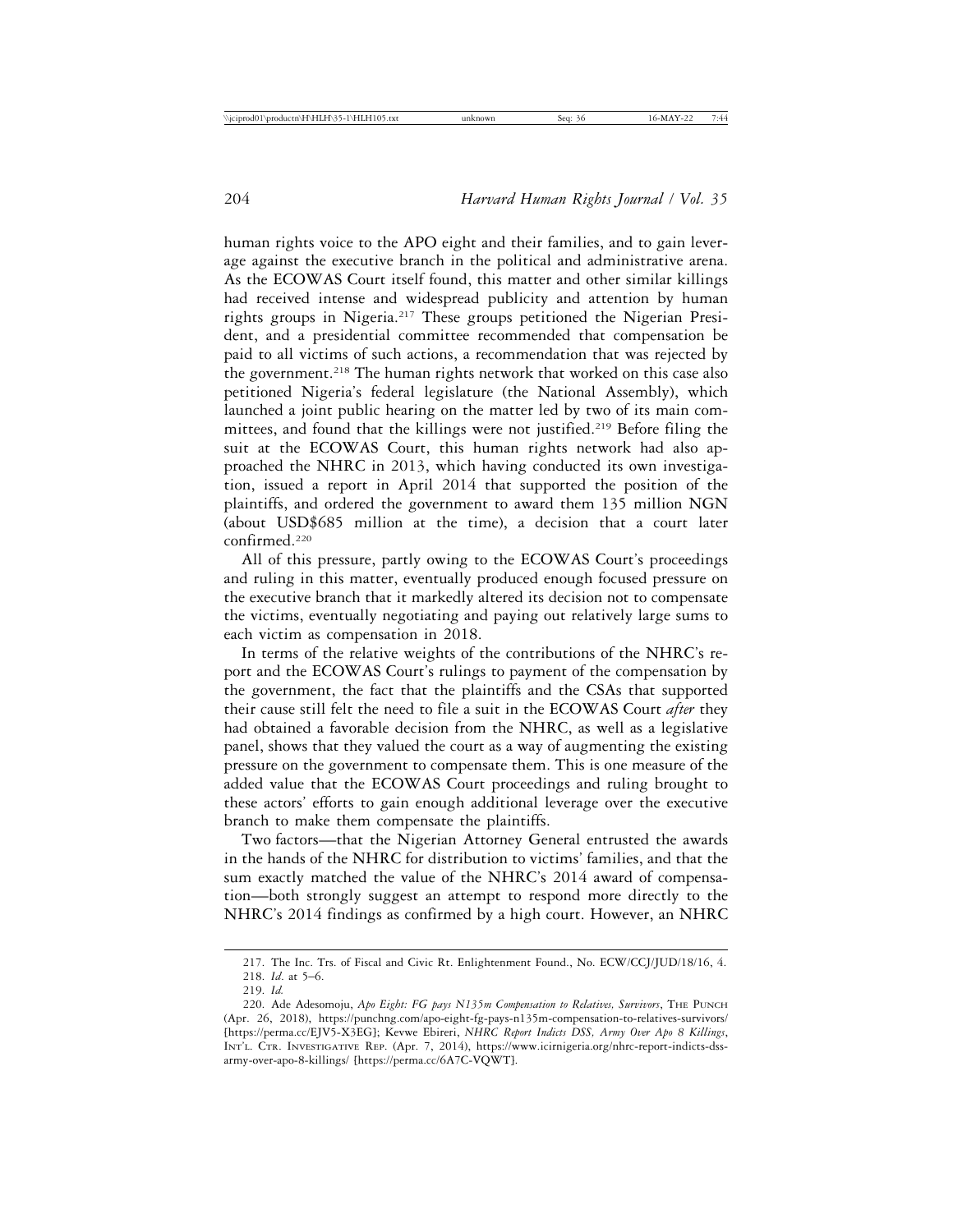official confirmed that Nigeria's decision to pay the much lower sum awarded by the NHRC, instead of the massively larger sum ordered by the ECOWAS Court, was largely tactical.<sup>221</sup> The key factor was affordability, given the relatively small size of the maximum available resources of Nigeria.222 This statement was corroborated by a senior official of the Ministry of Justice, who stated clearly that the lower sum was paid because "it was within the immediate reach and compliance of the DSS [Department of State Security] that was the main respondent."<sup>223</sup> In a clear recognition of the ECOWAS Court's significant contribution to altering the government's decision-making and action, this senior justice ministry official also noted that the executive branch recognized that it was faced with two rulings on the APO eight matter—one domestic and the other at the ECOWAS Court level—and that it was responding to both rulings when the payments were made in the manner that was most affordable.<sup>224</sup> Elaborating, the senior Ministry of Justice official added that:

[T]he NHRC was chosen to effect the payment to the beneficiaries because it was part of the committee set up by the HAGF [Hon. Attorney-General of the Federation] to address the issue. Being an independent body and with its peculiar function, it was decided that it would be easy for the money to be paid through the commission. That is why the DSS was instructed to transfer the money to the NHRC for onward payment to the beneficiaries.225

Though there is no clear evidence of direct state compliance with this ECOWAS Court's decision, there is a strong indication of a partial but still significant level of correspondence between that court's ruling and the actions of Nigeria's executive branch in this matter. The ECOWAS Court's ruling was clearly one of the two main factors that the government was responding to. As two officials put it, the executive branch negotiated with the plaintiffs to accept the lower sum awarded by the NHRC as full and final satisfaction of the payments demanded from it in both the NHRC's decision and the ECOWAS Court's ruling.<sup>226</sup>

5. *The* Sa'adatu Umar *Case*

A fifth example of the phenomenon at issue is the creative and effective use to which the ECOWAS Court case of *Sa'adatu Umar v. The Federal Re-*

<sup>221.</sup> Interviewee 77E, *in* Appendix B.

<sup>222.</sup> *Id.*

<sup>223.</sup> Interviewee 39E, *in* Appendix B.

<sup>224.</sup> *Id.*

<sup>225.</sup> *Id.*

<sup>226.</sup> Interviewee 77E, *in* Appendix B. *See also* Interviewee 39E, *in* Appendix B (noting that "series of meetings and negotiations" were held between the plaintiffs and the government before the decision to pay via the NHRC was made).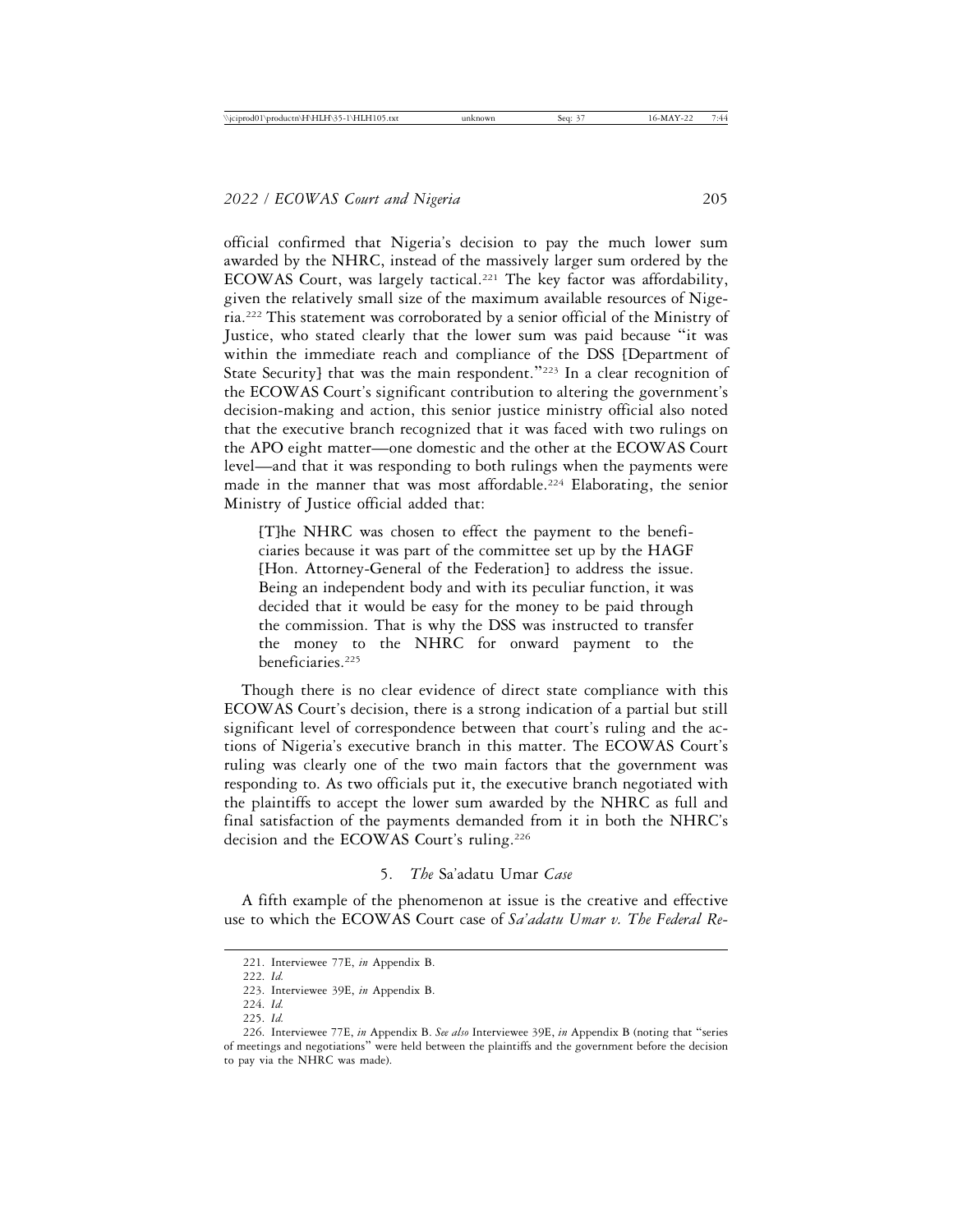*public of Nigeria* was put by the human rights lawyers who filed it.<sup>227</sup> The creative utilization of the ECOWAS Court's *process* was in and of itself sufficient to generate significant pressure on a recalcitrant division of the Nigerian Police Force ("NPF") to alter their previous attitude and heed the decision of a domestic court. In this case, a Nigerian woman and her children were arrested and detained by Nigerian police officers without bail.<sup>228</sup> She sued the NPF in a domestic high court for the enforcement of her rights under both the Nigerian Constitution and the African Charter on Human and People's Rights (Ratification and Enforcement) Act, which is part of Nigerian law.229 The domestic court held in her favor, ordering her release from detention and the payment of compensation to her.<sup>230</sup>After the NPF failed to comply with the domestic court's orders, the same case was brought to the ECOWAS Court on Umar's behalf by Chino Obiagwu, a well-known human rights lawyer and campaigner and the Coordinator of the Legal Defence and Action Program ("LEDAP"). For decades, Obiagwu has been deeply entrenched in the networks of activist forces that defeated military rule in Nigeria, and which have continued the human rights struggle against subsequent civilian governments.231 Although the ECOWAS Court declared the case inadmissible on the basis that it would not reconsider a matter previously adjudicated in a national court of an ECOWAS member state (applying a form of the *res judicata* rule),<sup>232</sup> the plaintiff's counsel deployed the fact that he had filed and publicized a suit at the ECOWAS Court against the NPF as additional pressure that helped successfully cajole this national law enforcement agency to heed the subsisting order of the domestic court.233

This matter was, yet again, driven by a local CSA, a noted human rights lawyer, and the long-functioning NGO that he leads. This NGO is a prominent member of the human rights community in Nigeria and is in a virtual alliance with other human rights actors in the country. The lawyer driving this case led this NGO to act as the brainy relays that, because of key ends-means calculations, chose the creative and effective strategy of filing an application against Nigeria at the ECOWAS Court, which enabled them to bring attention to the predicament faced by the plaintiff and to transmit that court's normative energy into the domestic realm. These CSAs did so in a way that effectively cajoled the NPF to release Umar, resulting in correspondence between the NPF's actions and the ECOWAS

<sup>227.</sup> Umar v. The Fed. Republic of Nigeria, No. ECW/CCJ/JUD/17/12, ECW/CCJ/APP/12/11, Decision, ECOWAS Community Court of Justice [ECOWAS Cmty. Ct. of Just.] (Dec. 14, 2012). 228. *Id*. at 2.

<sup>229.</sup> African Charter on Human and Peoples' Rights (Ratification and Enforcement) Act (1983) Cap. (10), (Nigeria).

<sup>230.</sup> Umar v. The Fed. Republic of Nigeria, No. ECW/CCJ/JUD/17/12, ECW/CCJ/APP/12/11, Decision, ECOWAS Community Court of Justice [ECOWAS Cmty. Ct. of Just.], 9 (Dec. 14, 2012).

<sup>231.</sup> *See id.*

<sup>232.</sup> *See id.* at ¶ 219.

<sup>233.</sup> Interviewee 15, *in* Appendix B.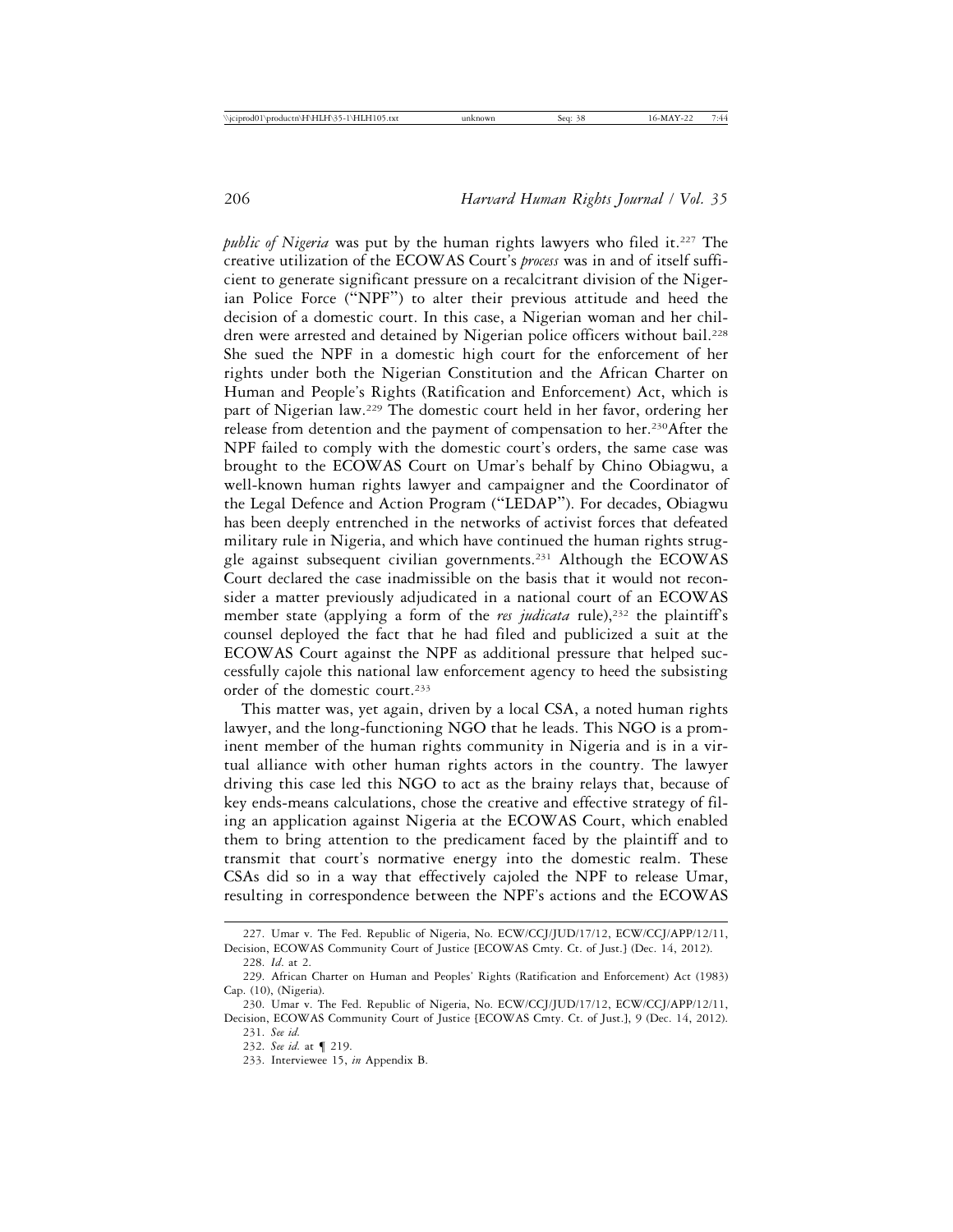Court's human rights values and previous decisions on the human rights violations occasioned by the unlawful detention of citizens. This was a creative and effective tactic that reflected not just the intelligence and training of Obiagwu and the CSA brain trust in Nigeria, but even more importantly, a longstanding and intense engagement with the local sociopolitical, administrative, and judicial structures and terrain.

This case is significant not as an instance of direct compliance, but rather because it illustrates that merely utilizing the ECOWAS Court's process creatively by filing a suit at that court and then deploying the fact of bringing that process against the NPF generated a measure of additional pressure on the NPF to heed the decision of the domestic court, which it had up until then disobeyed. The ECOWAS Court proceedings were thus used as leverage over the NPF, extending beyond the ECOWAS Court itself to the political and administrative struggle to secure the release from detention of the plaintiff and her children. This heeding of the domestic court's release order in turn generated correspondence with the ECOWAS Court's normative values.

#### 6. *The* Dorothy Njemanze *Case*

The sixth example of correspondence concerns the Dorothy Njemanze women's rights violations saga. In this matter, partly because of pressure created by the ECOWAS Court's ruling,<sup>234</sup> Nigeria's NHRC summoned a number of powerful executive branch actors and agencies to a hearing to answer to a petition filed against them by a Nigerian movie personality and activist, Dorothy Njemanze.235 These agencies included the Federal Capital Territory ("FCT") Administration, the FCT social development secretariat, the Abuja Environmental Protection Board ("AEPB"), the most senior police officer in the country, and the head of the police command in the FCT. These summons were issued largely because of the pressure produced by Njemanze's media campaign, which she had mounted with the support of a host of human rights groups and activists.<sup>236</sup> This campaign was aimed at addressing one type of sexual and gender-based violence ("SGBV") in Nigeria: the public harassment, assaults, arrests, detentions, and other abuses too often suffered by women who law enforcement agents and others sus-

<sup>234.</sup> Njemanze v. The Fed. Republic of Nigeria, No. ECW/CCJ/JUD/08/17, ECW/CCJ/APP/17/ 14, Decision, ECOWAS Community Court of Justice [ECOWAS Cmty. Ct. of Just.] (Oct. 12, 2017), https://ihrda.uwazi.io/en/document/0h6sf6nakud8ntpr39gdabrzfr [https://perma.cc/6SVG-4Q4U]. *See* Maame Efua Addadzi-Koom, *Of the Women's Rights Jurisprudence of the ECOWAS Court: The Role of the Maputo Protocol and the Due Diligence Standard*, 28 FEMINIST LEGAL STUD. 155 (2020) (analyzing ECOWAS Court's ruling in the *Dorothy Njemanze* case in light of the court's other rulings on sexual and gender-based violence).

<sup>235.</sup> Njemanze v. Abuja Environmental Protection Board, No. NHRC/SGBV/2019/ABJ/3, Oct. 30, 2019 (Nigeria).

<sup>236.</sup> Interviewee 21, *in* Appendix B; Interview with senior official of the National Human Rights Commission of Nigeria (on file with Authors).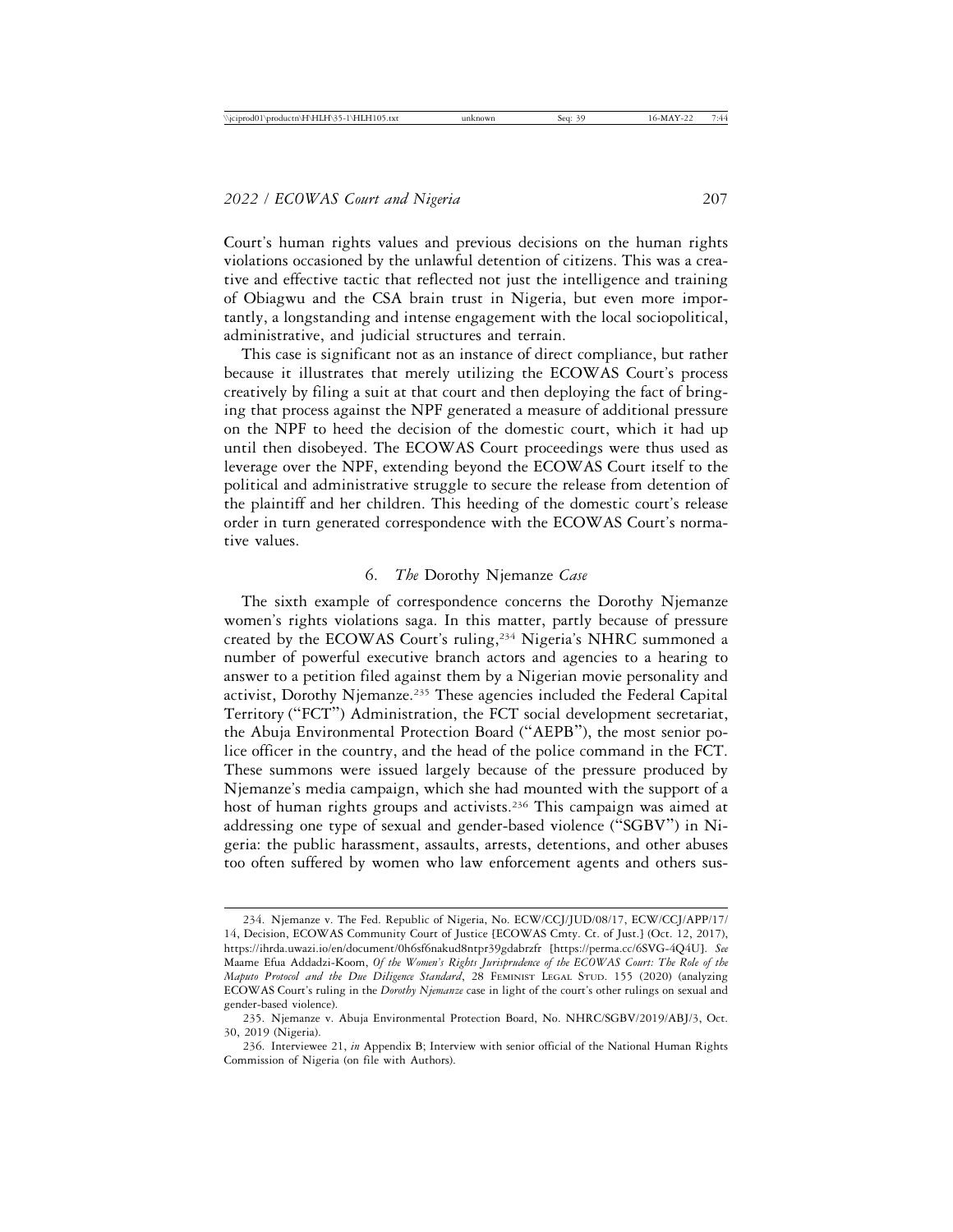pect of being engaged in sex work.237 As part of their self-described effort to rid the city of sex workers, the AEPB and law enforcement agents often rounded up and detained women they found walking on the street in the evening and night in certain parts of Nigeria's capital city.<sup>238</sup> Notwithstanding Njemanze's public persona as a movie actress, she was assaulted on two occasions by agents of the AEPB while out at night, but managed to escape detention on each occasion by creating a scene and fighting off the agents.239

This behavior led her and others to file a suit against Nigeria at the ECOWAS Court,<sup>240</sup> resulting in the court's highly publicized judgment in *Dorothy Njemanze v. Federal Republic of Nigeria*. 241 The ECOWAS Court held that the failure of the Nigerian government to recognize, promote, and protect the rights of the plaintiffs, and to investigate and discipline the persons responsible for the conduct described above, violated several provisions of the African Charter, the Protocol to the African Charter on the Rights of Women, and Convention on the Elimination of Discrimination against Women.<sup>242</sup> The court also held that this treatment constituted gender-based discrimination.243 In the court's view:

From the totality of evidence offered, it seems that the whole hug [*sic*] of the operation was targeted against women. This systematic sting operation directed against only the female gender furnishes evidence of discrimination. There is an obligation placed on State Parties to Convention on Elimination of All Forms of Discrimination against Women (CEDAW) to adopt laws, administrative and Policy measures to prevent gender based discrimination. Prostitution is claimed to be a crime in the laws of the Defendant. However, it takes two persons to engage in such criminal activity. There is no law that suggest[*sic*] that when women are seen on the streets at midnight or anytime thereafter, they are necessarily idle persons or prostitutes. If it were so, it ought to apply to all persons irrespective of sex.<sup>244</sup>

<sup>237.</sup> Onyinye Edeh, *Holding Nigeria's Law Enforcers to Account*, INST. OF CURRENT WORLD AFF. (Apr. 2, 2018), https://www.icwa.org/holding-nigerias-law-enforcers-to-account/ [https://perma.cc/ 343H-CPHE]. *See also* Interviewee 21, *in* Appendix B.

<sup>238.</sup> *Id.*

<sup>239.</sup> *Id.*

<sup>240.</sup> *Id.*

<sup>241.</sup> Njemanze v. The Fed. Republic of Nigeria, No. ECW/CCJ/JUD/08/17, ECW/CCJ/APP/17/ 14, Decision, ECOWAS Community Court of Justice [ECOWAS Cmty. Ct. of Just.] (Oct. 12, 2017), https://ihrda.uwazi.io/en/document/0h6sf6nakud8ntpr39gdabrzfr [https://perma.cc/6SVG-4Q4U].

<sup>242.</sup> *Id.* at 41.

<sup>243.</sup> *Id.* at 42.

<sup>244.</sup> *Id.* at 38.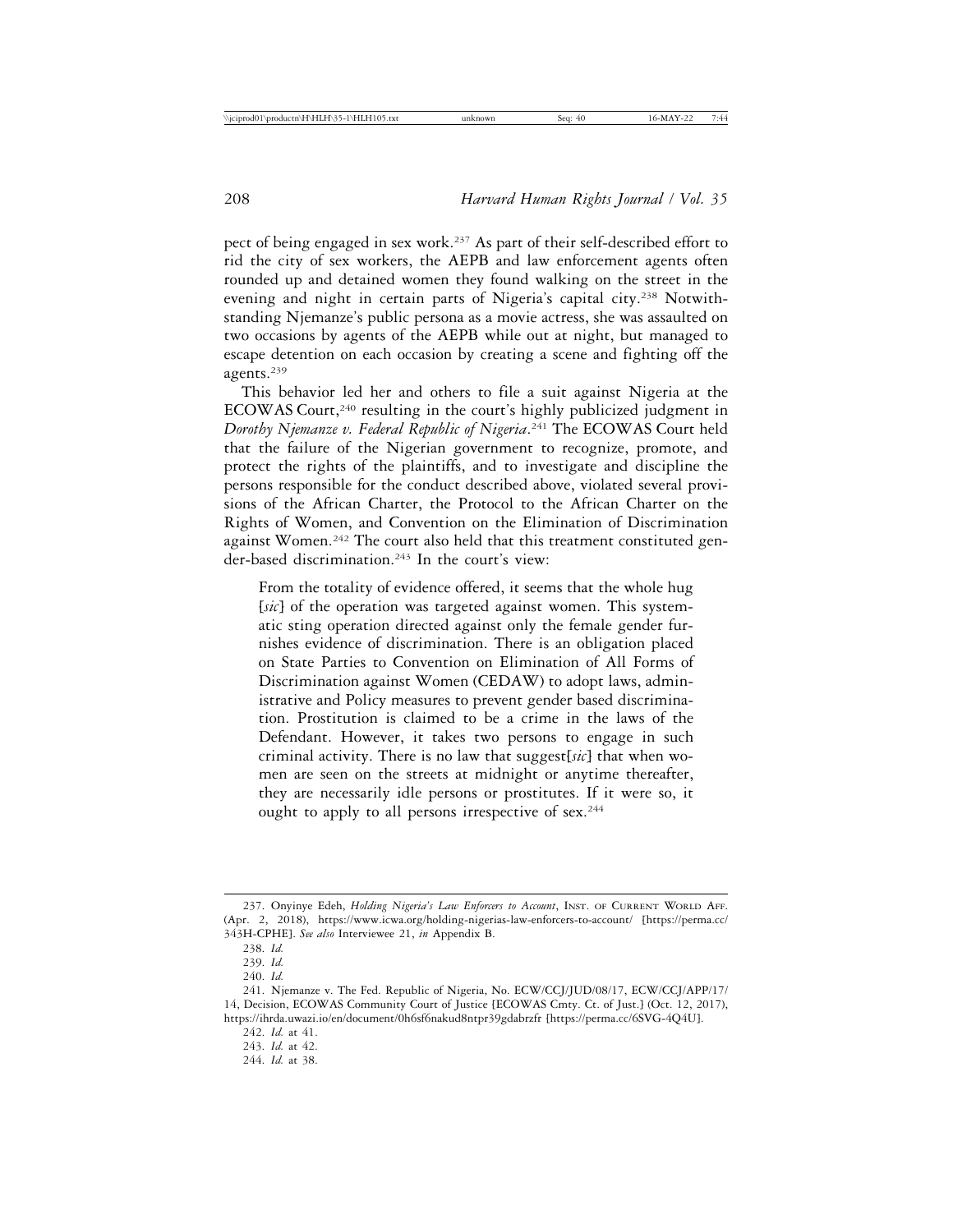Judging by the media attention and reaction that the case has received, $245$ the clear public support of CSAs,<sup>246</sup> and the subsequent reaction of highlevel authorities including relatively rare comments from Nigeria's Vice President,<sup>247</sup> the pressure on the executive branch generated by Njemanze's broader campaign against the impugned behavior was significantly augmented by this ECOWAS Court ruling.

The ECOWAS Court suit was filed as a part of this broader political strategy to gain increased leverage beyond the court in the political and administrative realm. Prior to filing the ECOWAS Court suit, Njemanze also made a movie, "Silent Tears,"248 and gave many interviews to the press,<sup>249</sup> both of which helped focus public attention on the issue. Njemanze's prior attempt to litigate the matter in a domestic court had been frustrated by a technicality.<sup>250</sup> What is more, while the first petition she had filed at the same NHRC in 2013251 had led to the NHRC writing a letter to an executive branch agency,<sup>252</sup> it had not led the NHRC to take

246. A measure and illustration of the value that the ruling brought to CSA pressure campaigns on this issue is that over fifty human rights activists and groups (including Njemanze herself and the Dorothy Njemanze Foundation) issued a press release on April 30, 2019 citing this ECOWAS Court's ruling as the basis of their strong condemnation of a subsequent raid on an Abuja night club where women were assaulted, arrested, and detained. *See, e.g.*, *Cease and Desist! Stop Harassment of Women in Nigeria*, ACTION AID (Apr. 30, 2019), https://nigeria.actionaid.org/news/2019/press-release [https:// perma.cc/RY63-RWAA].

247. The matter has now become so salient and placed enough pressure on the government that, on more than one occasion, the Vice President of Nigeria himself has issued a statement denouncing such behavior by the AEPB and the Police. It is unusual for the vice president of a country (and Nigeria in particular) to attend *personally* to such issues. This is a solid and remarkable measure of the extent of the pressure that the entire Njemanze affair (including the litigation at the ECOWAS court) has placed on the executive branch in Nigeria. *See, e.g.*, Dede Ifayemi, *Osinbajo condemns police raid on women in Abuja*, TODAY'S ECHO (May 6, 2019), https://www.todaysecho.com/politics/osinbajo-condemns-police-raid-onwomen-in-abuja/ [https://perma.cc/2UU2-LKKZ].

248. amateurheads, *Silent Tears - Dorothy*, YOUTUBE (Jun. 21, 2017), https://www.youtube.com/ watch?v=GYSsd6Ky0Q0 [https://perma.cc/4SD2-VDWP].

249. Njemanze v. The Fed. Republic of Nigeria, No. ECW/CCJ/JUD/08/17, ECW/CCJ/APP/17/ 14, Decision, ECOWAS Community Court of Justice [ECOWAS Cmty. Ct. of Just.], 5 (Oct. 12, 2017), https://ihrda.uwazi.io/en/document/0h6sf6nakud8ntpr39gdabrzfr [https://perma.cc/6SVG-4Q4U].

250. Onyinye Edeh, *supra* note 237*. See also* Interviewee 21, *in* Appendix B.

251. Interviewee 21, *in* Appendix B.

252. *Id*.

<sup>245.</sup> Onyinye Edeh, *supra* note 237; Interviewee 21, *in* Appendix B. One significant (though somewhat limited) measure of the media attention this ruling received is the discussion and use of the case on the Internet. For example, a simple Google search of this case on June 8, 2020 using the search terms "Dorothy Njemanze v. Federal Republic of Nigeria" produced nearly 2,000 hits. A simple Google search of these same terms nearly one year later, on March 4, 2021 produced about 1,400 results. Both search results are in the same broad quantitative range. This speaks to the vast public attention that the case has attracted (especially with several prominent Nigerian and other news sources citing the case in their news reports). However, these Google search results were not conclusive since, for example, the case may have also been referenced in other ways such as "Njemanze v. FRN." The Google search engine also has various technical limitations. This is why we employed other Google searches with different terms to cross-check the previous searches. For example, separate Google searches of (a) the exact *case* number of the *Dorothy Njemanze* case, and (b) the exact *judgment* number of that same case, produced 134 and 363 hits, respectively (as of March 4, 2021). It should be noted that case and judgment numbers are rarely used in discussions by the general public on the internet.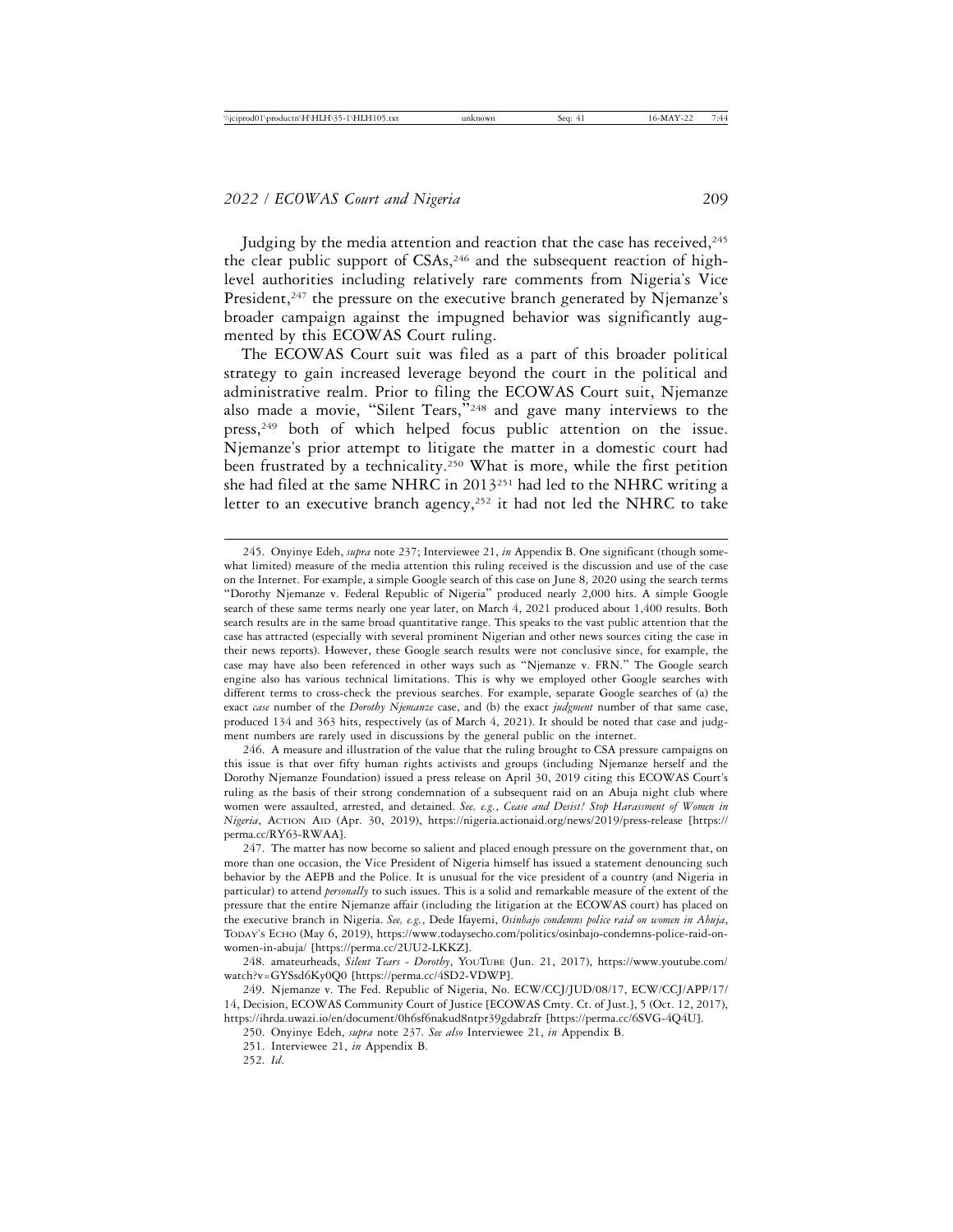the much bolder and consequential step of issuing the kinds of summons to attend a hearing that it eventually issued in October 2019.253 It also had not led the NHRC to take any other more robust action. Following the ECOWAS Court ruling, and largely because of it, the NHRC was persuaded by Njemanze and allied CSAs to make the heads of the AEPB and other executive agencies appear before it and explain the behavior of their agents, promising on at least one occasion to end the practice.<sup>254</sup> This significantly impacted the decision-making of this key executive branch agency.

Further, following the focused and unrelenting pressure campaigns on the NHRC by Njemanze and her allies, grounded in the ECOWAS Court's ruling, the NHRC has since taken appreciably stronger action against the AEPB and law enforcement officers.<sup>255</sup> It has mounted training sessions for law enforcement officers.<sup>256</sup> It has also established six panels to investigate the kind of SGBV that was at issue in the *Njemanze* case in the six geopolitical regions of Nigeria.<sup>257</sup> While the NHRC could have engaged in these actions without being influenced by the ECOWAS Court ruling, they were in reality influenced by the campaign mounted by Njemanze and other CSAs. Moreover, both Njemanze and the NHRC acknowledge that the ruling played a significant role in the latter's decision-making and action on the impugned type of SGBV. As one of the NHRC's highest ranking officials firmly stated in August 2020:

We were aware of the Dorothy Njemanze Case as soon as it was issued and it pre-dated many of our decisions and actions on gender issues and sexual and gender-based violence (SGBV). I can say, *without fear of contradiction*, that the decision of the ECOWAS Court in Dorothy Njemanze's Case partly informed our decision and policies, especially on SGBV.258

Among other things, the ruling in the *Dorothy Njemanze* case continues to augment the legitimacy of the NHRC's strong positions against such SGBV, allowing it to put even more pressure on law enforcement and executive branch officials that this agency seeks to rein in. The NHRC has, for

<sup>253.</sup> Njemanze, No. ECW/CCJ/JUD/08/17, at 7 (noting that this earlier petition to the NHRC and petitions to other executive bodies did not lead to redress for Njemanze).

<sup>254.</sup> Interviewee 21, *in* Appendix B. *See also* Interviewee 91T, *in* Appendix B.

<sup>255.</sup> Nike Adebowale, *Abuja authorities agree to suspend raid of nightclubs* – *Official*, PREMIUM TIMES (May 24, 2019), https://www.premiumtimesng.com/entertainment/naija-fashion/331482-abuja-authorities-agree-to-suspend-raid-of-nightclubs-official.html [https://perma.cc/96HT-U6D8].

<sup>256.</sup> Nike Adebowale, *Nigeria: Nightclub Raids - NHRC Begins Hearing Over Alleged Harassment of Women*, PREMIUM TIMES (May 17, 2019), https://allafrica.com/stories/201905170544.html [https:// perma.cc/792F-SJ3Q].

<sup>257.</sup> Ibrahim Shuaibu, *Human Rights Commission Unveils Panel on Sexual, Gender-based Violence in Kano*, THISDAY (Feb. 18, 2020), https://www.thisdaylive.com/index.php/2020/02/18/human-rightscommission-unveils-panel-on-sexual-gender-based-violence-in-kano/ [https://perma.cc/5BTB-M348].

<sup>258.</sup> Interviewee 91T, *in* Appendix B.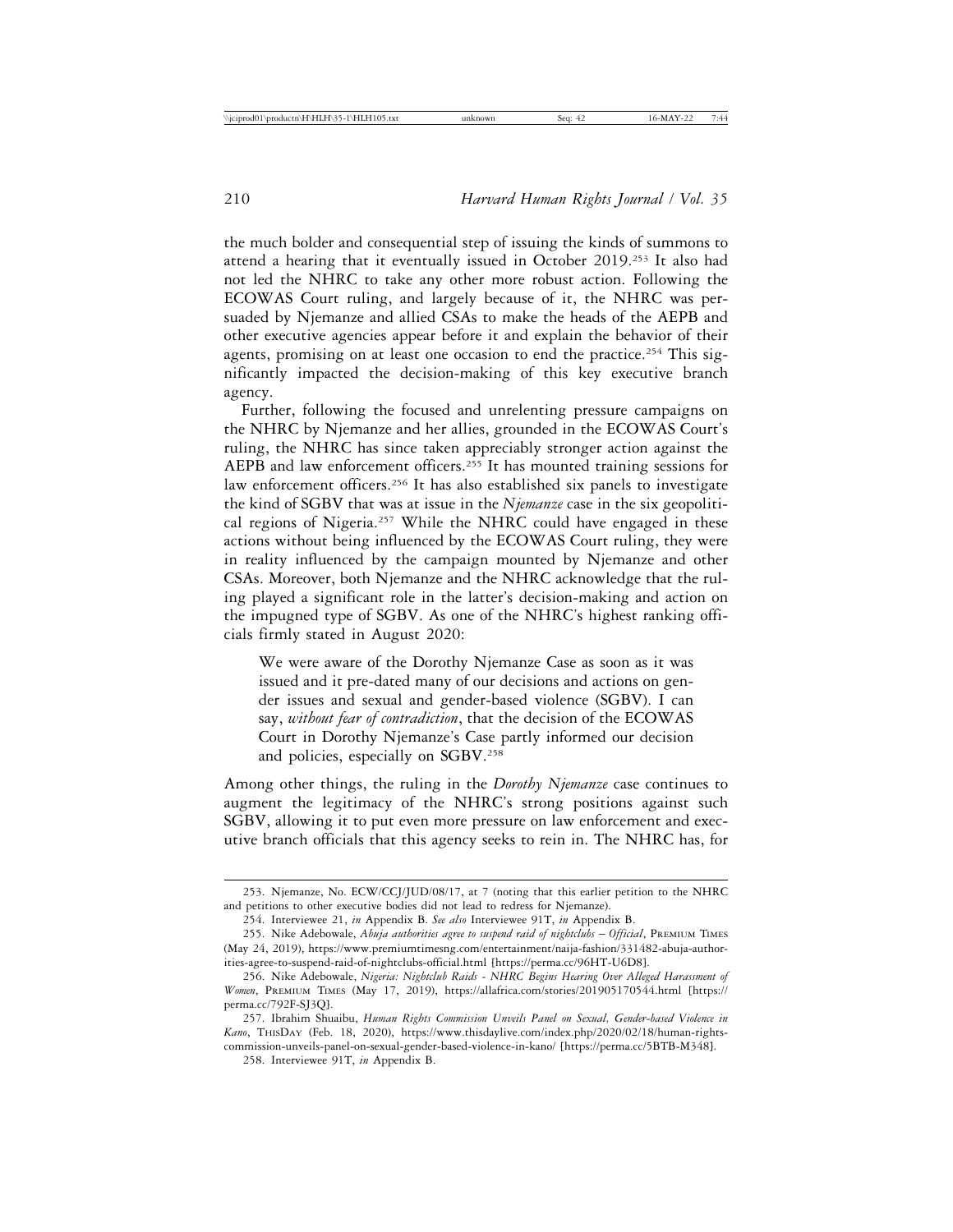instance, initiated investigative panels focused on probing and highlighting the incidence of SGBV in the main regions of Nigeria.259

The ruling raised the human rights profile of the victims of SGBV, in particular, and women's rights in general, in Nigeria. The ruling garnered publicity inside and outside Nigeria.<sup>260</sup> It also ran counter to the argument of Nigerian CSAs that women who are out at night ought not to be stigmatized, harassed, assaulted, detained, or abused merely, because of that fact. This contribution amplified the human rights arguments supporting and defending victims of SGBV in Nigeria.<sup>261</sup> That the ruling has continued to be cited thereafter by a host of women's groups and other activists, as they advocate publicly for other victims of SGBV in Nigeria, illustrates this point.262

Significantly, the case was driven by a women's rights activist and other victims. Njemanze herself founded and leads the Dorothy Njemanze Foundation, a human rights NGO. The case was primarily argued by a human rights lawyer who has worked for an international NGO. Both Njemanze and her counsel were supported by a coalition of CSAs.263 Another civil society actor, the Open Society Initiative for West Africa ("OSIWA"), funded the movie that Njemanze made before the case, which focused on the impugned type of SGBV in Nigeria.<sup>264</sup> Along with many other CSAs in Nigeria, this coalition functions as part of a virtual and informal alliance with the ECOWAS Court itself.

Led by Njemanze and her counsel, these CSAs, a segment of the activist forces in the country, made detailed ends-means calculations that enabled them to function as brainy relays, transmitting the ECOWAS Court's normative energy and values to the NHRC, thereby triggering more robust action on its part. An alteration in the NHRC's decision-making and action was produced through the pressure engineered to a large extent by these activists based on the proceedings and judgment in this case—all of which was fertile ground to help germinate the seeds planted in it.

7. *The* Aliyu Tasheku *Case*

The last example of the kind of correspondence at issue in this Article concerns the Aliyu Tasheku matter. Tasheku, a suspected member of the Boko Haram terrorist group, had been arrested and detained by the Niger-

<sup>259.</sup> *Id*.

<sup>260.</sup> *See supra* note 245, on the metrics for gauging the extent of public awareness and media discussion of this case.

<sup>261.</sup> Onyinye Edeh, *supra* note 237; Interviewee 21, *in* Appendix B.

<sup>262.</sup> ACTION AID, *supra* note 246.

<sup>263.</sup> Interviewee 21, *in* Appendix B; Onyinye Edeh, *supra* note 237.

<sup>264.</sup> Onyinye Edeh, *supra* note 237.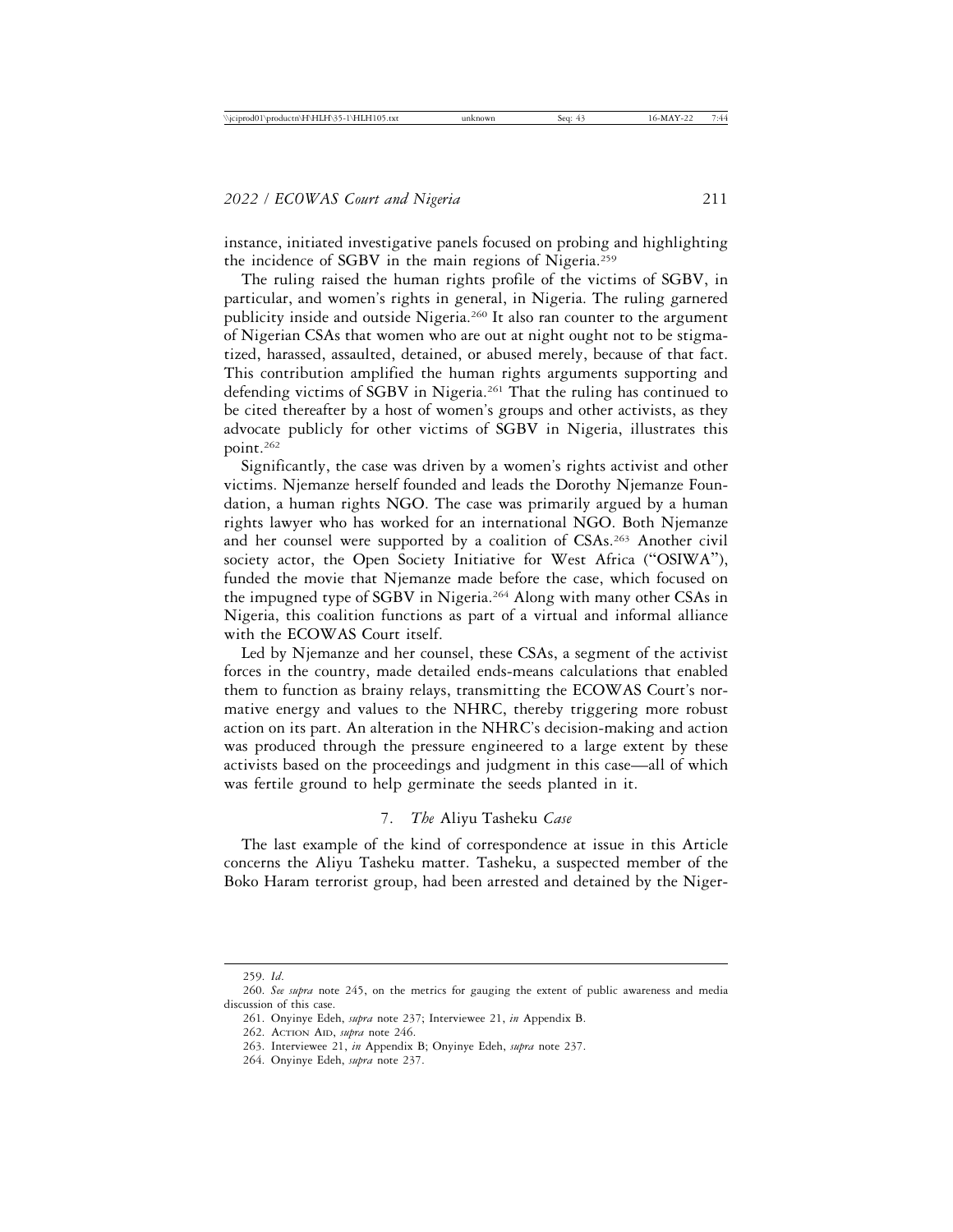ian Police on September 18, 2010.<sup>265</sup> In this highly sensitive national security matter, the High Court of the Federal Capital Territory of Nigeria ruled on May 19, 2011, that Tasheku's arrest and detention were illegal, and ordered his release.266 Tasheku was also awarded five million NGN in damages (about USD\$25,000 at the time).<sup>267</sup> Despite obtaining this favorable domestic court order, the Police did not immediately release him.268 The domestic court reiterated its order on May 26, 2011.<sup>269</sup>

While detained, Tasheku applied for similar relief at the ECOWAS Court on June 10, 2011,<sup>270</sup> and was released two weeks later, albeit without damages.271 Thus, despite the ECOWAS Court holding272 that the suit Tasheku filed was inadmissible for being "essentially the same" as the one already ruled upon by the domestic court,<sup>273</sup> the value of the ECOWAS Court judgment is that it added to the pressure to free Tasheku. The ECOWAS suit did this mainly by increasing the publicity that the case attracted.<sup>274</sup> The suit also strengthened the justification of releasing—in the middle of a war against brutal terrorists—someone whom the Government had insisted was evidently a terrorist.<sup>275</sup> Significantly, two previous domestic court orders had not on their own resulted in Tasheku's release.<sup>276</sup>

Human rights groups and lawyers championed the Tasheku suits in the domestic and ECOWAS courts. The suit in the domestic court was brought with an NGO, the Society against Discrimination, and other Related Intolerance, as a co-plaintiff and supporter.277 The suit at the ECOWAS Court was brought by the noted human rights lawyer, Chino Obiagwu.<sup>278</sup> Other human rights groups, such as Amnesty International, regularly and keenly commented on and publicized both matters.<sup>279</sup> These groups were both obviously and virtually or informally aligned with one another, with an ECOWAS Court that was by design and agency amenable to their human rights craft. The ECOWAS Court suit augmented the human rights voice of the applicant and his activist and lawyer allies, raising the profile of the

- 268. *Id.*
- 269. *Id.*

- 271. Interviewee 15, *in* Appendix B.
- 272. *Tasheku*, No. ECW/CCJ/RUL/12/12.
- 273. Interviewee 15, *in* Appendix B.
- 274. *Id.*
- 275. *Id.* 276. *Id.*
- 277. *Id.*
- 278. *See Tasheku*, No. ECW/CCJ/RUL/12/12.

279. *See Urgent Action: Detention Without Contact with the Outside World*, AMNESTY INTERNATIONAL (May 12, 2011), https://www.amnesty.de/urgent-action/ua-140-2011/haft-ohne-kontakt-zur-aussenwelt?destinationN<sup>e</sup>de%2F5309 {https://perma.cc/QN8A-M5WD}.

<sup>265.</sup> Tasheku v. Fed. Republic of Nigeria, No. ECW/CCJ/RUL/12/12, Decision, ECOWAS Community Court of Justice [ECOWAS Cmty. Ct. of Just.] (Jun. 12, 2012), https://ihrda.uwazi.io/en/document/2nhlzj07euaapr51t3urofxbt9?page=1 [https://perma.cc/E37A-VR75].

<sup>266.</sup> *Id.*

<sup>267.</sup> *Id.*

<sup>270.</sup> *See Tasheku*, No. ECW/CCJ/RUL/12/12.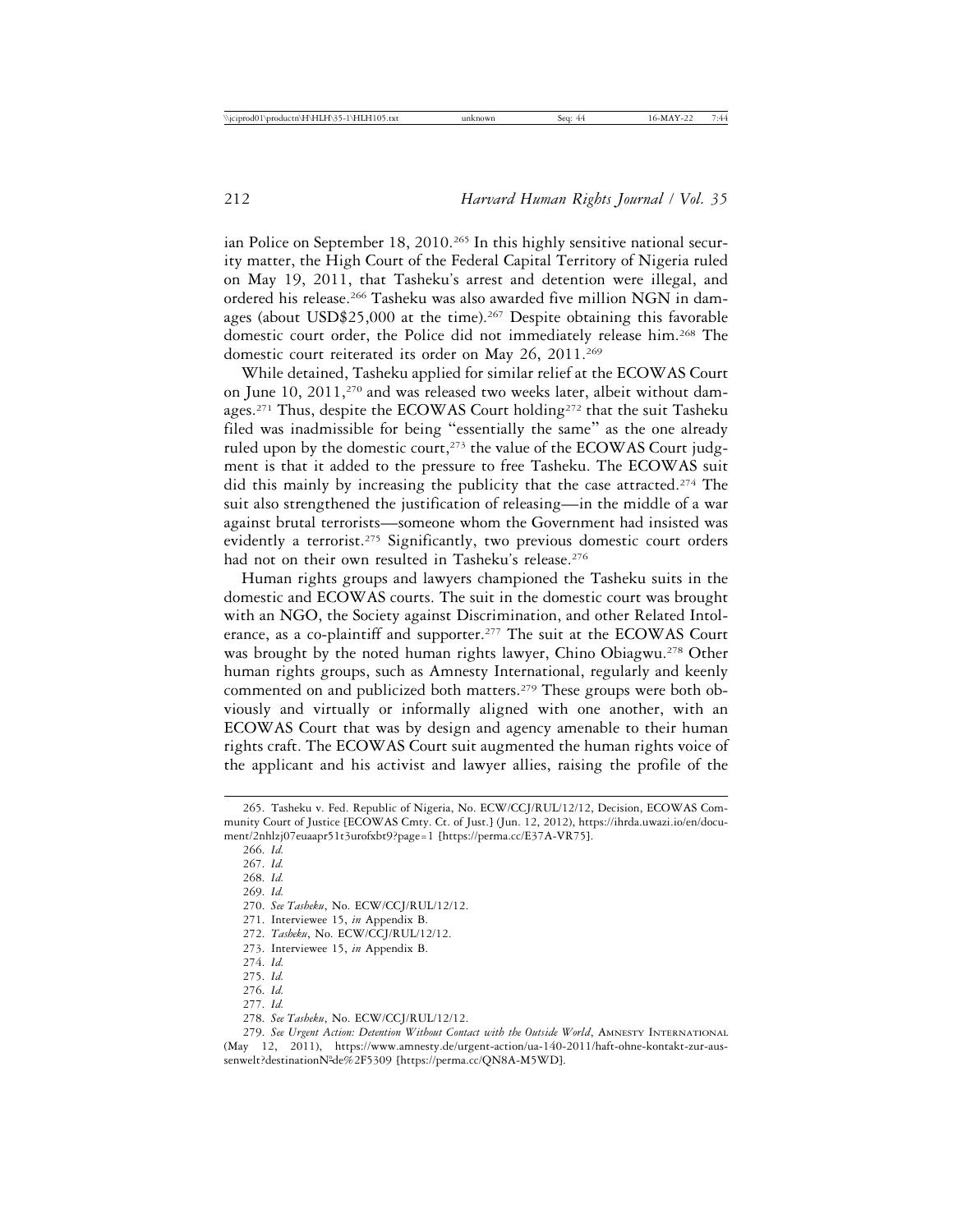case. In this way, the suit also added leverage to activist forces in the broader political campaign to secure Tasheku's release. Tasheku's release evidenced a change in thinking and behavior, produced as a result of endsmeans calculations made by activist forces as part of a broader politicojudicial strategy to gain leverage over the Police, altering the logic of the appropriateness of holding him in continued detention.

Additionally, there was no direct compliance here with any ECOWAS Court ruling, as none had even been issued at the time of Tasheku's release. Instead, correspondence with the court's human rights jurisprudence and values was generated in part by the added pressure on the Police and the executive branch by the highly publicized *filing* of this suit at the ECOWAS Court. The threat of being subjected to the ECOWAS Court's process was enough, in this case, to help spur the observed outcome—to tip the "cup" over.

# 8. *General Conclusions on the Generation of Correspondence Beyond the Compliance Optic*

As discussed above, between 2005 and 2019, many CSAs in Nigeria have, with the support of their allies, been able to deploy an amenable and pro-human rights ECOWAS Court to generate a significant, though limited, degree of correspondence between executive branch action in Nigeria and the rulings and normative values of the court. The relevant CSAs acted as the *brainy relays* that transmitted the human rights values of the court to Nigeria's domestic realm, effectively co-creating the court's human rights impact within that sphere.

These *activist forces* (comprising CSAs in a robust symbiosis with the ECOWAS Court) have also achieved this feat while in a kind of *virtual and informal human rights alliance* that aimed to persuade Nigeria's executive branch to act in a pro-human rights manner. The existence of this virtual alliance is acknowledged by both judges of the court and activists who regularly deploy its processes and rulings. For example, the human rights lawyer who creatively strategized the domestic and ECOWAS Court cases in the *Sa'adatu Umar* matter thinks that the ECOWAS is widely viewed as "an NGO court," i.e., a court that is virtually and informally allied to human rights NGOs, and from which they usually get a "sympathetic" hearing.280 This sense of identity—of being in a kind of unspoken, non-formalized, cooperative, and mutually rewarding relationship—is also shared by some judges of the ECOWAS Court.<sup>281</sup>

Though significantly fewer cases of direct compliance with the ECOWAS Court's rulings are observable in the Nigerian executive branch context, an appreciable amount of evidence exists and suggests correspondence between

<sup>280.</sup> Interviewee 15, *in* Appendix B.

<sup>281.</sup> *See, e.g.*, Interviewees 16, 19, *in* Appendix B.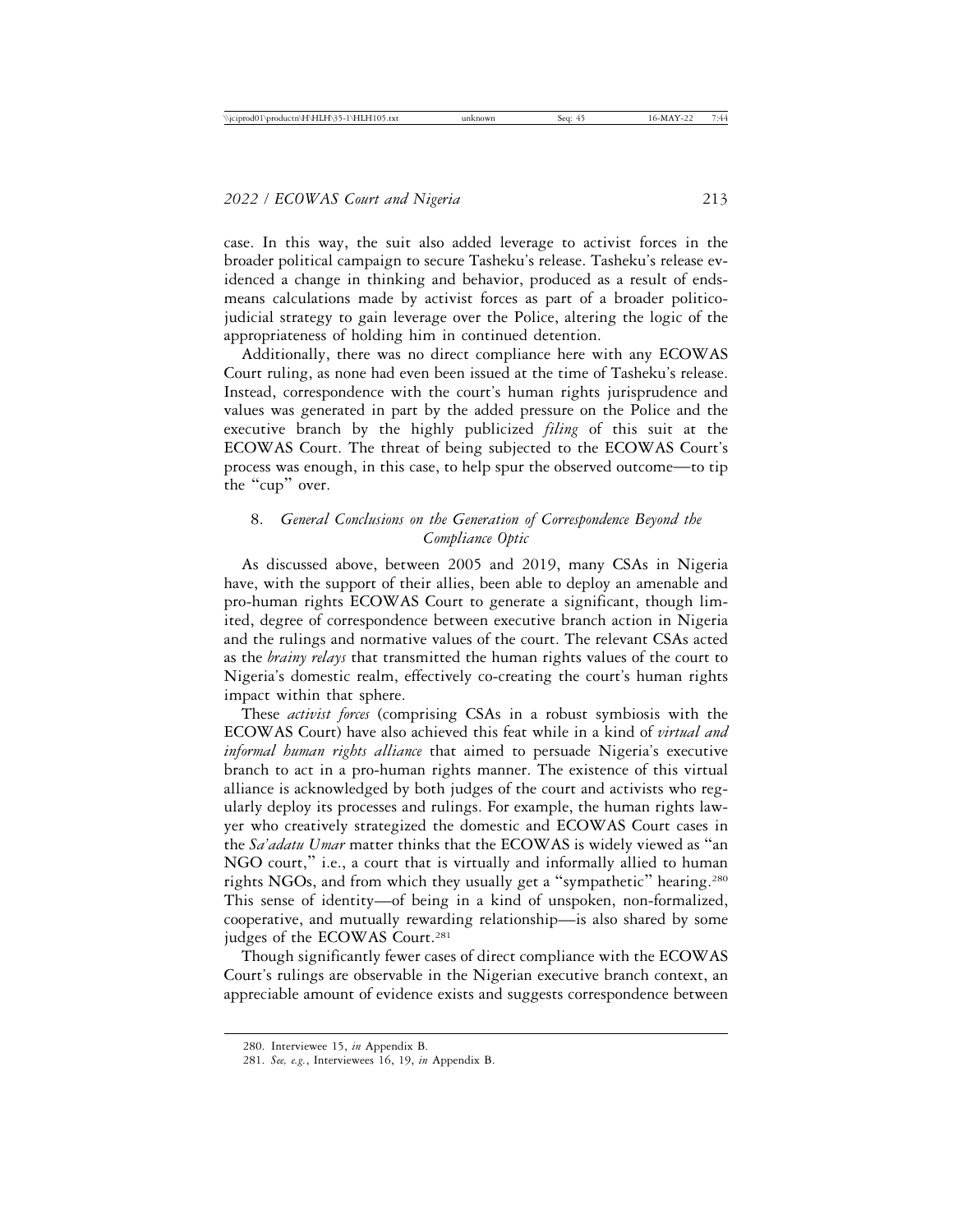executive decision-making in Nigeria and the human rights values and jurisprudence of the ECOWAS Court. Correspondence has therefore been the source of the bulk of the impact that the ECOWAS Court has had thus far on the executive branch in Nigeria.

Thus, the deployment of the court by CSAs has produced important positive effects within Nigeria in terms of executive decision-making and action. The court's proceedings and rulings have helped strengthen the human rights voice within the executive, in executive policy documents, in some of the memoranda the executive has produced, and some of its other actions.282 As described above, the deployment of ECOWAS Court suit filings, proceedings, and rulings has at times also increased the leverage that Nigeria's creative CSAs have had to push their human rights agenda as part of a broader political struggle to create alterations or new directions in executive branch decision-making and action.283 This added leverage has helped these CSAs pressure the executive for, and contribute significantly to, the achievement of modest changes in executive decision-making and action in Nigeria.284

On the whole, these case studies exemplify correspondence theory. They also dovetail with the related theories outlined in Section II.C, *supra*. Specifically, these case studies echo Alter's theory on compliance constituencies who deploy international courts as leverage within specific political terrains, and Gathii's thesis on some African courts being deployed by human rights activists as a part of a broader political strategy. These cases also exemplify the strategic social constructivist approach of Finnemore and Sikkink to the domestic impact of international human rights ideas, norms, and institutions, which argues that human rights activists make endsmeans calculations, and draw-up and deploy strategies, to ensure the diffusion of international human rights norms within states.<sup>285</sup>

#### IV. EXPLAINING THE SUB-OPTIMAL MEASURE OF THE COURT'S IMPACT

The analyses in Part III demonstrate that the ECOWAS Court has had a significant impact on executive, legislative, and judicial decision-making and action, as well as on the work of CSAs within Nigeria. Nevertheless, it should also be clear that this appreciable domestic impact, be it through compliance or the kinds of correspondence that lie beyond that optic, has been sub-optimal. The court has clearly not exhausted the full extent of its possible domestic impact in Nigeria, even accounting for the harsher sociopolitical context in which it has had to function. To explain this sub-opti-

<sup>282.</sup> *See also* Section III.B, *supra*.

<sup>283.</sup> ALTER, *supra* note 1, at 19–24, 53; Gathii, *supra* note 2, at 296; OKAFOR, *supra* note 6, at 93–95.

<sup>284.</sup> ALTER, *supra* note 1, at 19–24, 53; OKAFOR, *supra* note 6, at 93–95.

<sup>285.</sup> Finnemore & Sikkink, *supra* note 80, at 895.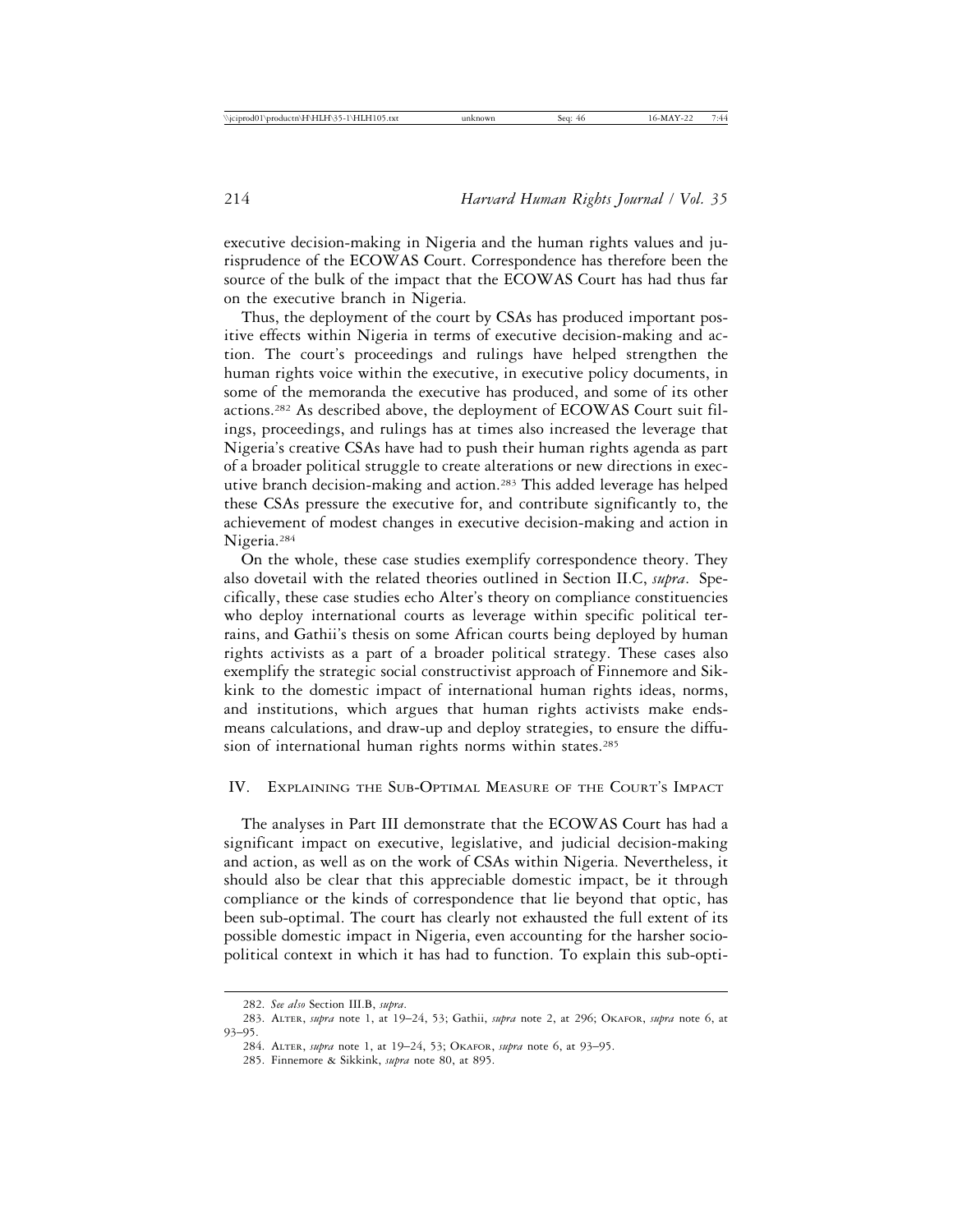mal measure of the court's impact in Nigeria, and to understand how the court could markedly improve its domestic impact, it is important to analyze the exact conditions under which the court has had the desired domestic impact. What factors "help shape the self-understandings, conceptions of interest, or logics of appropriateness held within key institutions in Nigeria," leading to beneficial decision-making and action in many cases?<sup>286</sup> To answer this question, this Part considers factors that have combined to shape domestic impact, meaning the sets of key factors that have either facilitated or militated against the exertion of such influence by West Africa's international human rights court.<sup>287</sup> Discussion of the facilitating factors will precede consideration of the militating ones.

# *A. The Key Factors that Facilitate the Court's Impact* 1. *The Creativity and Dynamism of Local CSAs*

As discussed in the previous Part, one of the most important factors that has facilitated the significant impact of the ECOWAS Court within Nigeria is the "incredible creativity and dynamism" of the Nigerian CSA community.288 This well-established and widely acknowledged fact is admitted by even some of their strongest critics.<sup>289</sup> Despite the many difficulties CSAs face, and their many shortcomings, Nigerian CSAs remain among the very strongest on the African continent.<sup>290</sup> Most importantly for present purposes, these CSAs have been the primary drivers of the impact that the ECOWAS Court has had on Nigeria's executive branch. Indeed, they have also brought the largest number of cases to the court, far outstripping any other national CSA community.291 For example, of the 126 cases that are listed on the court's website as of August 5, 2020, thirty originated from Nigeria and almost all of them were driven by Nigerian CSAs.292 Of the next two most populous countries in the region, only five such cases originated in Côte d'Ivoire, and only four from Ghana.<sup>293</sup> The next highest numbers of cases originated from Togo (fifteen cases) and Mali (fourteen cases), both countries that are not as populous as Ghana and Côte d'Ivoire.294 These figures are not that surprising given that Nigeria is home

<sup>286.</sup> This constructivist question, taken from Okafor's previous work, is the key one that correspondence theory seeks to answer, and it bears emphasis here to state that it is not *limited* to the mapping of state compliance. *See* OKAFOR, *supra* note 6, at 148.

<sup>287.</sup> A similar exercise is undertaken in relation to the African system's domestic impact within Nigeria in Okafor's earlier work. *See* OKAFOR, *supra* note 6, at 148.

<sup>288.</sup> *See generally* OKAFOR, *supra* note 149.

<sup>289.</sup> *See, e.g.*, Omolade Adunbi, *Embodying the Modern: Neo-Liberalism, NGOs, and the Culture of Human Rights Practices in Nigeria*, 89 ANTHROPOLOGICAL Q. N. 2, 431–64 (2016). *See* Ekhator, *supra* note 146; OKAFOR, *supra* note 149; OKAFOR, *supra* note 6, at 148–49; Okafor, *supra* note 146.

<sup>290.</sup> *See, e.g.*, OKAFOR, *supra* note 6, at 148, 256 n. 110.

<sup>291.</sup> Interviewee 20, *in* Appendix B.

<sup>292.</sup> Quantitative analysis report by Kiana Blake (on file with Authors).

<sup>293.</sup> *Id.*

<sup>294.</sup> *Id.*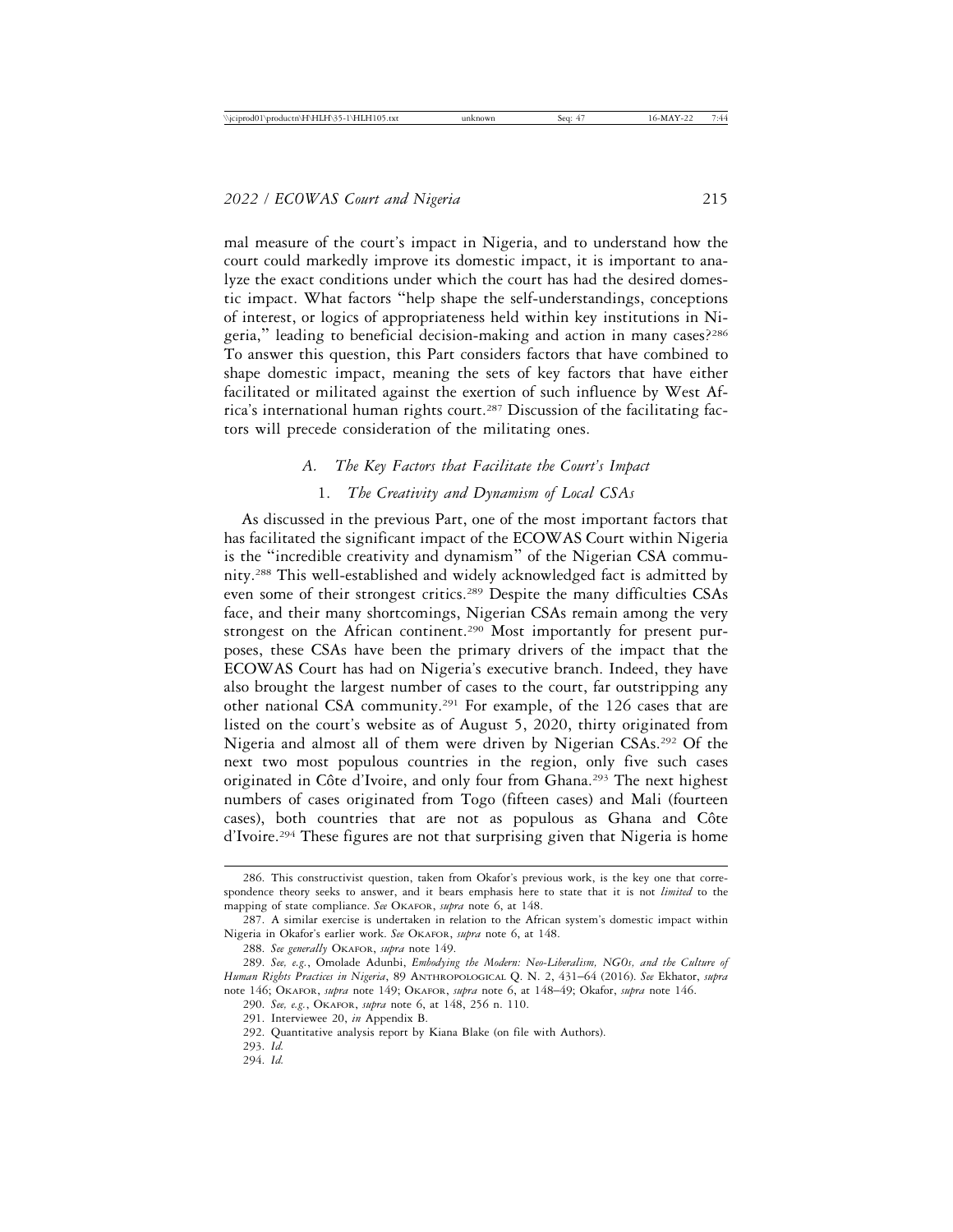to about half of the population of the ECOWAS region and the ECOWAS Court sits in its capital, Abuja. However, what is significant is that the dynamism of these CSAs is primarily responsible for their dominance in the cases before the ECOWAS Court. This can be illustrated further by the well-documented historical record of CSAs tending to drive most of the cases brought before the African Commission on Human and Peoples' Rights, which sits in Banjul, The Gambia.295

To drive this domestic impact, CSAs have worked both in formal coalitions with each other and in a virtual and informal alliance that has included both their peers and the court itself. Nigerian CSAs also received support, at times, from regional and other foreign CSAs, such as the Gambia-based Institute for Human Rights and Development in Africa.<sup>296</sup> There is also strong evidence that these Nigerian CSAs have at times aligned with the ECOWAS Commission (the secretariat of the regional organization of which the court is a part) to strengthen and defend the court's continued availability to them and others as an important resource.<sup>297</sup>

Without the keen and sustained engagement of these CSAs with the ECOWAS Court, the court would have had far less impact on Nigeria's executive branch. Though not all Nigerian CSAs have engaged with the court, desire to engage with it, or are even familiar with or aware of its processes and potential, many of them have engaged with Nigerian CSAs in remarkable ways, often with much profit to themselves, victims of abuses, and the broader community. This dovetails with earlier findings related to CSAs' performance of the "brainy relay" function in the case of the African system's domestic impact in Nigeria and elsewhere in Africa.<sup>298</sup>

# 2. *An Amenable Court*

As important a factor in facilitating the ECOWAS Court's impact on Nigeria's executive branch is that the court's design, structure, and orientation has made it very receptive to the ideas, tactics, and strategies deployed by CSAs, ensuring its attractiveness to many Nigerian CSAs. As prospective plaintiffs are not required to first exhaust domestic remedies before approaching it,299 the design of the court as a court of first instance has made

<sup>295.</sup> OKAFOR, *supra* note 6, at 258.

<sup>296.</sup> Interviewee 13, *in* Appendix B.

<sup>297.</sup> Interviewees 4, 8, *in* Appendix B; Alter et al., *supra* note 4, at 738, 752.

<sup>298.</sup> *Id.*

<sup>299.</sup> *See also* Saidykhan v. The Gambia, No. ECW/CCJ/JUD/08/10, Decision, ECOWAS Community Court of Justice [ECOWAS Cmty. Ct. of Just.] (Dec. 16, 2010), https://ihrda.uwazi.io/ar/document/froafttgl56tn7350qszzd7vi?raw=true [https://perma.cc/2UGP-VNZA]; Essien v. The Gambia, No. ECW/CCJ/APP/05/05, Decision, ECOWAS Community Court of Justice [ECOWAS Cmty. Ct. of Just.] (Mar. 14, 2007), http://www.worldcourts.com/ecowasccj/eng/decisions/2007.03.14\_Essien\_ v\_Gambia.htm [https://perma.cc/4VS7-6Z7A]; *see also* Amos O. Enabuele, *Sailing against the Tide: Exhaustion of Domestic Remedies and the ECOWAS Court of Justice*, 56 J. AFR. L. J. ISS. 2 268–95 (2012) (providing a critique of this kind of liberal access to the court).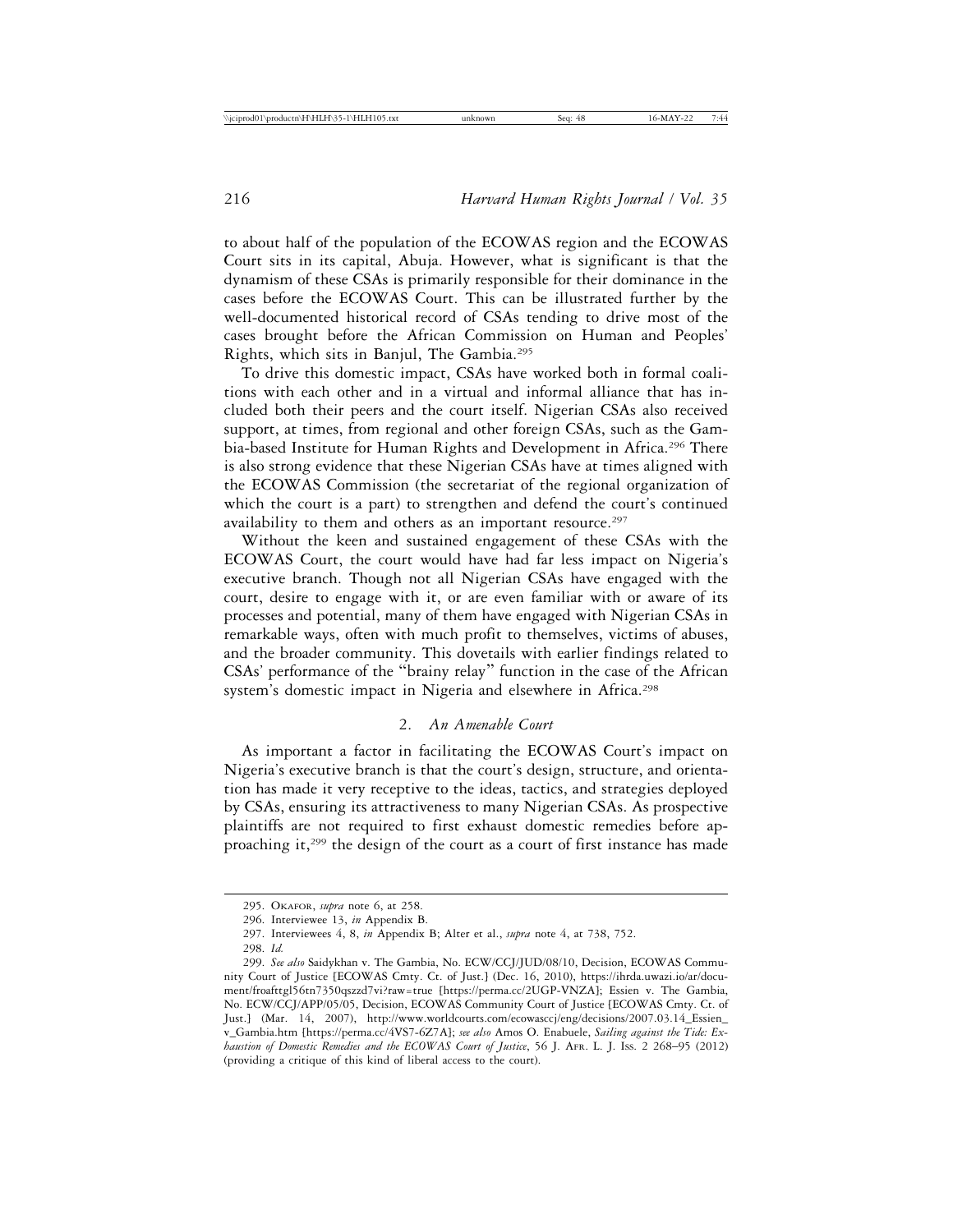it significantly attractive to local CSAs, who are afforded readier and easier access to the court.<sup>300</sup> As has been shown elsewhere:

This capability was granted to the court as a result of its (re)design under the *Supplementary Protocol of 2005*. This Protocol introduced a new Article 10(d) into its original *Protocol of 1991* (as amended). This provision achieves this objective by simply omitting any reference to the prior exhaustion of domestic remedies from its rather short list of pre-conditions for the admissibility of human rights cases that are filed at the court.<sup>301</sup>

Increasing its attractiveness to CSAs, the court has also been courageous, independent, and mildly dynamic in orientation. As one of its former judges put it, "[West African] governments are more careful with us [than they are with their domestic courts] because they know our court is independent of them. They don't have jurisdiction."302 And as a senior human rights lawyer and activist noted, the court is widely perceived as NGOfriendly, which in the Nigerian context also implies that it is both useful for the work of these CSAs and not afraid to rule against the Nigerian government even in the most sensitive cases, an orientation that is palpable from even a cursory glance at its body of caselaw.303 As a former ECOWAS judge noted, this structure and orientation has generated an appreciable measure of confidence among CSAs in their ability to secure pro-human rights rulings from the court.304 Even the court's fiercest critics grudgingly admit to this reality. According to one of the critics, despite his disappointment regarding enforcement of the court's rulings, he would still argue that the court is valuable to human rights litigants as a judicial forum in which they can obtain favorable rulings that document the violations against them.305 It is, in part, because of this relative confidence that the CSAs have regularly deployed ECOWAS Court rulings as an alternative to the domestic court system. This strategy in turn helps CSAs circumvent the politicization of problems within them.306

In the end, it is crystal clear that the design, orientation, and attitude of the ECOWAS Court has generated domestic impact in Nigeria, mostly via correspondence. Without its receptivity, and the favorable rulings it gave to CSAs, far less impact would be generated.

<sup>300.</sup> *See* Obiora C. Okafor & Okechukwu J. Effoduh, *The ECOWAS Court as a (Promising) Resource for Pro-Poor Activist Forces*, *in* THE PERFORMANCE OF AFRICA'S INTERNATIONAL COURTS 106, 133 (James

T. Gathii ed., 2020). *See also* Interviewees 8, 13, 15, *in* Appendix B.

<sup>301.</sup> Okafor & Effoduh, *supra* note 300, at 133.

<sup>302.</sup> Interviewee 16, *in* Appendix B.

<sup>303.</sup> Interviewee 15, *in* Appendix B. 304. Interviewee 16, *in* Appendix B.

<sup>305.</sup> Interviewee 4, *in* Appendix B.

<sup>306.</sup> *See, e.g.*, Interviewee 15, *in* Appendix B.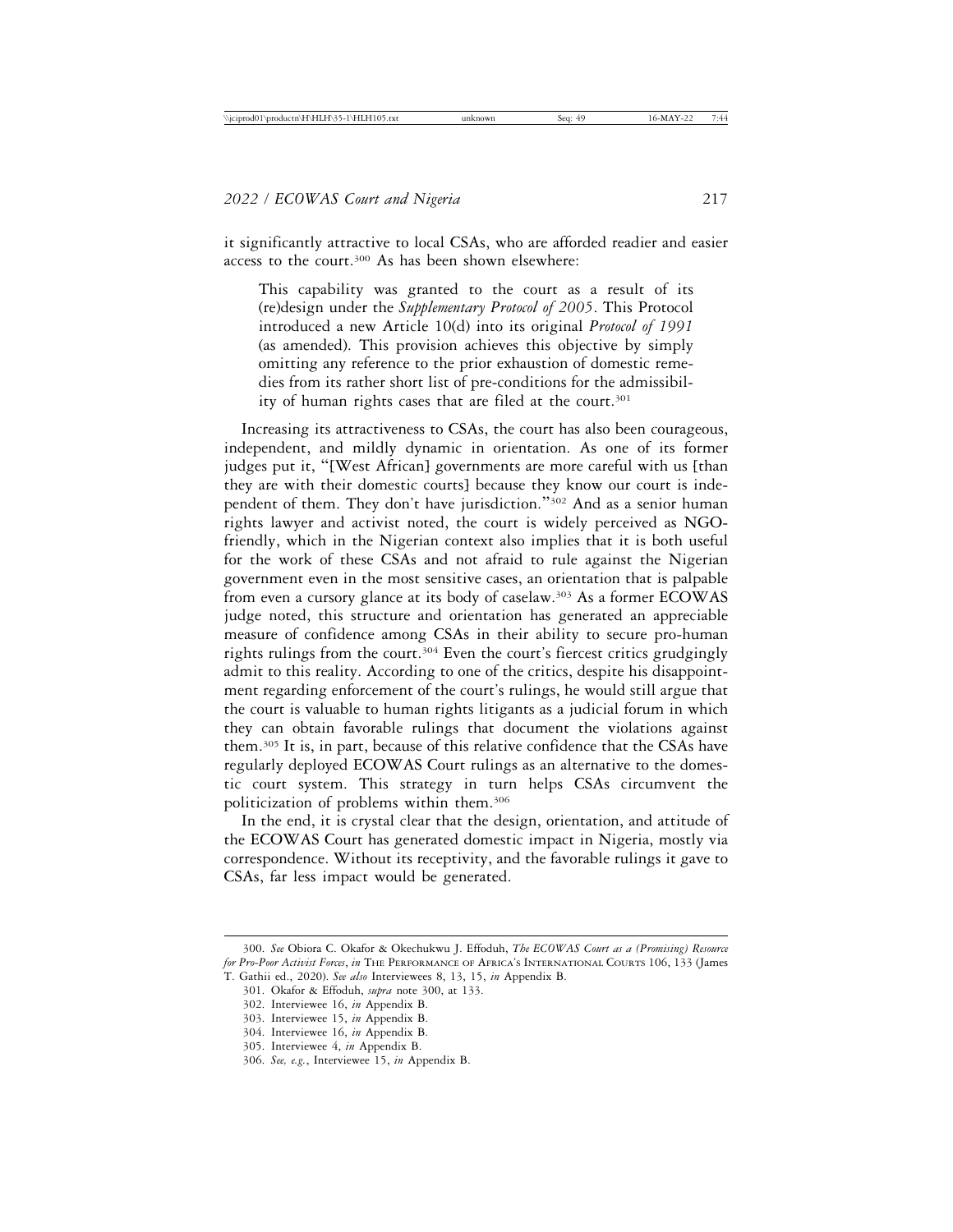#### 3. *The Size of Available Political Space in the Country*

Another major factor that has significantly facilitated the ECOWAS Court's impact on Nigeria's executive branch, is the sizeable political space available in Nigeria, regardless of formal governance regime-type. This factor could also be described as "substantive regime type," an expression that emphasizes the non-formalist sense in which it is intentionally used.<sup>307</sup> There is no doubt whatsoever that substantive regime-type matters when considering the ability of Nigerian CSAs to drive the ECOWAS Court's impact on Nigeria's executive branch.

A large number of deep divisions within Nigeria have made Nigerian political structures and culture much more amenable to negotiation, compromise, and concerted popular pressure than is commonly realized.308 This has been true in Nigeria's largely quasi-or semi-democratic fourth republic,<sup>309</sup> which has run uninterrupted since 1999.<sup>310</sup> And it was the case during the relatively more liberal democratic Jonathan administration between 2010 and 2015. Jonathan was the first and only president to voluntary concede defeat in an election in which he stood as a candidate to the opposition.311 Even more remarkable is the fact that this kind of political culture existed during the several decades that Nigeria was under military rule, 312 with the notable exception of 1993 to 1998, when the country was under the unprecedented throes of the bare-fisted repression of the Abacha junta.<sup>313</sup>

One effect of this political culture has been the need among the political elite to secure a modicum of popular legitimacy, which they treat as key to the maintenance of their mutual access to power and status. In turn, the sociopolitical environment almost always tends to be significantly less harsh than expected, and thus is modestly receptive to the pro-human rights pressures of CSAs (including the products of their endeavors at the ECOWAS

<sup>307.</sup> *See* OKAFOR, *supra* note 6, at 263–65. Okafor's earlier work has, for instance, shown that the African system had far more influence within (at the time) mostly military-ruled Nigeria than liberal democratic South Africa, and that the extent of the domestic influence of that system has not depended on the status of a given country as a liberal democracy or not. *Id.*

<sup>308.</sup> OKAFOR, *supra* note 6, at 149–50; Okafor, *supra* note 146, at 45; Julius O. lhonvbere, *Are Things Falling Apart? The Military and the Crisis of Democratization in Nigeria*, 34 J. MOD. AFR. STUD. 193, 204 (1996).

<sup>309.</sup> The term "quasi" is used here mostly in the sense of "partly."

<sup>310.</sup> Aderonke Majekodunmi & Felix O. Awosika, *Godfatherism and Political Conflicts in Nigeria: The Fourth Republic in Perspective*, 2 INT'L J. MGMT. & SOC. SCI. RES.. 70, 72 (2013); Okafor, *supra* note 146, at 41–42.

<sup>311.</sup> Justine C. Igbokwe-Ibeto, *Election and Democratic Consolidation in Nigeria: An Analysis of the 2015 General Elections*, 5 ARABIAN J. BUS. & MGMT. REV. 2, 8 (2016).

<sup>312.</sup> *See* Ayo Olutokun, *Authoritarian State, Crisis of Democratization and the Underground Media in Nigeria*, 101 AFR. AFF. 317, 317–18 (2002); lhonvbere, *supra* note 308, at 196–99; Okafor, *supra* note 146, at 26–28.

<sup>313.</sup> Okechukwu Oko, *Lawyers in Chains: Restrictions on Human Rights Advocacy under Nigeria's Military Regimes*, 10 HARV. HUM. RTS. J. 257, 260–61 (1997).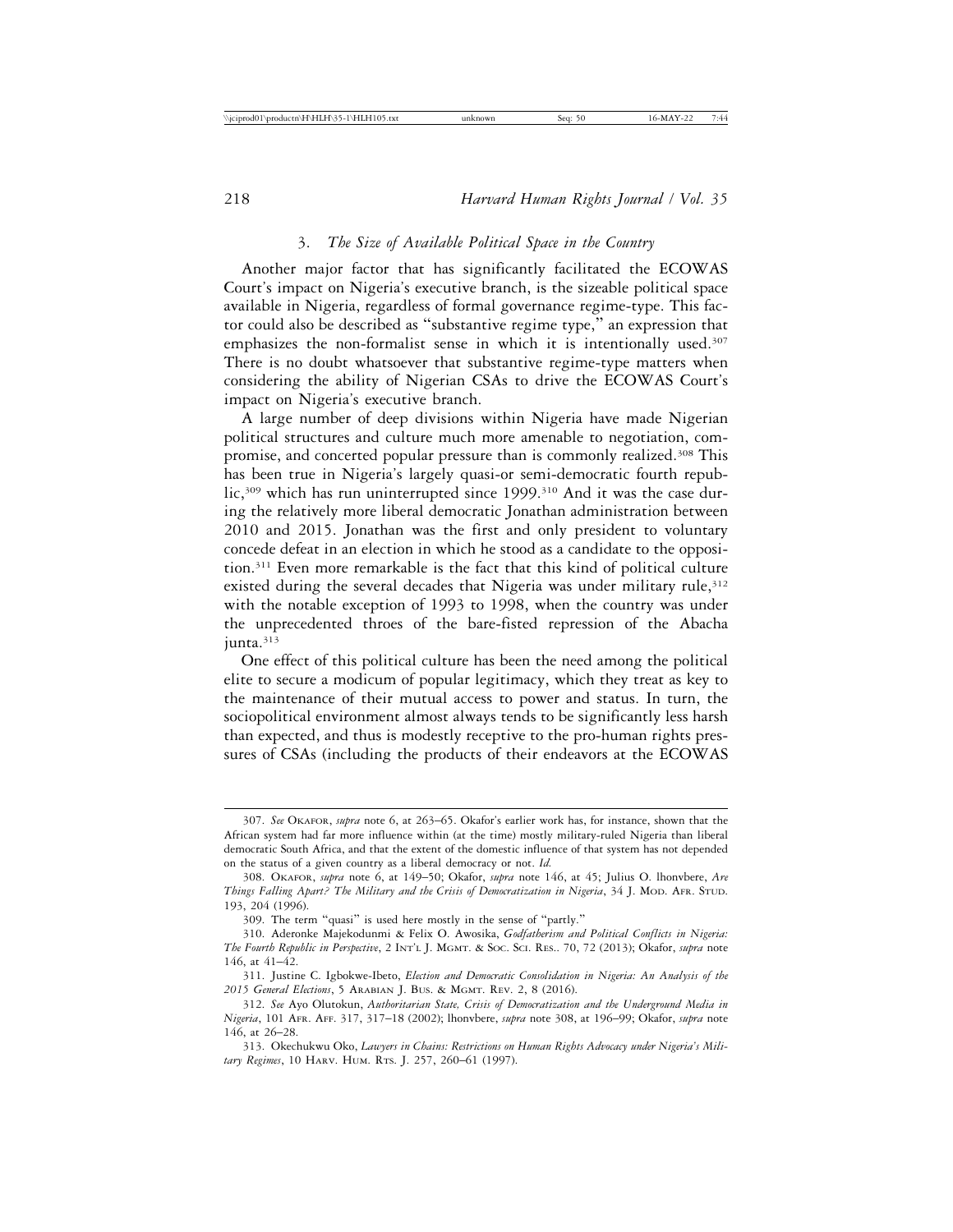Court).314 This attempt to at least present a pro-human rights image of a government that "rules by the law," regardless of its nature as a military junta, has long been described by Nigerian judges as rule *by* law.315 One experienced human rights lawyer has, for example, correctly noted that even today, perhaps as a legacy of it being caught in between its military era and at least formal democratic constitution, "Nigeria tries to put forward a show that it complies with human rights . . . . It takes the African Commission on Human and Peoples' Rights very seriously and engages with it closely."316 The Nigerian government's approach is similar in regard to its attitude toward the ECOWAS Court.

Given these realities, it is no surprise that the evidence discussed in Part III, *supra*, revealed a modest level of executive branch correspondence generated in large measure through CSA-driven pressure on state and society in Nigeria. Indeed, the court's official figure of an approximately fifty percent compliance rate by Nigeria (most likely accounting for instances of correspondence as well) fits quite remarkably into this picture of a semi-democratic regime painted by the Nigerian government. This approach is thus moderately amenable to CSA-driven pressure to implement the ECOWAS Court's rulings or normative values. In the end, the point is that "the mildly receptive Nigerian environment was a significantly [if only modestly] fertile soil within which the seed of the . . . [ECOWAS Court] could sometimes germinate and yield a modest harvest."317

#### 4. *Less Pivotal Factors*

Lastly, some less significant factors contribute to the domestic impact of the ECOWAS Court in Nigeria. Two of these factors are of most relevance to this Article. The first is that the physical location of the court in Nigeria's capital has contributed to the ease of physical access to, and the intensity of its utilization by, Nigeria's CSAs. This has in turn helped make the court more visible to these local actors than might otherwise have been the case. The second is that the court's ability to adjudicate economic and social rights—and its dynamic insistence on doing so in ways that have strengthened the argument of those local CSAs, such as SERAP, who focus their struggles on the realization of that category of rights—has also helped to bolster the court's impact on the executive branch in Nigeria. Although such rights are widely thought to be non-justiciable as constitutional rights in Nigeria, they may become justiciable as statutorily enacted rights. The ECOWAS Court has provided new terrain within which the CSAs care to work. It is no wonder then that, as Part III shows, the *SERAP Environmental*

<sup>314.</sup> *See, e.g.*, Okafor, *supra* note 146, at 33–49.

<sup>315.</sup> This notion was at the very least implied by the Supreme Court of Nigeria in *Ojukwu v. Mil. Gov. Lagos State* [1985] 3 NWLR 26, 39 (Nigeria).

<sup>316.</sup> Interviewee 13, *in* Appendix B.

<sup>317.</sup> OKAFOR, *supra* note 6, at 151.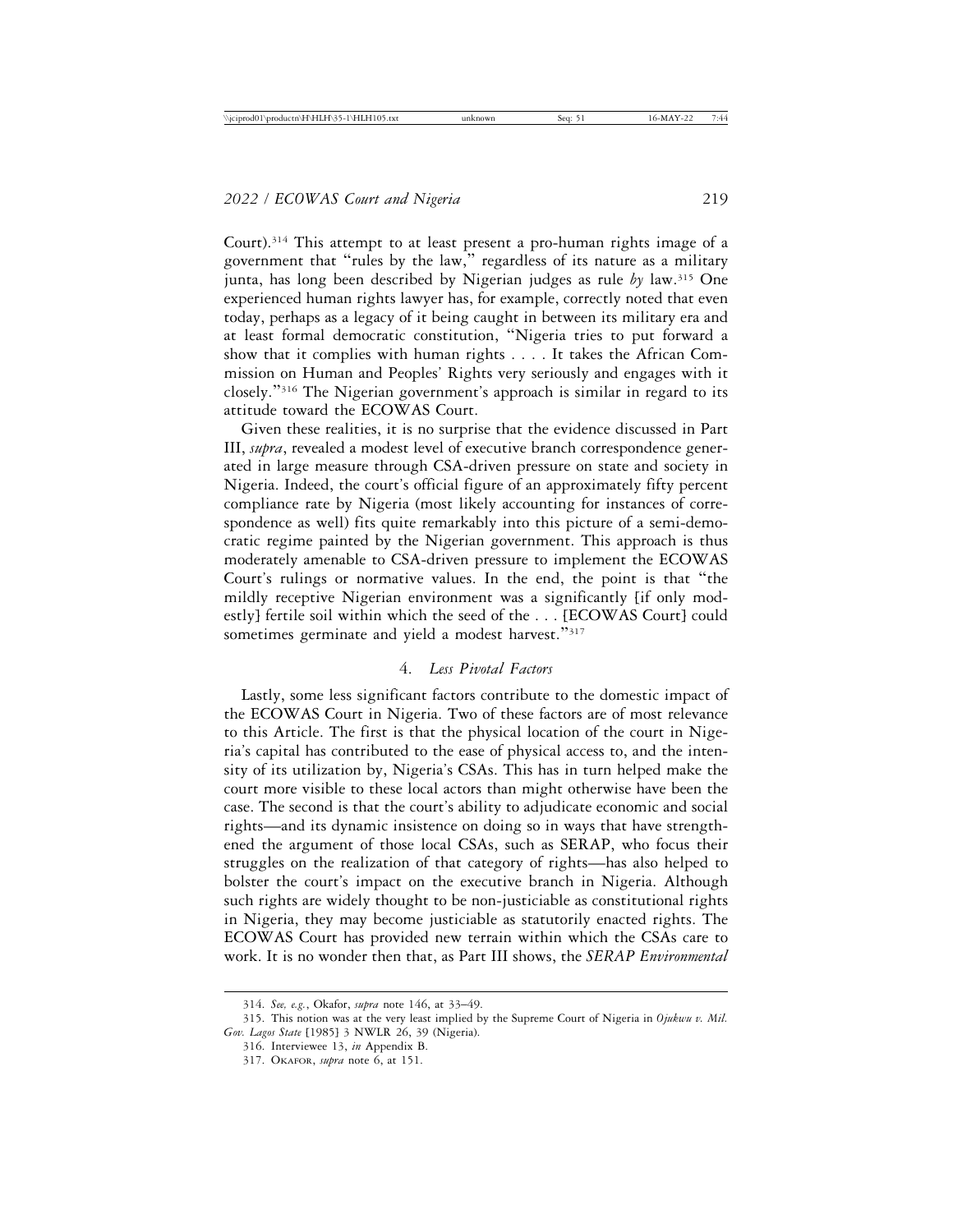*Rights* case and the *SERAP Education Rights* cases have been two of the most popular and impactful within the country.

#### *B. The Key Factors that Militated Against the Court's Impact*

# 1. *Regime Intransigence*

Nigeria's political regime-type has been substantively quasi- or semidemocratic at least since 1999. This political status has also meant that its governance has not been democratic, including during the 2004 to 2019 period under study.<sup>318</sup> Thus, one of the most important of the factors that have militated against the impact of the ECOWAS Court on Nigeria's executive branch has been the harsh nature of its quasi-democracy. For example, for almost the entire period under study, the disobedience of domestic court orders was rife in Nigeria. Countless orders, including in human rights cases, were either outright disobeyed, or for prolonged periods of time. Early in its tenure, the current government was also widely condemned for state-ordered home invasions of judges by the Nigerian Department of State Security ("DSS") under the guise of sting operations to root out corruption.319 The government also faced uproar when it forced out the then-Chief Justice of Nigeria in a manner that the Nigerian Court of Appeal later determined to be illegal.<sup>320</sup> The DSS's attempted invasion of Nigeria's federal legislature was met with similar condemnation, although the thenacting President fired the then-DSS boss for authorizing the invasion.<sup>321</sup>

The point here is that it would not have been realistic to expect the ECOWAS Court, a relatively young regional human rights court with no enforcement arm, to have had *a very high degree* of impact (especially through direct compliance) on such a quasi-democratic regime. As one former judge of the ECOWAS Court forcefully argued, "we are in the context of the fragility of law. The context [in West Africa] is not really favorable to human rights, the courts, and even the law. Member states do not have a democratic culture."322 This view was more or less echoed by all ECOWAS Court judges interviewed and all the other respondents, the vast majority of whom were ECOWAS Court officials, government officials, human rights lawyers, and other activists.

<sup>318.</sup> Majekodunmi & Awosika, *supra* note 310, at 72–74.

<sup>319.</sup> Senator Iroegbu & Ernest Chinwo, *DSS Operatives Invade Judges' Homes in Abuja, Rivers, Gombe*, THISDAY (Oct. 8, 2016), https://www.thisdaylive.com/index.php/2016/10/08/dss-operatives-invadejudges-homes-in-abuja-rivers-gombe/ [https://perma.cc/27RB-YRNM].

<sup>320.</sup> Onnoghen v. Nigeria [2019] LPELR-47689 (Nigeria). *See also* Felix Omohomhion, *Appeal Court upturns Onnoghen's suspension, says it's illegal*, BUSINESS DAY (May 10, 2019), https://businessday.ng/ lead-story/article/appeal-court-upturns-onnoghens-suspension-says-its-illegal/ [https://perma.cc/T45L-BYRP].

<sup>321.</sup> Stephanie Busari & Bukola Adebayo, *Nigeria's intelligence chief fired over parliamentary blockade*, CNN WORLD (Aug. 7, 2018), https://www.cnn.com/2018/08/07/africa/nigeria-security-chief-daurafired/index.html [https://perma.cc/8MC6-KMUD].

<sup>322.</sup> Interviewee 19, *in* Appendix B.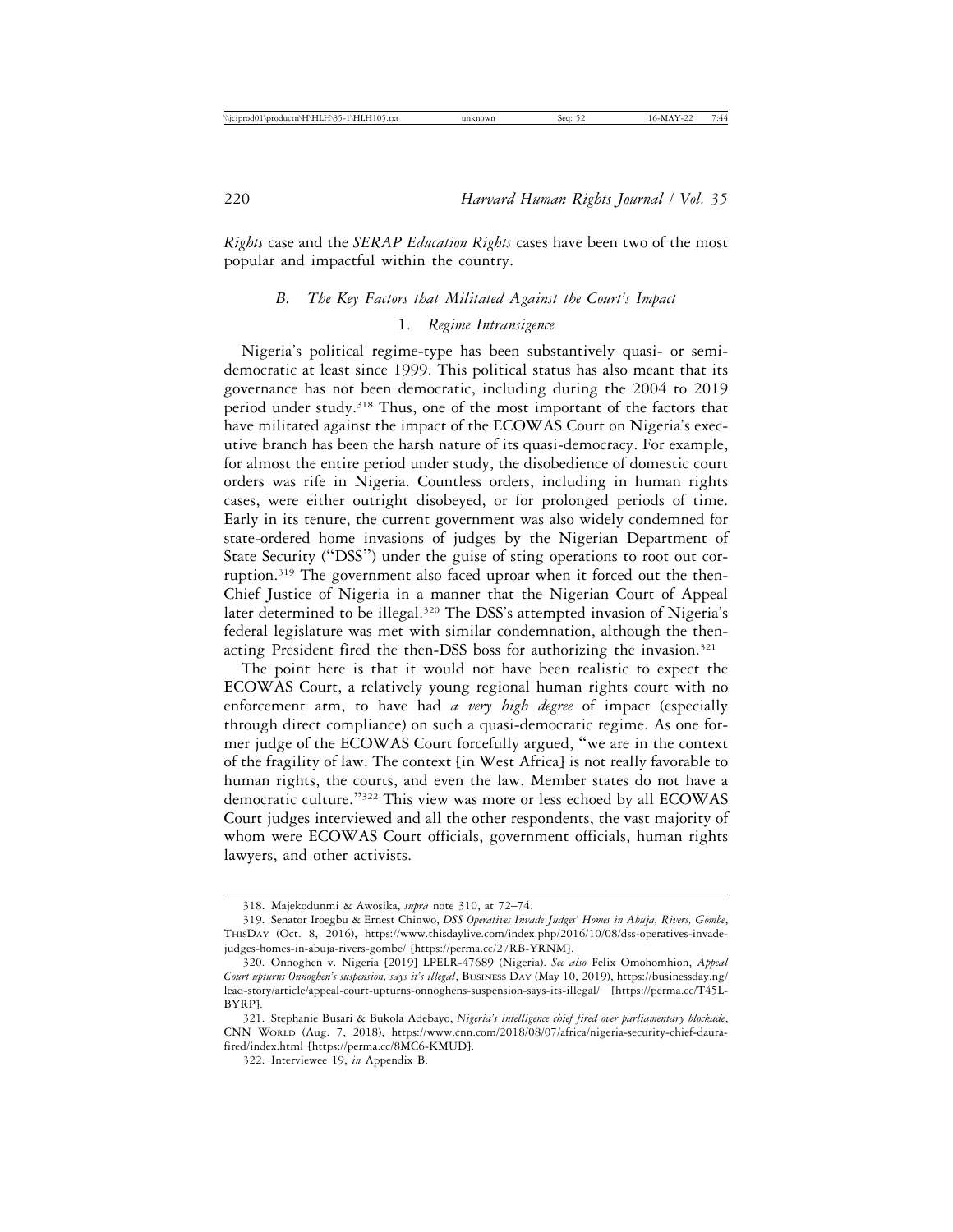#### 2. *A Persisting Visibility and Awareness Deficit*

Another important factor that has inhibited the success of the ECOWAS Court is that, although the court is highly visible because of its physical location in Abuja and the many media reports of its rulings on Nigerian cases, awareness of the full extent of its existence, utility, and promise as a resource is still sub-optimal. This is true among lawyers and activists, and especially among the general public.<sup>323</sup> Almost all interviewees who commented on this issue lamented the inadequate coverage of the court in Nigerian media.324 Alternatively, some lawyers who were aware of the existence of the ECOWAS Court—though not necessarily well-versed on its processes and usefulness as a resource—reported their preference not to use it, and to instead deploy the domestic courts.<sup>325</sup> Unfortunately, as previously mentioned, this category of human rights lawyers tend not to be sufficiently aware of, or are even misinformed about, how the court can aid their work.326 Almost all respondents either said or implied that the ECOWAS Court was still not front and center enough in the minds of lawyers and activists in Nigeria, let alone the general public, and that its media profile in the country needs to be augmented. $327$  Many of the respondents suggested that the court itself needed to take action to help popularize itself<sup>328</sup> which for some of them needed to be done in tandem with more widespread teaching about the court at all levels of education, including in law and bar schools in the country.<sup>329</sup> A former judge of the court reported that the court has been highly constrained in its ability to take such steps, especially through undertaking more travelling sensitization campaigns, because of inadequate finances.330 The court's popularization gap in Nigeria, however large or small it really is, has *reduced* the spread of knowledge about how and when to use it, even among human rights lawyers and activists, thereby curtailing the optimization of its impact within Nigeria.

#### 3. *The Affordability of the Monetary Compensation Awarded by the Court*

Another major factor that has militated against the domestic impact of the ECOWAS Court in Nigeria is the affordability of the monetary compensation it orders against losing governments. As Alter et al., have correctly argued in regard to the *Karaou* case from Niger Republic,<sup>331</sup> the less affordable a judgment debt is, the less the likelihood that the West African state addressed by the court's order will be able to pay, even when they may

<sup>323.</sup> *See* Interviewees 1, 4, 5, 8, 10, 12, 14, 23, 24, 25, 26, 40X, 64, *in* Appendix B.

<sup>324.</sup> *See* Interviewee 8, *in* Appendix B.

<sup>325.</sup> *See* Interviewees 1, 4, 5, 8, 9, 10, *in* Appendix B.

<sup>326.</sup> *See* Interviewees 4, 9, 21, 25, *in* Appendix B.

<sup>327.</sup> *See* Interviewees 2, 10, 14, 24, 26, *in* Appendix B.

<sup>328.</sup> Interviewees 10, 26, *in* Appendix B. *See also* Interviewees 14, 24, *in* Appendix B.

<sup>329.</sup> Interviewees 10, 14, *in* Appendix B.

<sup>330.</sup> Interviewee 18, *in* Appendix B. *See also* Interviewee 11, *in* Appendix B.

<sup>331.</sup> Alter et al., *supra* note 4, at 765–67.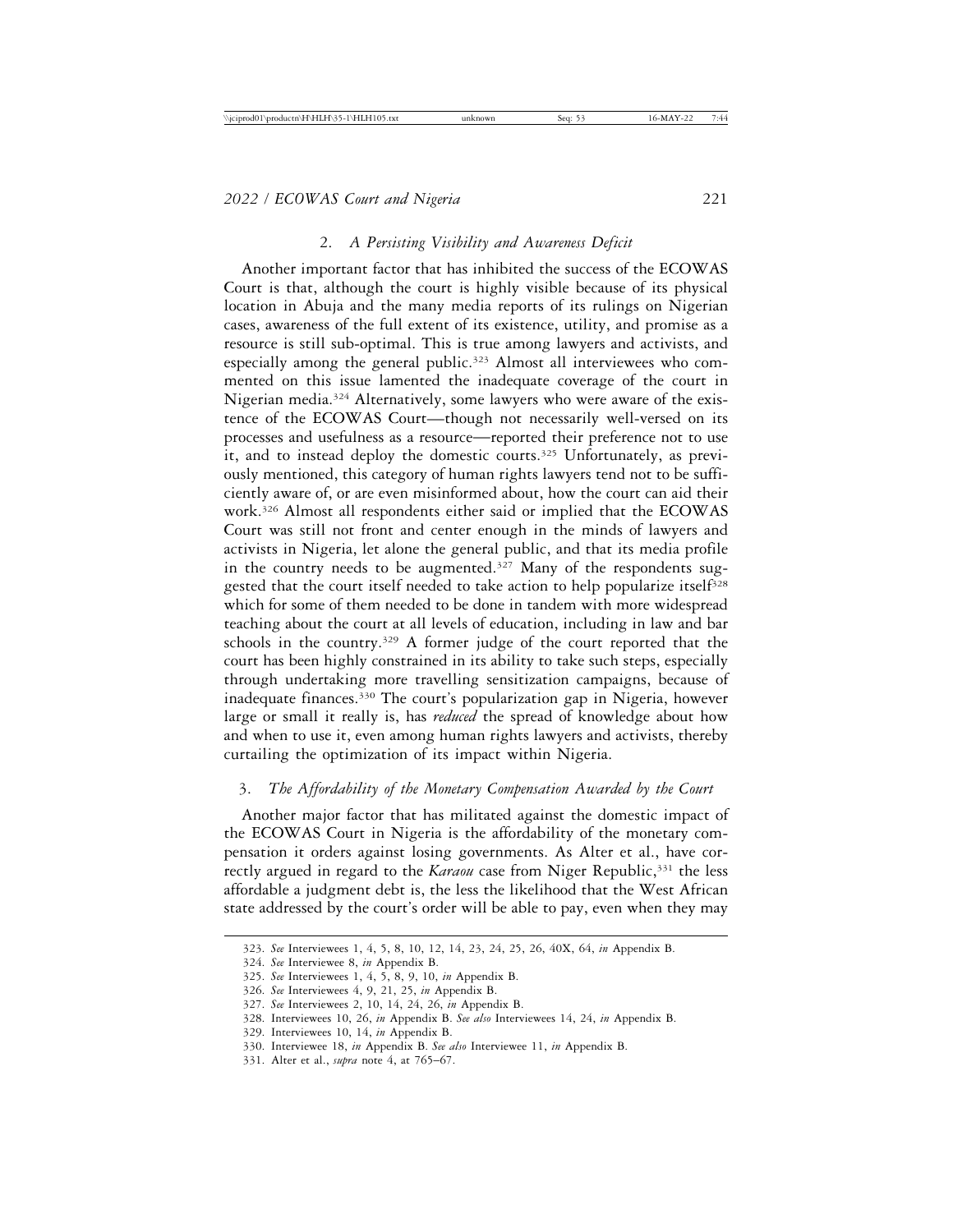wish to do so. For example, this was an important factor in Nigeria's executive branch's decision to pay the lower sum awarded to the *Apo eight* by the National Human Rights Commission, rather than the "outrageous" larger sum awarded to the same plaintiffs by the ECOWAS Court.<sup>332</sup> Another good illustration is the continued difficulty that the government has faced in paying the massive judgment debt it incurred by consenting to the ECOWAS Court ruling and award in the *Vincent Agu* case, a debt that it freely and openly agreed to pay by not fighting the case and reaching a consent judgment with the plaintiffs.333 This has been so despite its own counsel's assurances that the government will soon pay the judgment debt.334

# 4. *Other Less Pivotal Factors*

Lastly, the ECOWAS Court is a relatively young court,<sup>335</sup> and the CSAs who have mostly driven its human rights impact within Nigeria are not as well-resourced as they could be.<sup>336</sup> Both factors have clearly imposed on the time the court has had to grow into a distinguished body, as well as the capacity of the CSAs to both take even more cases to it and more deeply engage in the relentless, often resource-intensive, and prolonged campaigns to drive the domestic impact of the court.

#### **CONCLUSION**

There is at present not yet a general theory of domestic impact specific to the ECOWAS Court. Much already exists in terms of acute thinking on the court and its performance. Many of these interventions have been discussed and relied on in this Article. It is, however, still important to integrate these insights with an eye to building, over time, a much more general theory on the court's domestic impact. The evidence, analyses, findings, and theorization presented in this Article are intended to contribute to this suggested theoretical labor.

This discussion clearly demonstrates that many CSAs have acted as the brainy relays or intelligent transmission lines who—in actual or virtual alliance with their peers, the court itself, and others—have deployed the

<sup>332.</sup> Interviewee 77E, *in* Appendix B.

<sup>333.</sup> Agu et al. v. The Fed. Republic of Nigeria, No. ECW/CCJ/APP/06/12, No. ECW/CCJ/JUD/ 14/17, Decision, ECOWAS Community Court of Justice [ECOWQS Cmty. Ct. of Just.], (Oct. 30, 2017), https://africanlii.org/ecowas/judgment/ecowas-community-court-justice/2017/12 [https:// perma.cc/UN5W-YW64]; Ikechukwu Nnochiri, *FG agrees to pay N88bn compensation to victims of Biafra war*, VANGUARD (Oct. 30, 2017), https://www.vanguardngr.com/2017/10/fg-agrees-pay-n88bn-compensation-victims-biafra-war/ [https://perma.cc/9CTJ-BFK5].

<sup>334.</sup> *See also* Anene-Maidoh, *supra* note 13, at 9 (recounting statements from the Government's counsel, Femi Falana that the Attorney General of Nigeria had promised him that it would soon pay the agreed sums).

<sup>335.</sup> Alter et al., *supra* note 4, at 737.

<sup>336.</sup> Interviewee 5, *in* Appendix B.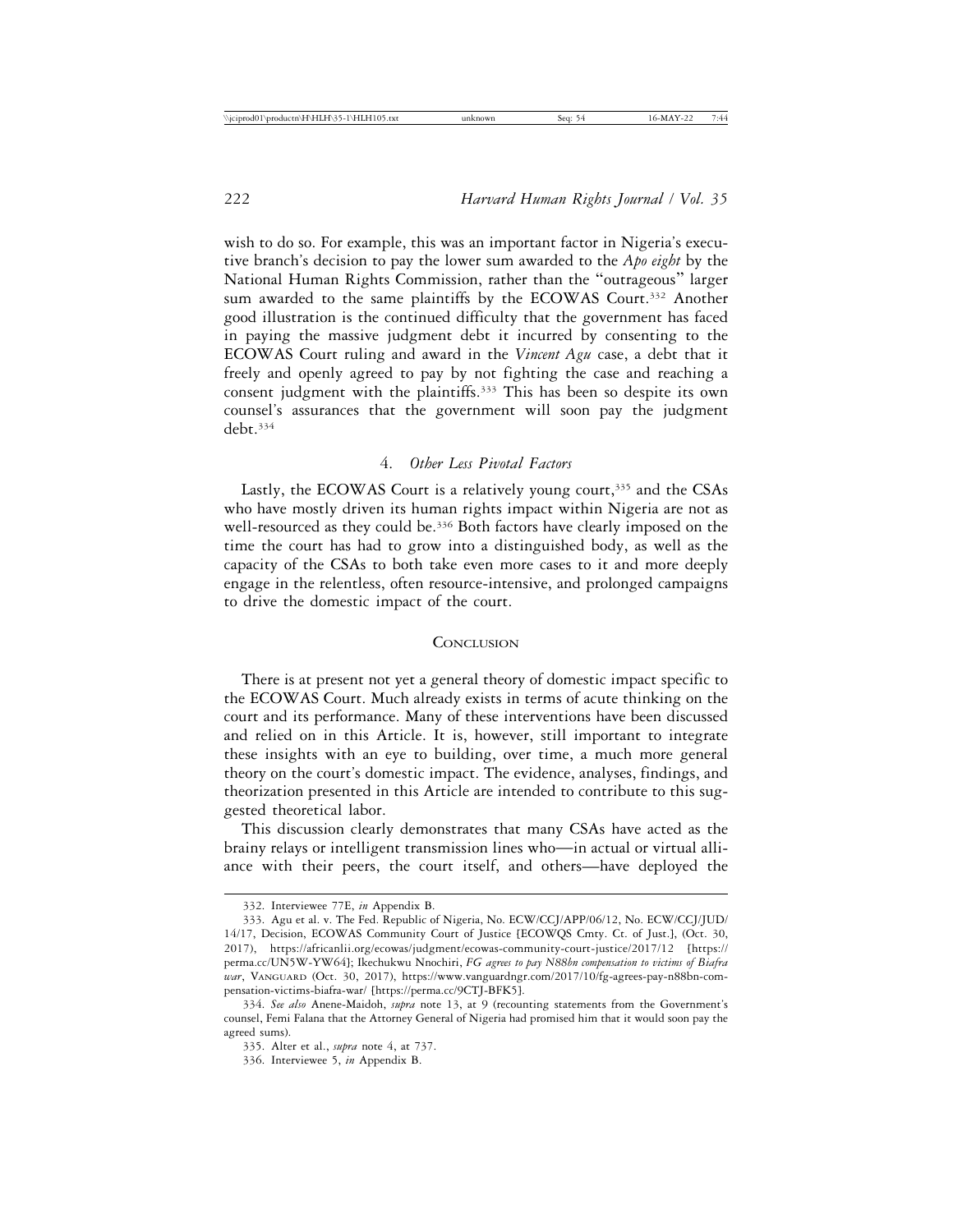ECOWAS Court as an integral part of their broader political struggles, to draw attention to the human rights struggles of those whose voices are otherwise marginalized, and to exert pressure on Nigeria's executive branch, at times gaining sufficient leverage to drive the domestic impact of the court on that branch of government. This impact was mostly achieved through the generation of much more correspondence beyond the compliance optic, rather than through direct compliance. This evidence exemplifies the correspondence theory on the domestic impact of international human rights institutions, and dovetails with some other theories (such as those by Alter, Gathii, and Sikkink and Finnemore).

As discussed above, the domestic impact of an international human rights court lies along a continuum. The ECOWAS Court has had such impact whenever its process or rulings have contributed meaningfully to the augmentation or enhancement of the following: human rights voice; a broader political strategy to pressure the government into altered decisionmaking and action; leverage over government branches or agencies; and the generation of actual alterations. The focus cannot be exclusively on actual alterations in the behavior of the executive or other branches of government.

Against this background, what then, broadly speaking, are the minimum conditions under which the ECOWAS Court would likely exert *optimal* domestic impact on Nigeria's executive branch? These conditions have already been discussed, even if impliedly, in the last Part of this Article. Such a level of impact will be most likely to occur under conditions in which local CSAs are robust enough; the domestic regime-type allows sufficient space for these CSAs to mobilize even more intensely and to be taken seriously enough; the court is accessible, receptive, and amenable enough; the court is visible enough among human rights lawyers and activists (and even to the general public) and its utility to them is even better appreciated; and its monetary awards are consistently more affordable for the states concerned.337

In addition to the factors discussed above, two other factors are relevant. The first is that an international court's domestic impact anywhere tends to require a *process*, often a prolonged one, and is not usually an event. The process may be short, but it is still a process. In quasi-democracies, therefore, there is a need to judge impact over longer periods, even over the long term. This has certainly been the case in Nigeria, where correspondence, and even compliance, has almost always taken longer than normal. Relatedly, the second factor is that the wheels of the Nigerian state usually turn slowly. Importantly, the two points made here are about the need to allow more time for impact to occur. Otherwise, snapshots taken at particular

<sup>337.</sup> Huneeus is correct that the "difficulty thesis," as she refers to it, always needs to be interrogated for specificity and what lies behind it. The specific difficulty is specified and articulated in detail earlier on in this Article. *See* Huneeus, *supra* note 9.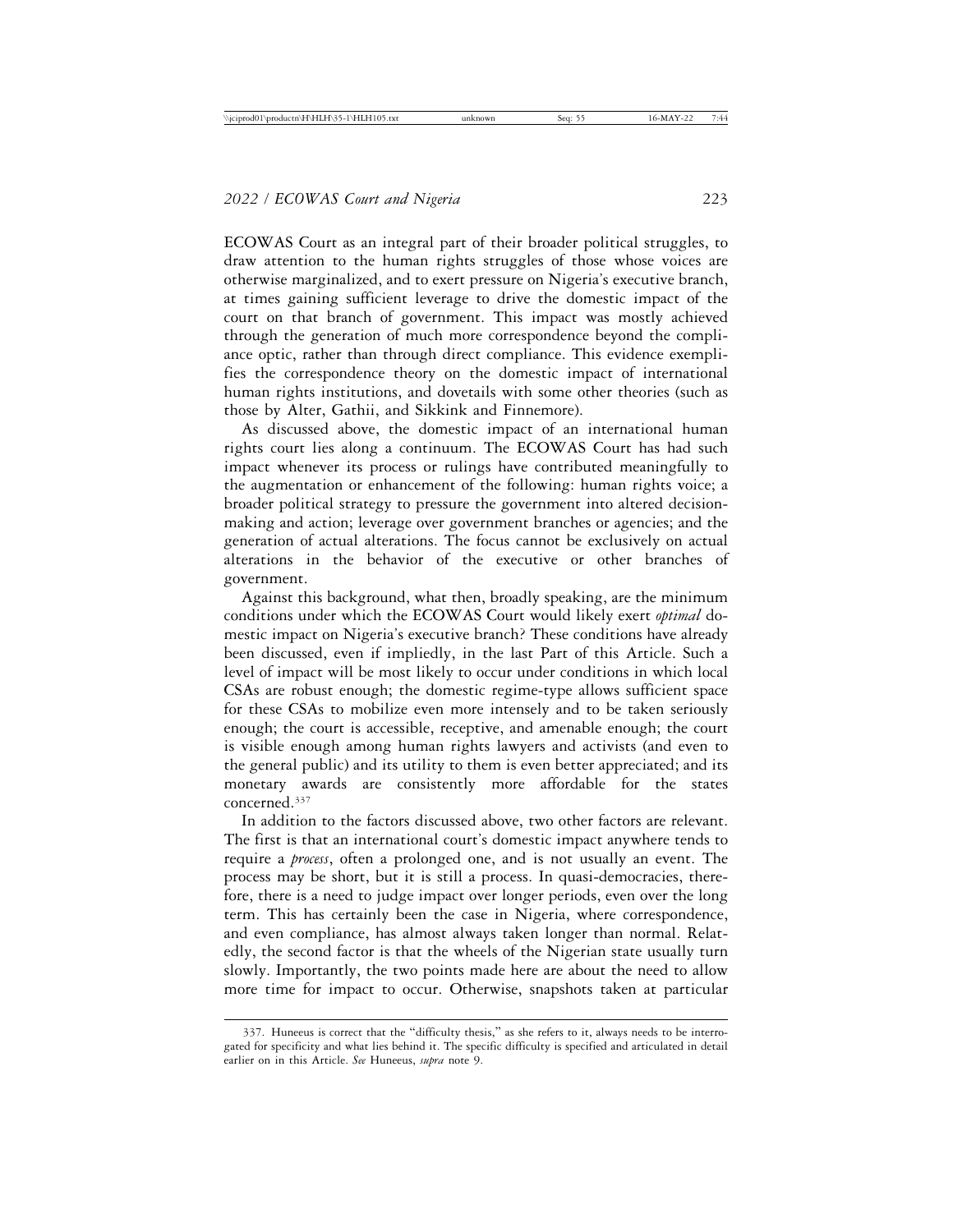moments may miss out on the slow churning wheels of progress toward impact—aided significantly by the pressure exerted by the CSAs.

This Nigeria-specific body of evidence and thought on the minimum conditions under which the ECOWAS Court can wield its optimal influence within the most important country in the region, points in the direction of the potential for a more general (though not totalizing) explanation of how the court exerts domestic influence both on other branches of government in Nigeria, and within other West African states. It is thus also suggestive of how the court could realize more fully its potential for optimal domestic impact in those contexts.

Yet, a word of caution must be voiced here. Nigeria is as similar to these other West African states as it is different from them. For one, it is larger and much more socio-politically varied than any of the other states. It is also much more economically and politically influential than any one of the others as a state. Its civil society is one of the most vibrant in the region, and most of the cases that have come before the court have so far come from Nigeria. Having said this, however, on a certain level of generalization, it does share similar political histories, realities, and cultures with all of these other states.

As importantly, it should also be emphasized that the points discussed here also contribute to the explanation of a more general puzzle as to how relatively "powerless" international human rights courts come to exert significant influence on state and society in harsher, quasi-democratic, and more repressive climates. A related puzzle to which the discussion here contributes is how such "powerless" courts are able to achieve significant impact and exert a measure of ideational and even material power over far more "powerful" states. These are questions that, as previously discussed, have been productively tackled by Alter, Gathii, Helfer, Ebobrah, and Sikkink and Finnemore, among many others. As Alter and Forbath have each noted or implied, it is also a question that is not necessarily unique to the study of international, as opposed to domestic, courts.<sup>338</sup>

Lastly, more research on the ECOWAS Court's impact on state and society within other ECOWAS member states is required before a more general theory on the court's domestic impact can be developed or offered. This Article—focused as it is on the court's domestic impact on the executive branch of the government of the country that steers the affairs of about fifty-percent of West Africa's population—has developed an important way-station along this much longer conceptual route.

<sup>338.</sup> ALTER, *supra* note 1, at 20; William E. Forbath et al., *Cultural Transformation, Deep Institutional Reform, and ESR Practice*, *in* STONES OF HOPE: HOW AFRICAN ACTIVISTS RECLAIM HUMAN RIGHTS TO CHALLENGE GLOBAL POVERTY 52, 87 (Lucie White & Jeremy Perelman eds., 2010) (observing in relation to the South African Constitutional Court that "the policy-shaping and policy-changing work of the 2002 Constitutional Court decision on Nevirapine and PMTCT was largely done outside the Court via pressure, protests, proposals, and alliances, with reformers inside government, before the litigation even got under way").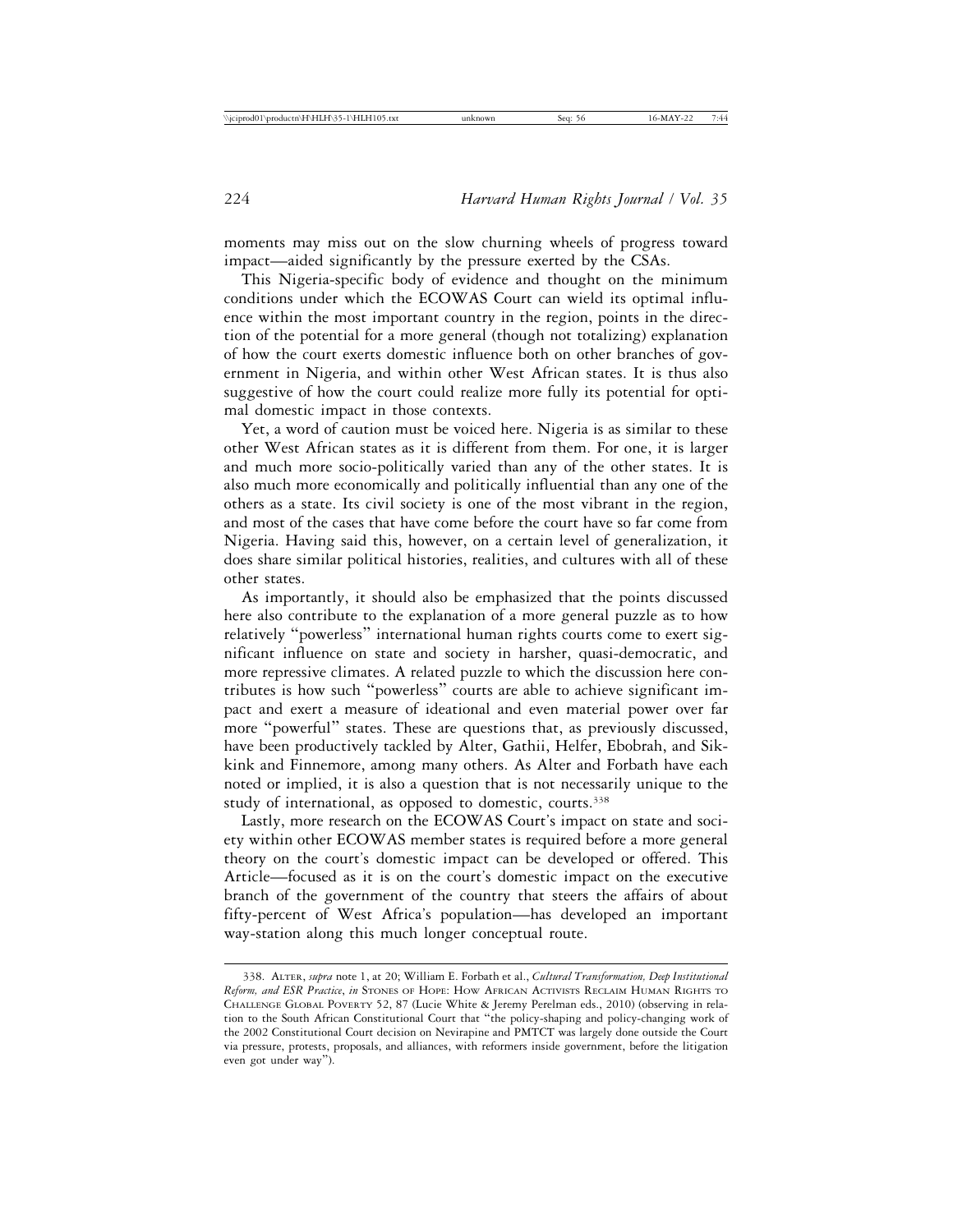#### APPENDIX A: DEFINITION OF KEY TERMS

ACHPR Phenomenon "An ACHPR (African Charter on Human and Peoples' Rights) Phenomenon is best realized when local activist forces especially CSAs [i.e. civil society actors] lead a process of trans-judicial communication that involves the creation of a virtual network among the African system as well as the deployment by these activist forces of the norms and/or processes of the African system within key domestic institutions, such as the judiciary, the legislature, and the executive, in ways that can often enable previously unavailable arguments to become available and acquire even more persuasive power; increase the success rate of these arguments; and facilitate alterations in the logics of appropriateness, conceptions of interest, and self-understandings that had hitherto prevailed within the relevant domestic institutions."<sup>339</sup> Activist Forces "The expression 'activist forces' refers to the activist judges and civil society actors (CSAs) who openly . . . challenge . . . and continue to fight to ameliorate human rights violations in countries like Nigeria . . . While these groups are described . . . as activist because they tend to possess this 'resistance character,' it is worthwhile to note, even at the outset, that the activist orientation of any of these actors does not settle the question of the nature of its political ide-

> ology. While most of these activist forces will be considered by most observers as progressive rather than regressive elements, this cannot always be said for every such actor. To be clear, reference to CSAs . . . (as a subgroup of activist forces) are meant to include one or more of the following: self-professed human rights CSAs, activist lawyers, women's groups, faith-based groups, trade

339. OKAFOR, *supra* note 6, at 4.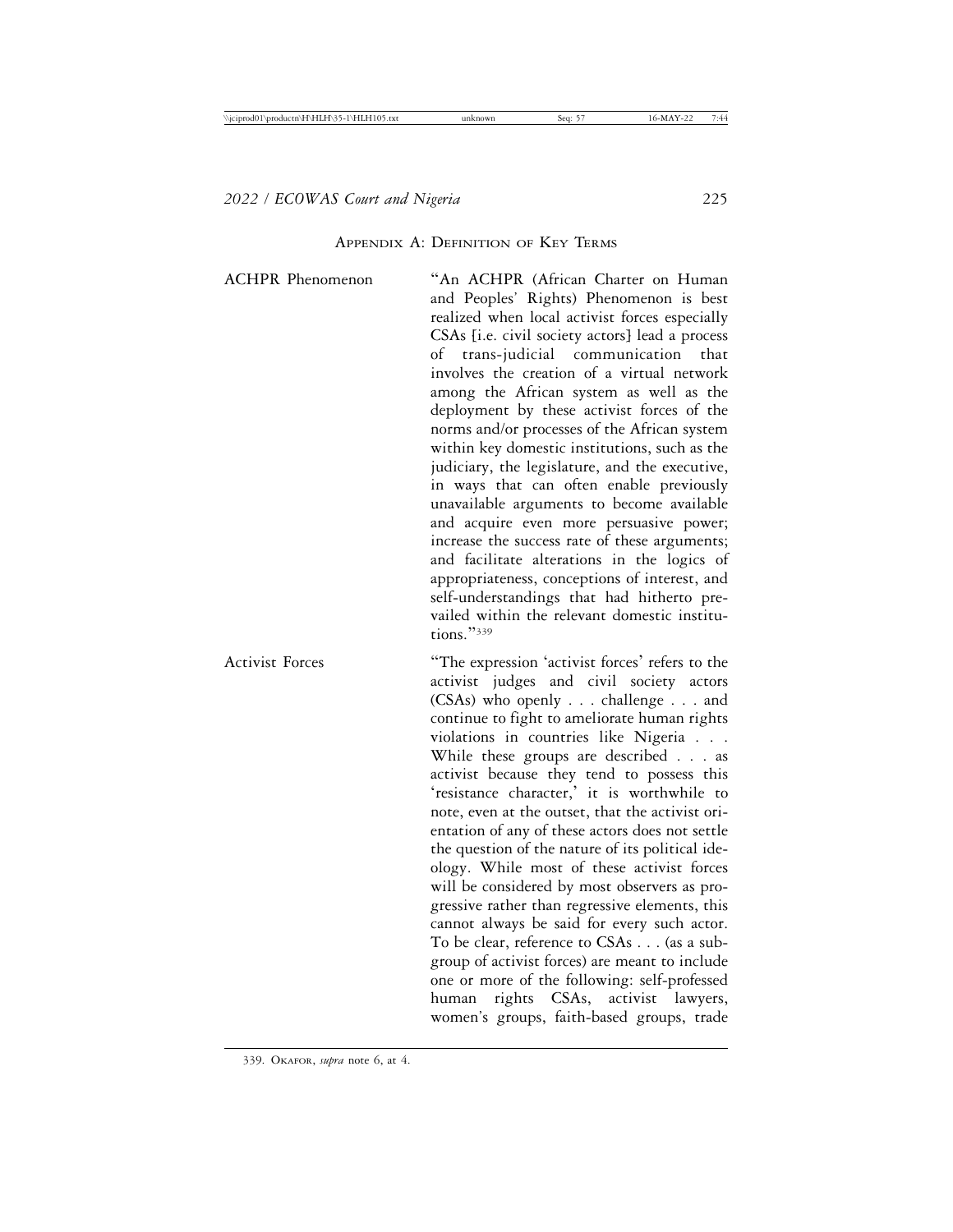unionists, university students . . . professional groups (such as the Nigerian Bar Association), independent journalists and other actors."<sup>340</sup>

Advocacy networks Networks "among domestic and transnational actors who manage to link up with international regimes, to alert Western public opinion and Western governments" and are purposive to the constitution of "necessary conditions for sustainable domestic changes in the human rights area."<sup>341</sup>

African Human Rights "The African Human Rights System refers System to the main more general human rights system which is operational on the continent, and which was established by the African Charter on Human and Peoples' Rights in 1981 and physically set up in 1987. This more general African system consists in the main of the African Charter, the African Commission on Human and Peoples' Rights, the new Protocol on the Rights of Women in Africa, and the new African Court of Human and Peoples' Rights. As such, references in this work to the system includes reference to the African Charter (the treaty on which the system is founded and which iterates the system's goals and norms), to its Protocols (on the establishment of a Court and on women's rights), and to the African Commission (which was established by that treaty, inter alia, to monitor the observance of states with its provisions.)" $342$ Brainy relays Brainy relays (or intelligent transmissionlines) between the African system, and vari-

ous institutions and actors within Nigeria (such as courts, the executive, and the legislature), operate by transmitting and contributing actively to the development and

342. *Id.* at 2.

<sup>340.</sup> *Id.* at 3.

<sup>341.</sup> Risse & Sikkink, *supra* note 84, at 5.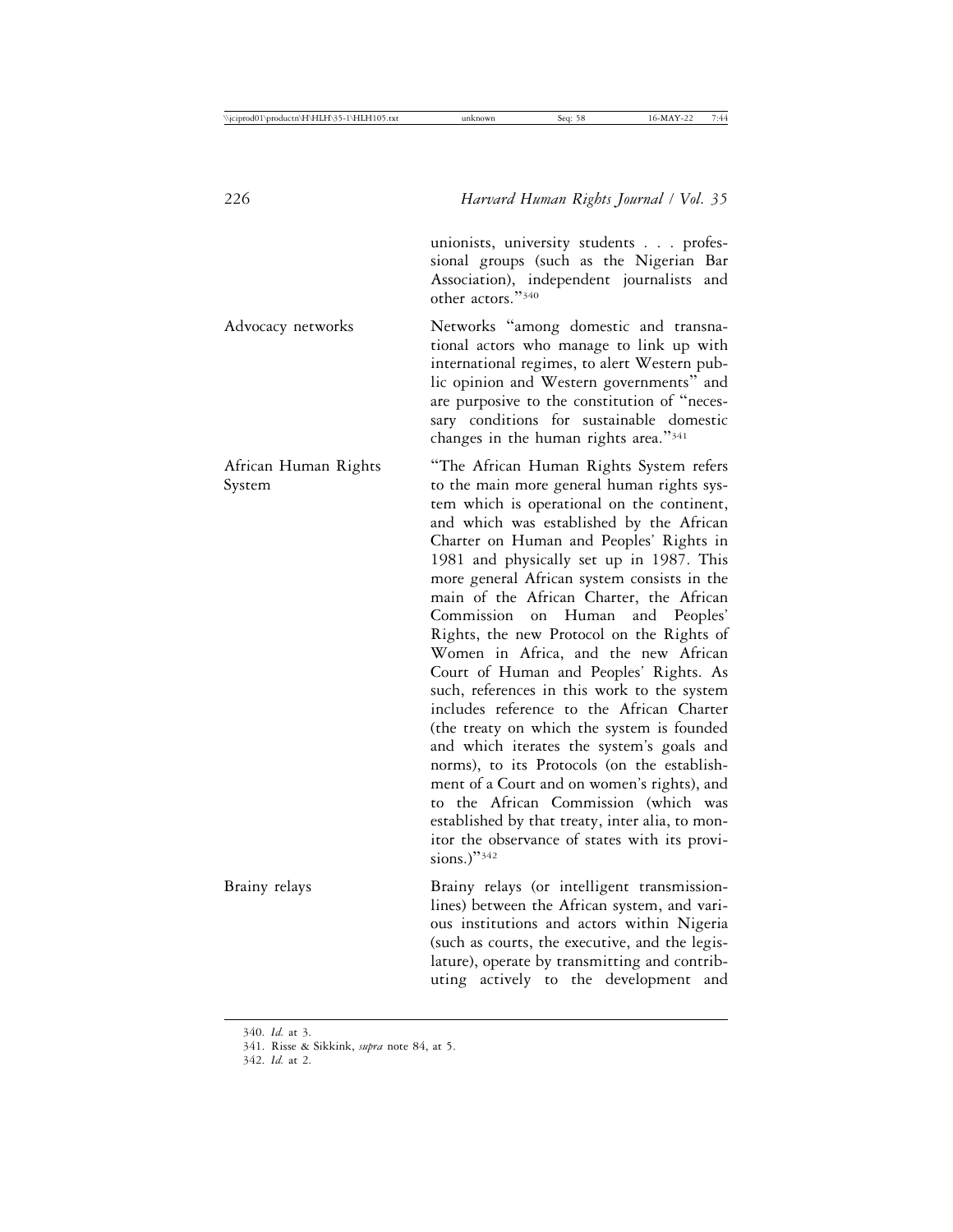|                           | strengthening of both the Nigerian and<br>African human rights systems, <sup>343</sup> or bridg-<br>ing a jurisdictional gap, <sup>344</sup> or easing the nor-<br>mative system's energy and values, 345<br>mediating the impact of the African Charter<br>locally, <sup>346</sup> or helping to facilitate the perco-<br>lation of the African system's norms into<br>Nigeria's domestic sphere.               |
|---------------------------|------------------------------------------------------------------------------------------------------------------------------------------------------------------------------------------------------------------------------------------------------------------------------------------------------------------------------------------------------------------------------------------------------------------|
| Compliance constituencies | Used in reference to "ever-changing groups<br>of actors that for a variety of reasons may<br>prefer policies that cohere with international<br>law," which contribute in creating a varia-<br>tion dynamic in the ways international<br>courts, acting on the delegated authority by<br>States, "alter domestic and international<br>outcomes."347                                                               |
| Constructivism            | "Constructivist theorists view norms<br>as<br>shared understandings that reflect legitimate<br>social purpose. According to the constructiv-<br>ist thesis, the study of the impact of interna-<br>tional institutions must take very seriously<br>the ways in which these institutions can<br>shape, have shaped, and do constitute, the<br>self-understandings, preferences, and inter-<br>ests of states."348 |
| Correspondence            | Correspondence refers to the "production of<br>the desired kinds of thinking and action<br>within key domestic institutions that is<br>attributable, at least in part, to an [interna-<br>tional human rights institution ("IHI")].<br>Such correspondence almost always occurs in<br>the context of the significant deployment of<br>IHIs on the domestic level by local<br>agents."349                         |
| Engagement                | This includes activities of influence, com-<br>munication, strategy or collaboration as                                                                                                                                                                                                                                                                                                                          |

- 344. *Id.* at 128.
- 345. *Id.* at 164.
- 346. *Id*. at 167.

- 348. *Id.* at 27.
- 349. OKAFOR, *supra* note 6, at 277–88.

<sup>343.</sup> OKAFOR, *supra* note 6, at 94.

<sup>347.</sup> ALTER, *supra* note 1, at 62.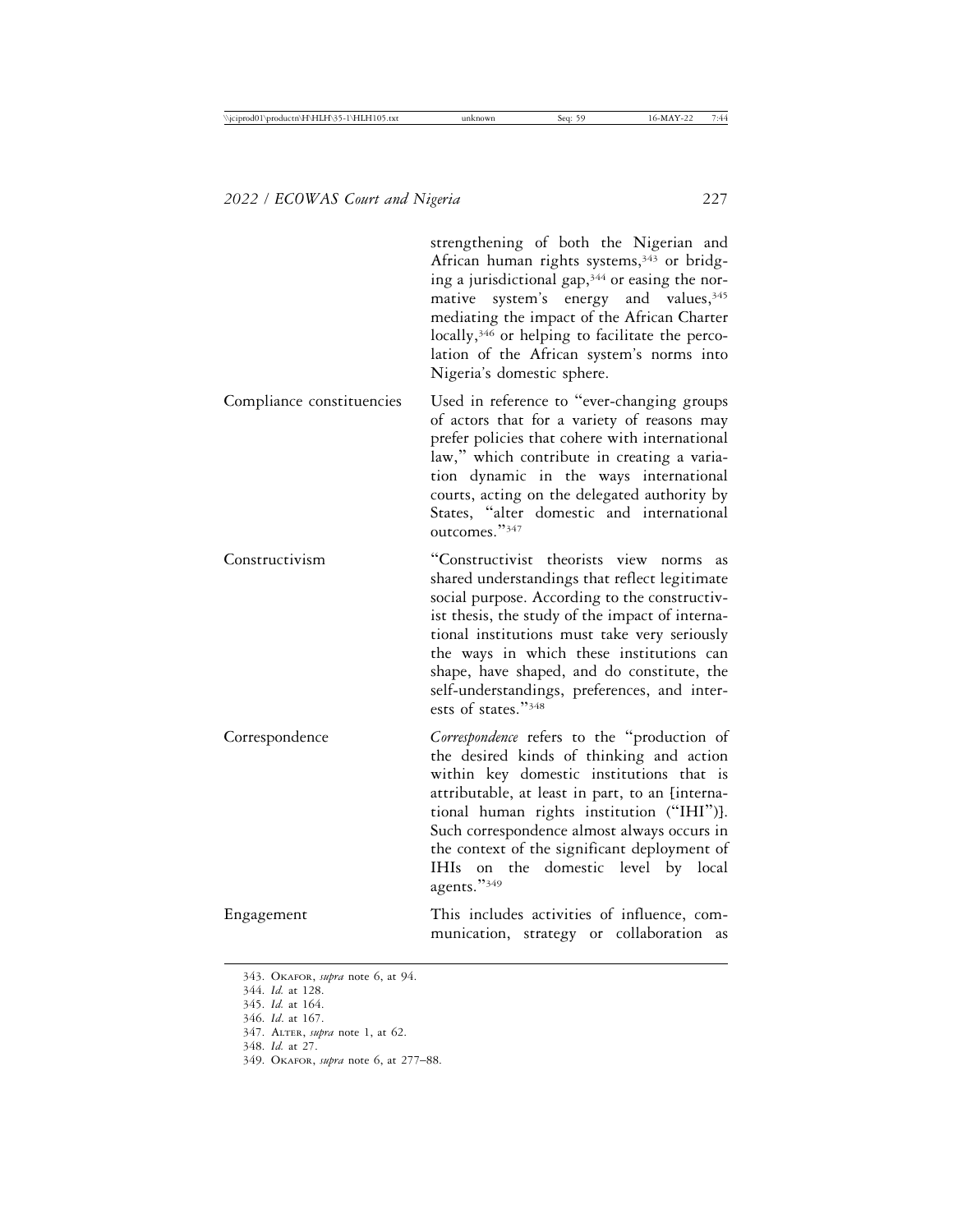between activist forces, domestic institutions, individuals, institutions, and even states (including technical support, motivation, and funding).

Logic of appropriateness "The logic of appropriateness is a perspective on how human action is to be interpreted. Action, policy making included, is seen as driven by rules of appropriate or exemplary behavior, organized into institutions. The appropriateness of rules includes both cognitive and normative components."<sup>350</sup> "Within the tradition of a logic of appropriateness, actions are seen as rulebased. Human actors are imagined to follow rules that associate particular identities to particular situations, approaching individual opportunities for action by assessing similarities between current identities and choice dilemmas and more general concepts of self and situations."<sup>351</sup> Norm entrepreneurs Actors who persuasively "attempt to convince a critical mass of states (norm leaders) to embrace new norms."<sup>352</sup> Principled issue-networks Networks that "are driven primarily by shared values or principled ideas—ideas about what is right and wrong—rather than shared causal ideas or instrumental goals."<sup>353</sup> Quasi-Constructivism This term is used to capture the work of several scholars who have applied or urged a synthesis of constructivist and rationalist schools of thought. Quasi-Constructivism, at least in part, is a recognition of the existence of a gap in the constructivist account of the impact of international institutions that has led several scholars to seek to rethink aspects of constructivism, and propose revised and

<sup>350.</sup> James G. March & Johan P. Olsen, *The logic of appropriateness* 3 (ARENA Ctr. Eur. Stud. U. of Oslo, Working Papers WP 04/09).

<sup>351.</sup> James G. March & Johan P. Olsen, *The Institutional Dynamics of International Political Orders*, 52 INT'L ORG. 943, 951 (1998).

<sup>352.</sup> Finnemore & Sikkink, *supra* note 80, at 895.

<sup>353.</sup> Sikkink, *supra* note 83, at 412.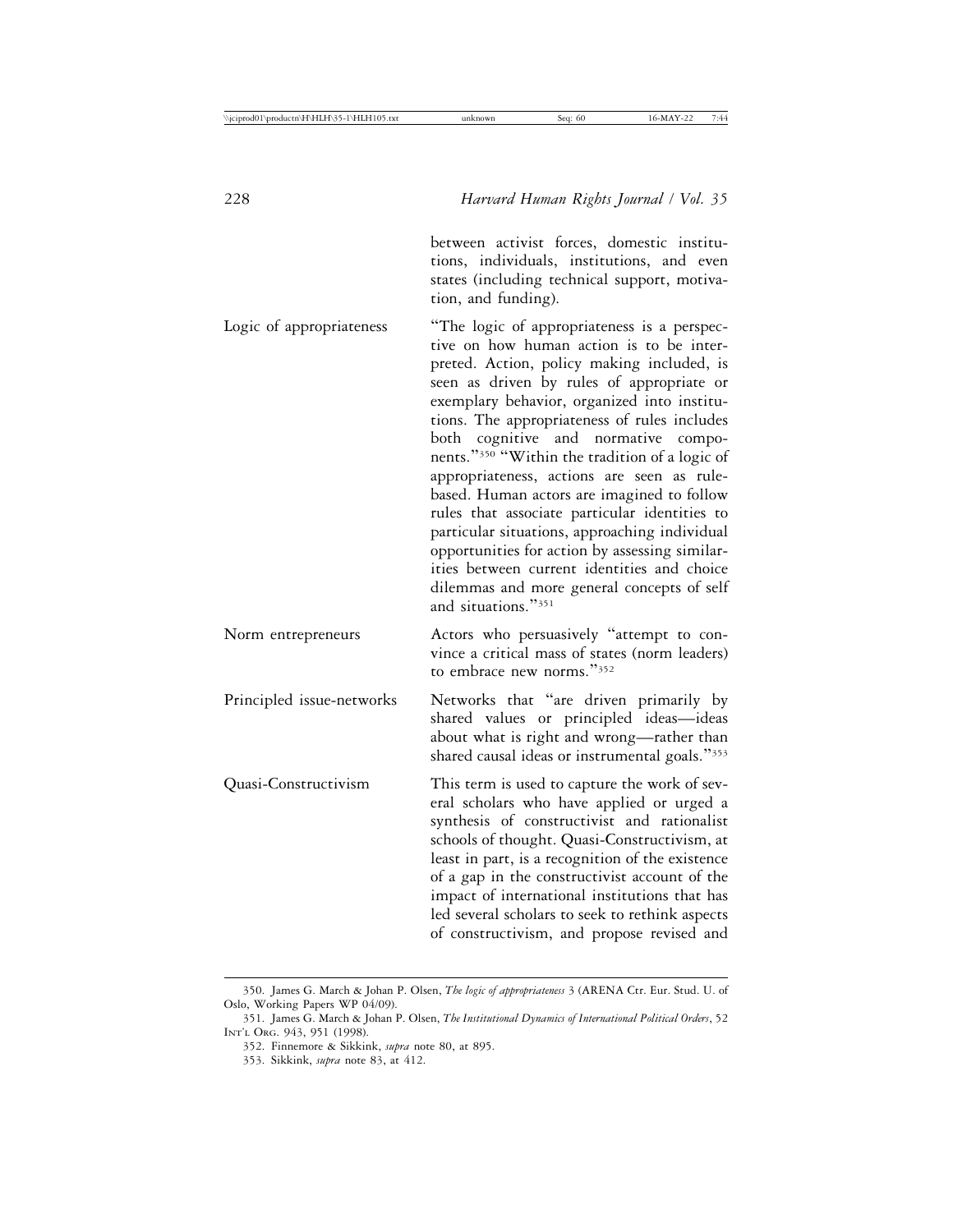eclectic forms of that analytical framework.354

Transnational-advocacy "Networks of activists, distinguishable networks largely by the centrality of principled ideas or values in motivating their formation."<sup>355</sup>

Trans-judicial This refers to the "brokered transnational communication transmission of norms, ideas, or knowledge between the African system (which in reality functions in a kind of quasi-judicial mode) and the key domestic institutions of some states parties to that system. This transmission of norms has been brokered and facilitated by the activist forces, especially human rights CSAs which operate within these states."<sup>356</sup>

> This expression has also been used to describe the phenomenon of "communication among courts—whether national or supranational—across borders."357

<sup>354.</sup> OKAFOR, *supra* note 6, at 277–88.

<sup>355.</sup> Keck & Sikkink, *supra* note 85, at 1.

<sup>356.</sup> OKAFOR, *supra* note 6, at 3.

<sup>357.</sup> Anne-Marie Slaughter, *A Typology of Transjudicial Communication*, 29 U. RICH. L. REV. 99, 101 (1994).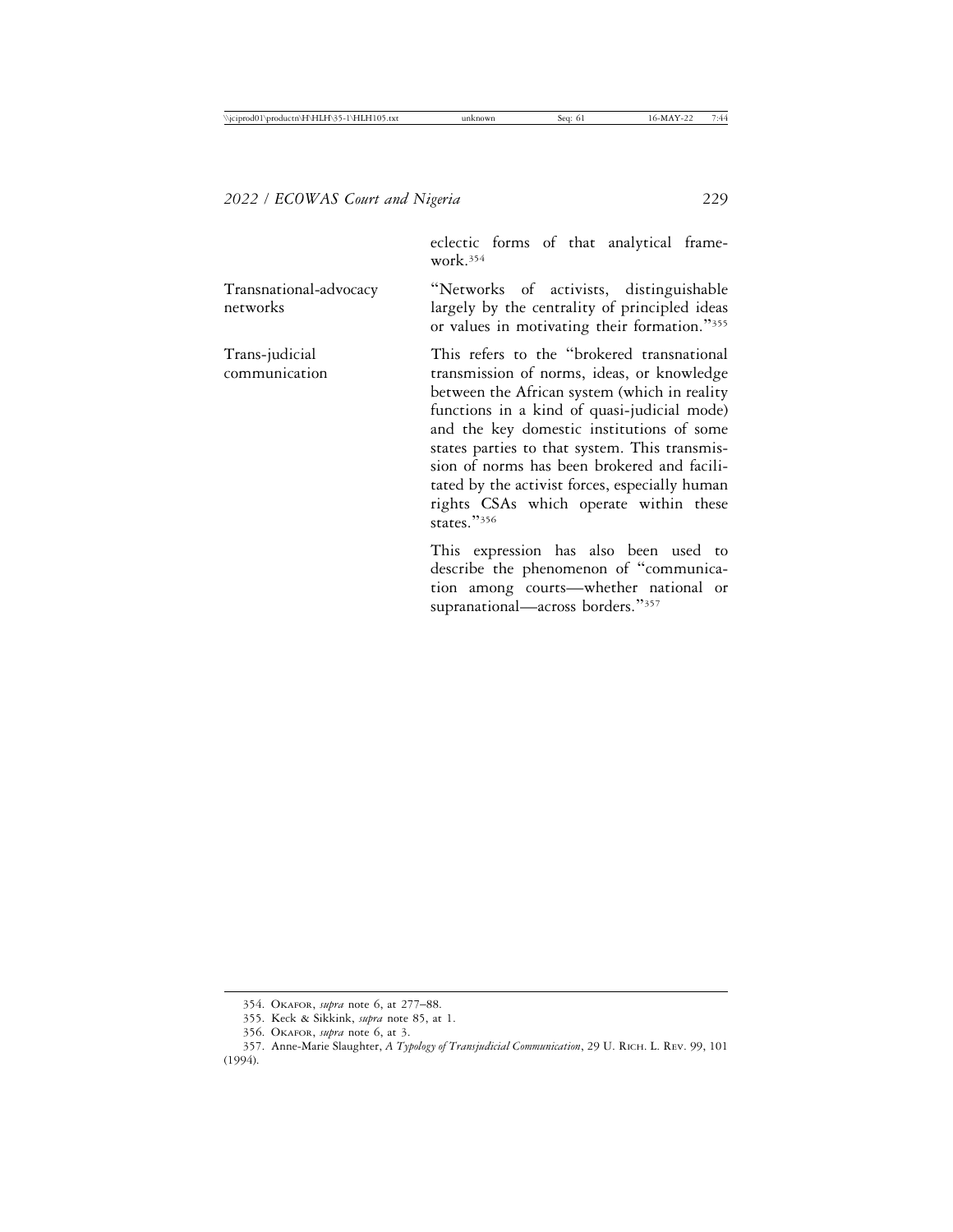# APPENDIX B: INTERVIEW REFERENCE LIST

The Authors conducted a number of interviews in Nigeria or over email. Those referenced in this Article are provided below. Information regarding each interview has been partially redacted to protect the identities and anonymity of those interviewed.

| Interview      | Location | Position                               | Organization                                                    |
|----------------|----------|----------------------------------------|-----------------------------------------------------------------|
| Interviewee 1  | Abuja    | Lawyer                                 | Private Legal Practice                                          |
| Interviewee 2  | Abuja    | Official                               | Foreign Ministry of<br>Nigeria                                  |
| Interviewee 3  | Abuja    | N/A                                    | <b>ECOWAS Court</b>                                             |
| Interviewee 4  | Abuja    | Human Rights<br>Activist               | Civil Society Legislative<br><b>Advocacy Centre</b><br>(CISLAC) |
| Interviewee 5  | Abuja    | Human Rights<br>Activist               | <b>CISLAC</b>                                                   |
| Interviewee 6  | Abuja    | Human Rights<br>Activist               | <b>CISLAC</b>                                                   |
| Interviewee 7  | Lagos    | Human Rights<br>Activist and<br>Lawyer | Human Rights<br>Ambassadors, Private<br><b>Legal Practice</b>   |
| Interviewee 8  | Lagos    | Human Rights<br>Activist               | Media Rights Agenda                                             |
| Interviewee 9  | Lagos    | Activist and<br>Lawyer                 | Sickle Cell Aid<br>Foundation, Private<br>Legal Practice        |
| Interviewee 10 | Lagos    | Human Rights<br>Activist and<br>Lawyer | Social and Economic<br><b>Rights Action Centre</b>              |
| Interviewee 11 | Lagos    | Human Rights<br>Activist               | Civil Society Network<br><b>Against Corruption</b>              |
| Interviewee 12 | Lagos    | Human Rights<br>Lawyer                 | Private Legal Practice                                          |
| Interviewee 13 | Lagos    | Human Rights<br>Activist and<br>Lawyer | Institute for Human<br>Rights and Development<br>in Africa      |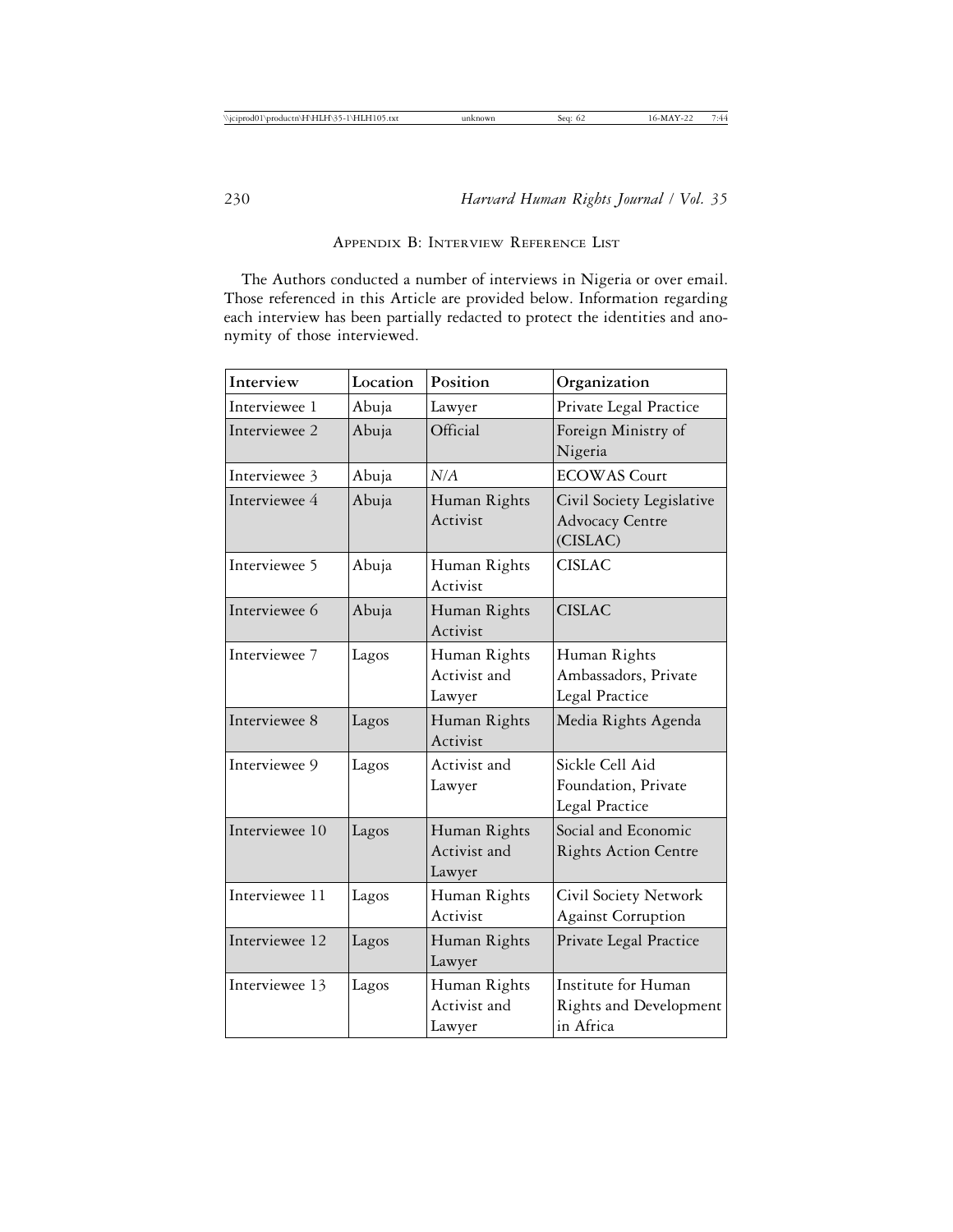| Interview       | Location           | Position                                             | Organization                                                 |
|-----------------|--------------------|------------------------------------------------------|--------------------------------------------------------------|
| Interviewee 14  | Lagos              | Human Rights<br>Activist                             | Centre for Anti-<br>Corruption Open<br>Leadership            |
| Interviewee 15  | N/A                | Senior Human<br><b>Rights Activist</b><br>and Lawyer | Legal Defence and<br>Assistance Project                      |
| Interviewee 16  | Abuja              | Former Judge                                         | <b>ECOWAS Court</b>                                          |
| Interviewee 17  | Abuja              | Judge                                                | <b>ECOWAS</b> Court                                          |
| Interviewee 18  | Abuja              | Judge                                                | <b>ECOWAS</b> Court                                          |
| Interviewee 19  | Abuja              | Official                                             | <b>ECOWAS</b> Court                                          |
| Interviewee 20  | Abuja              | Official                                             | <b>ECOWAS</b> Court                                          |
| Interviewee 21  | Abuja              | Activist                                             | Dorothy Njemanze<br>Foundation                               |
| Interviewee 22  | Lagos              | Lawyer                                               | Private Legal Practice                                       |
| Interviewee 23  | Email<br>Interview | Official                                             | National Human Rights<br>Commission (NHRC)                   |
| Interviewee 24  | Lagos              | Human Rights<br>Activist                             | Joint Initiative for<br>Development                          |
| Interviewee 25  | Abuja              | Human Rights<br>Activist                             | Cleen Foundation                                             |
| Interviewee 26  | Abuja              | Human Rights<br>Activist                             | Yar'Dua Foundation                                           |
| Interviewee 27  | Lagos              | Activist                                             | African Youth Alliance<br>for Democratic<br><b>Dividends</b> |
| Interviewee 39E | Email<br>Interview | Senior Official                                      | Ministry of Justice of<br>Nigeria                            |
| Interviewee 40X | Abuja              | Human Rights<br>Activist                             | Global Rights                                                |
| Interviewee 64  | Abuja              | Former Official                                      | National Assembly of<br>Nigeria                              |
| Interviewee 67E | Email<br>Interview | Human Rights<br>Lawyer                               | Private Legal Practice                                       |
| Interviewee 77E | Email<br>Interview | Official                                             | <b>NHRC</b>                                                  |